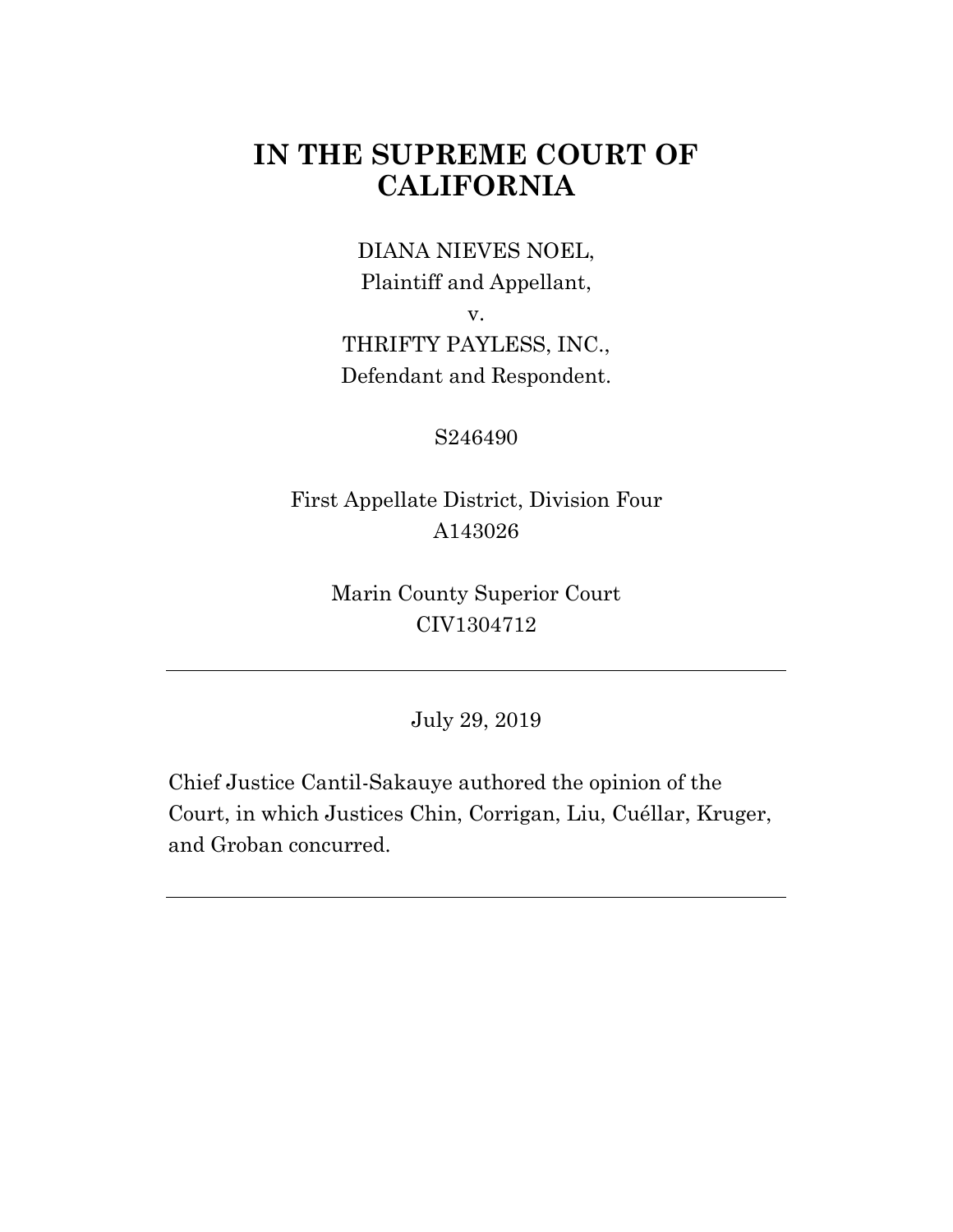# NOEL v. THRIFTY PAYLESS, INC. S246490

#### Opinion of the Court by Cantil-Sakauye, C. J.

This case is a putative class action brought on behalf of retail purchasers of an inflatable outdoor pool sold in packaging that allegedly misled buyers about the pool's size. We must decide whether the trial court abused its discretion when it denied the representative plaintiff's motion for class certification on the basis that he had not supplied evidence showing how class members might be individually identified when the time came to do so. The Court of Appeal upheld this ruling. It reasoned that this evidence was necessary to ensure that proper notice would be given to the class, and that without it, the trial court could appropriately conclude that plaintiff had not satisfied the ascertainability requirement for class certification.

We conclude that the trial court erred in demanding that plaintiff offer such evidence to satisfy the ascertainability requirement. Plaintiff's proposed class definition articulates an ascertainable class, in that it defines the class "in terms of objective characteristics and common transactional facts" that make "the ultimate identification of class members possible when that identification becomes necessary." (*Hicks v. Kaufman & Broad Home Corp.* (2001) 89 Cal.App.4th 908, 915 (*Hicks*).) As we will explain, the ascertainability requirement does not incorporate the additional evidentiary burden that the courts below would have imposed. We therefore reverse the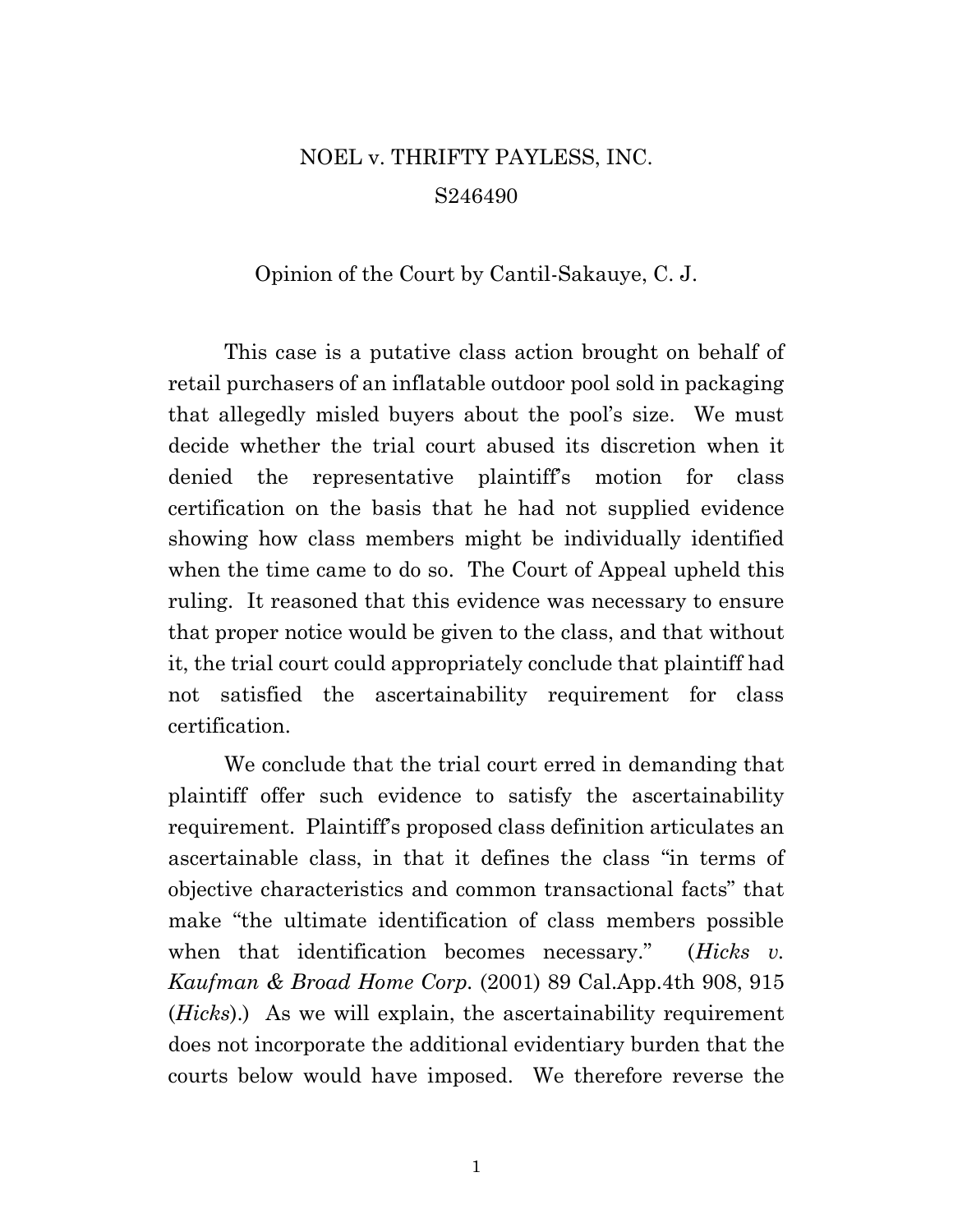judgment of the Court of Appeal and remand the matter for further proceedings consistent with our opinion.

#### **I. BACKGROUND**

In November 2013, plaintiff James Noel**<sup>1</sup>** filed a verified complaint in Marin County Superior Court, alleging claims under the unfair competition law (Bus. & Prof. Code, § 17200 et seq.) (UCL), the false advertising law (Bus. & Prof. Code, § 17500 et seq.) (FAL), and the Consumers Legal Remedies Act (Civ. Code, § 1750 et seq.) (CLRA).

These claims arose out of Noel's purchase of an inflatable outdoor pool marketed as Kids Stuff Ready Set Pool 8FT X 25IN (hereinafter Ready Set Pool) from a Rite Aid drugstore in San Rafael.<sup>2</sup> Noel alleges that his purchase of the pool was influenced by a photograph that appears on its packaging. This photo, as it appears within the complaint, indicates that the pool can handily accommodate several adults when inflated and filled:

**<sup>1</sup>** James Noel died while this action was pending before the Court of Appeal and has been replaced as plaintiff by his widow, Diana Nieves Noel. To avoid confusion, our opinion refers to both as "Noel," and uses the masculine pronoun whenever referring to plaintiff.

**<sup>2</sup>** Defendant Thrifty Payless, Inc., operates the Rite Aid drugstore chain. Our opinion refers to defendant as "Rite Aid."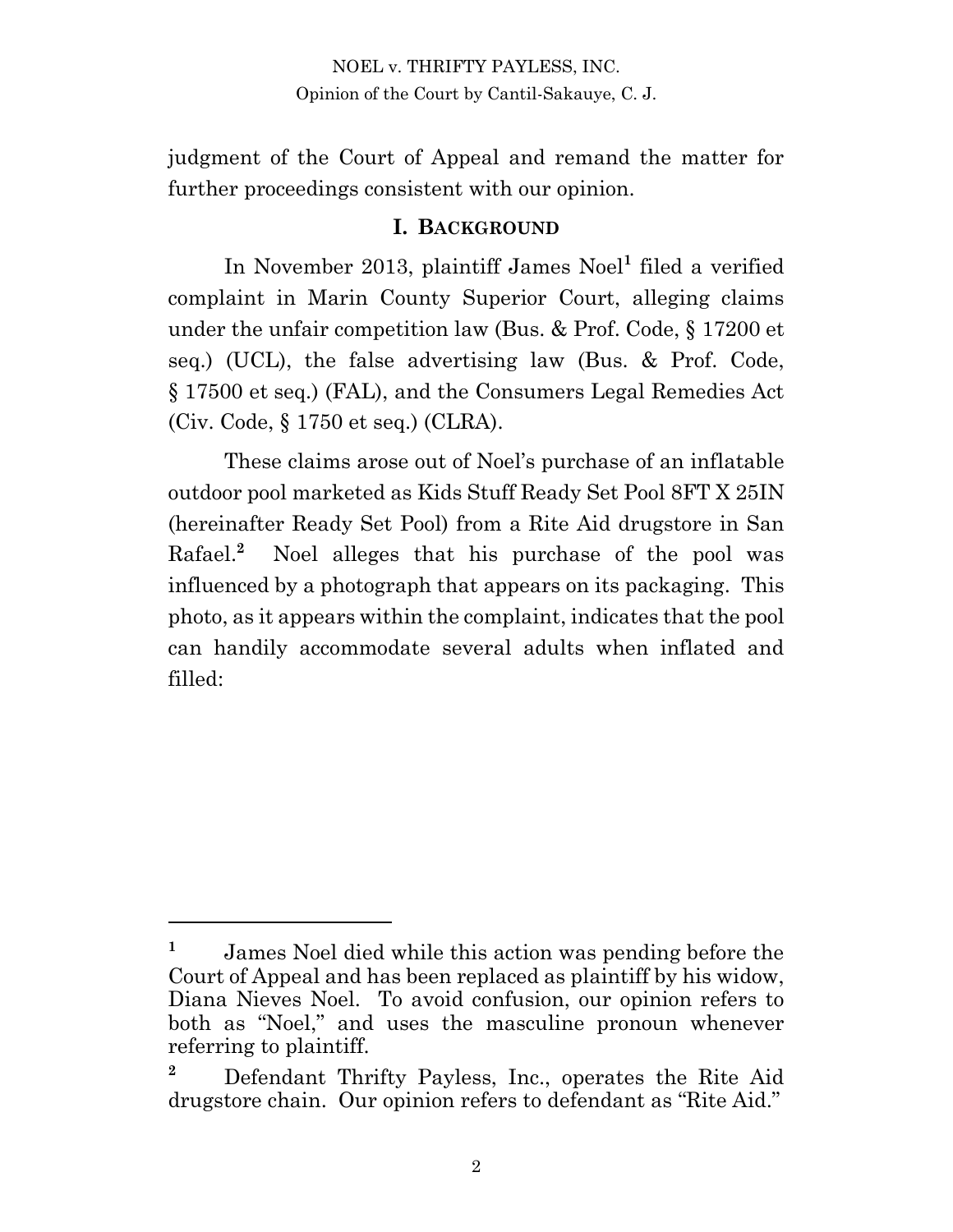#### NOEL v. THRIFTY PAYLESS, INC.



Noel asserts that when he set up the pool, he discovered that it was much smaller than the photograph on the box conveys. To demonstrate this, the complaint also includes another photograph of the pool, as inflated and filled:



Noel's claims under the UCL, the FAL, and the CLRA are premised on this alleged discrepancy.**<sup>3</sup>**

In May 2014, Noel moved to certify a class defined as "[a]ll persons who purchased the Ready Set Pool at a Rite Aid store

**<sup>3</sup>** Rite Aid responds that Noel did not set up the pool correctly.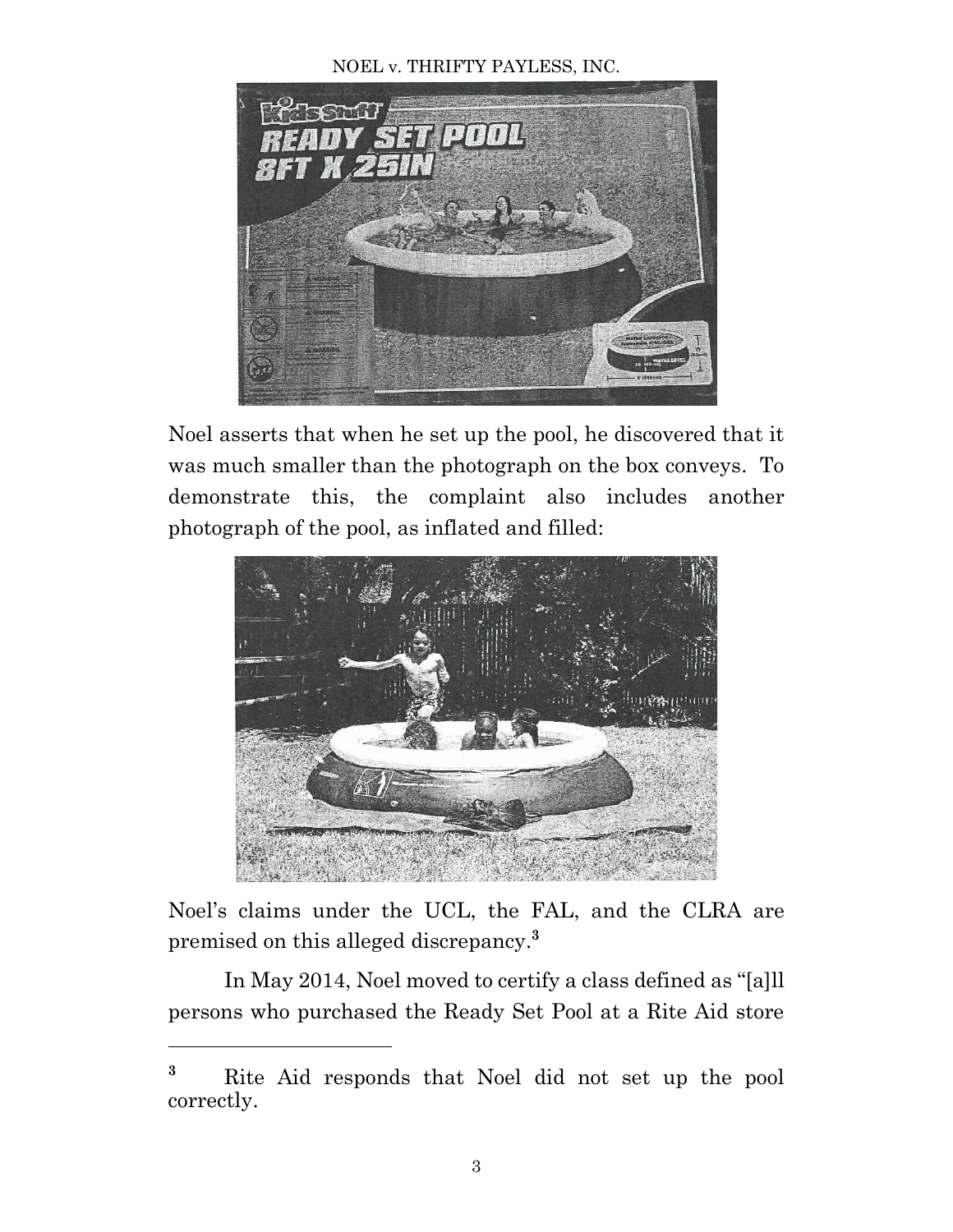located in California within the four years preceding the date of the filing of this action." By that time, Noel had conducted discovery that yielded the total number of Ready Set Pools that Rite Aid had sold in California during the class period (20,752, with 2,479 of the pools being returned), and the revenue obtained through these sales (\$949,279.34). Noel's discovery did not, however, delve into whether Rite Aid kept records of these transactions, or into the more general subjects of whether and how Rite Aid collected contact information from its customers and how it disseminated information to them.**<sup>4</sup>**

In opposing class certification, Rite Aid argued that Noel had not demonstrated the existence of an ascertainable class a well-established prerequisite for class certification under section 382 of the Code of Civil Procedure. (See, e.g., *Brinker Restaurant Corp. v. Superior Court* (2012) 53 Cal.4th 1004, 1021 (*Brinker*); *In re Tobacco II Cases* (2009) 46 Cal.4th 298, 318 (*In re Tobacco II*); *Sav-On Drug Stores, Inc. v. Superior Court* (2004) 34 Cal.4th 319, 326 (*Sav-On*); *Linder v. Thrifty Oil Co.* (2000) 23 Cal.4th 429, 435 (*Linder*); *Richmond v. Dart Industries, Inc.* (1981) 29 Cal.3d 462, 470 (*Richmond*); *Vasquez v. Superior Court* (1971) 4 Cal.3d 800, 809 (*Vasquez*); *Daar v. Yellow Cab Co.* (1967) 67 Cal.2d 695, 704 (*Daar*).) Specifically, Rite Aid asserted that to show an ascertainable class, Noel bore the burden of introducing evidence in connection with his certification motion that would show how members of the putative class could be identified later in the proceeding, so they

**<sup>4</sup>** In his deposition, Noel testified that he had not retained the store receipt associated with his purchase of a Ready Set Pool, but had bought the pool using a debit card and possessed bank records containing an entry consistent with such a transaction.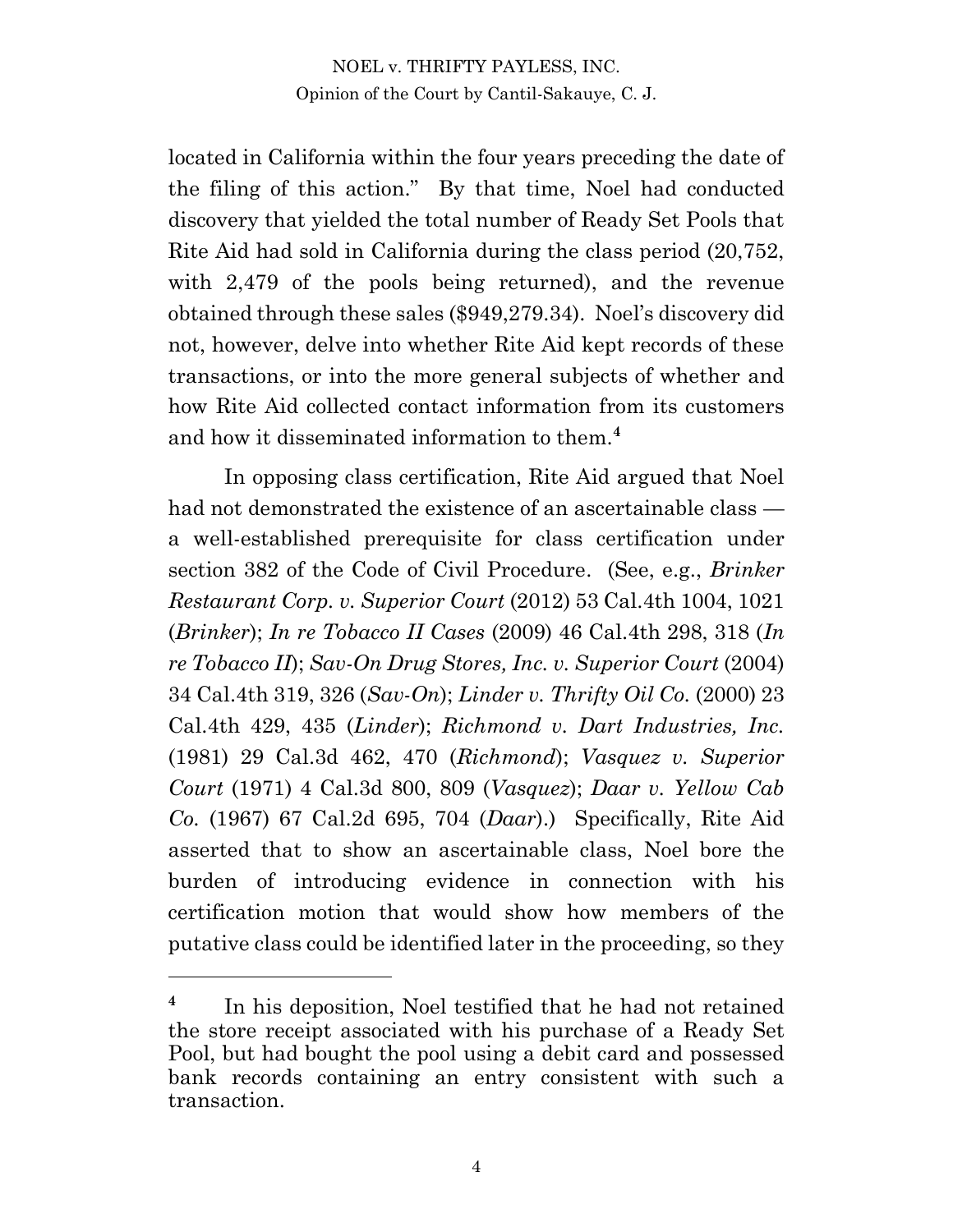could be provided with notice of the pending action. In Rite Aid's view, Noel's failure to supply such proof doomed his certification effort.

Noel responded that he had no obligation to offer evidence on this issue in order to secure certification of the class he proposed. His briefing in support of class certification described various ways in which notice of the action might be distributed to absent class members when the time came to do so.**<sup>5</sup>** He explained that "modern day point of sale systems used by major retailers such as Rite Aid can already track purchases by customers who pay by credit card. Many of those customers likely belong to Rite Aid's reward savings program, which means Rite Aid has contact information for these individuals. Thus, Rite Aid should be quite capable of sending individual notices to these purchasers." Noel also claimed that Rite Aid "sends weekly e-mails to subscribers alerting them to new sales and deals" and mails out weekly advertisements to California customers, providing two other avenues through which notice could be provided to absent class members. However, Noel pointed to no evidence in the record (whether in the form of declarations, interrogatory responses or admissions by Rite Aid, deposition testimony, or information presented via a request for judicial notice) that substantiated his assertions regarding how class members could be notified. He did not, for example, supply the trial court with specific proof that, through a loyalty

<sup>&</sup>lt;sup>5</sup> Noel advanced certain methods of identifying class members to explain why, in his view, published notice (although possible) might be unnecessary. (See Civ. Code, § 1781, subd.  $(c)(2)$ .)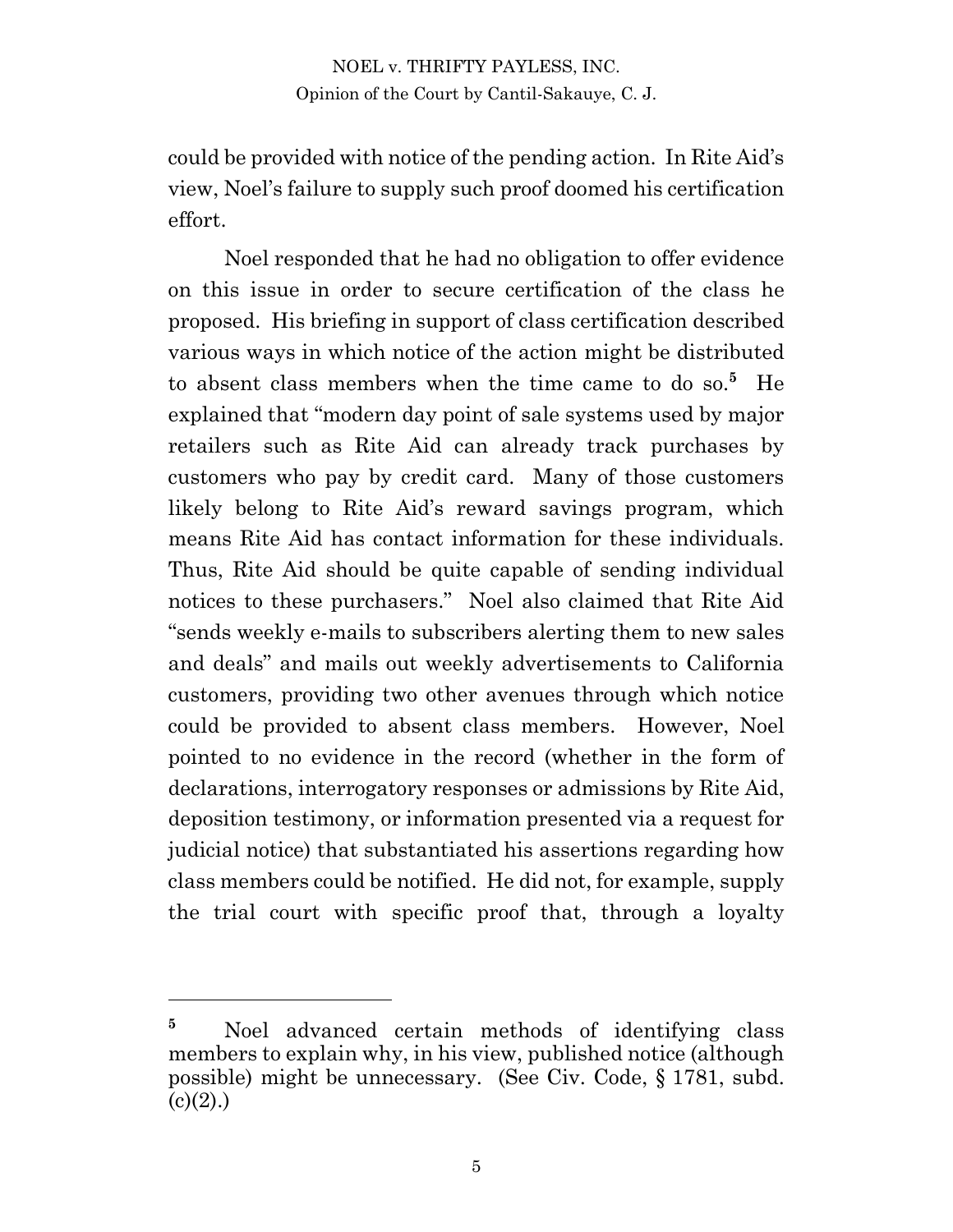program, Rite Aid has access to pertinent customer contact information.

The trial court denied the motion for class certification. The court's order explained that "[w]hile the court might reasonably infer that the class, as defined by [p]laintiff, could be ascertained based on common business practices and record keeping, [p]laintiff has presented no evidence on this subject. Absent some evidence as to what method or methods will be utilized to identify the class members, what records are available, (either from [d]efendant, the manufacturer, or other entities such as banks or credit institutions), how those records would be obtained, what those records will show, and how burdensome their production would be, the court is without sufficient evidence to determine whether the proposed class is ascertainable. Accordingly, [the] motion to certify must be denied."

The trial court also declined to certify a class in connection with Noel's CLRA claim for a second, separate reason. In the court's view, common issues did not predominate with this claim because reliance had to be proved individually as to each class member. Finally, the court also found "that a class action is not superior to numerous individual actions, in light of the above findings. The class action will be no more efficient than individual actions in light of the individual issues that must be presented on the issue of reliance and damages." The court's order was not clear whether this last determination applied only to the CLRA class, as might be inferred by the reference to reliance, or to the action as a whole.

After Noel appealed (see *Linder*, *supra*, 23 Cal.4th at p. 435 [denial of certification to an entire class is an appealable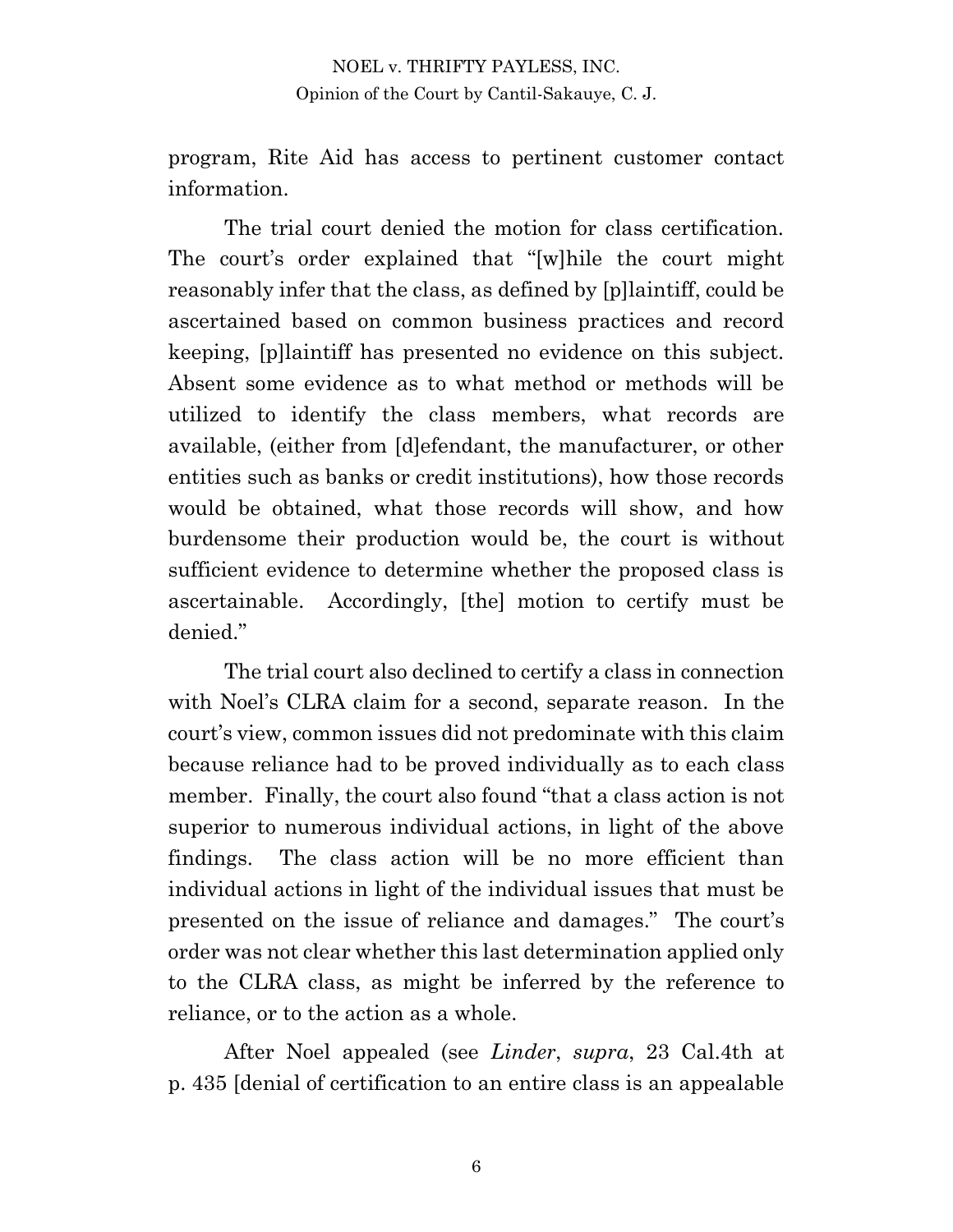order]), the Court of Appeal found no abuse of discretion in the denial of class certification. (*Noel v. Thrifty Payless, Inc.* (2017) 17 Cal.App.5th 1315, 1321 (*Noel*).) Addressing the superior court's determination that Noel had not shown an ascertainable class, the reviewing court diagnosed "the underlying problem with the class certification motion" as "class counsel's premature filing of the motion without first conducting sufficient discovery to meet its burden of demonstrating there are means of identifying members of the putative class so that they might be notified of the pendency of the litigation." (*Ibid*.) The Court of Appeal emphasized that Noel had "submitted nothing offering a glimmer of insight into who purchased the pools or how one might find that out. He neither described nor produced Rite Aid's records . . . nor did he indicate how much . . . information those records might reveal. Unless Noel could propose some realistic way of associating names and contact information with the 20,000-plus transactions identified by interrogatory response, there remained a serious due process question in certifying a class action." (*Id*., at p. 1328.) The Court of Appeal continued, "While Noel was not required to actually identify the 20,000-plus individuals who bought pools, his failure to come up with any *means* of identifying them was a legitimate basis for denying class certification." (*Ibid*.)**<sup>6</sup>**

<sup>&</sup>lt;sup>6</sup> The Court of Appeal stressed that "the modest evidentiary" burden" (*Noel*, *supra*, 17 Cal.App.5th at p. 1333) it would impose upon plaintiffs seeking class certification was "something that, with proper foresight in the early stages of a class proceeding, can be addressed quite easily, especially if it is given the same level of care and attention as, for example, drafting a precise description of the class" (*id.,* at pp. 1333-1334).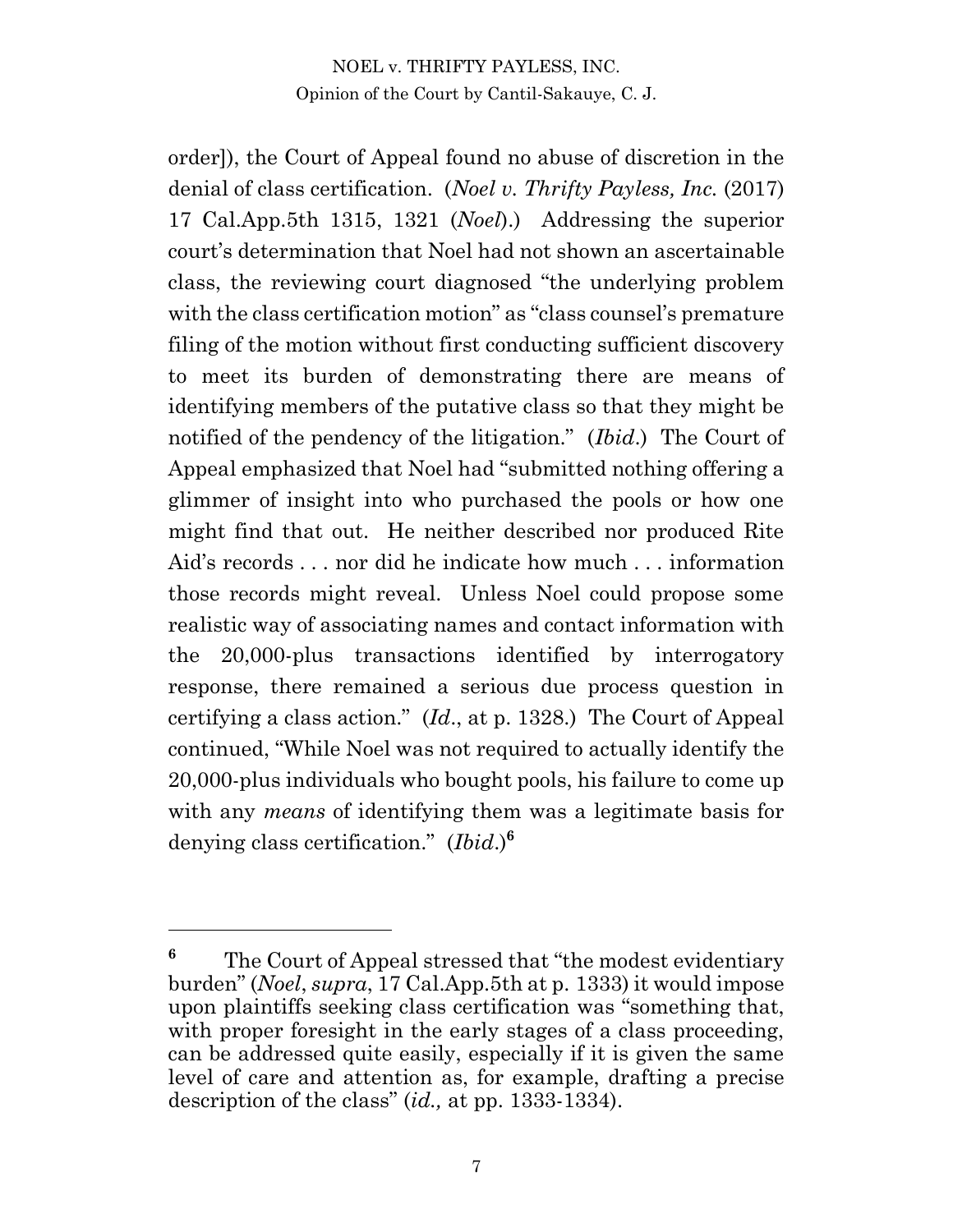The Court of Appeal sought to harmonize its understanding of the ascertainability requirement with the views of other courts. The Court of Appeal noted that the court in *Estrada v. FedEx Ground Package System, Inc.* (2007) 154 Cal.App.4th 1 (*Estrada*) had regarded a class as " 'ascertainable if it identifies a group of unnamed plaintiffs by describing a set of common characteristics sufficient to allow a member of that group to identify himself as having a right to recover based on the description.'" (*Noel*, *supra*, 17 Cal.App.5th at p. 1326, quoting *Estrada*, at p. 14, italics omitted.) The Court of Appeal also observed that *Sotelo v. MediaNews Group, Inc.* (2012) 207 Cal.App.4th 639 (*Sotelo*) had prescribed a "more demanding standard" for ascertainability (*Noel*, at p. 1327), having explained, "The ascertainability requirement is a due process safeguard, ensuring that notice can be provided "to putative class members as to whom the judgment in the action will be res judicata." [Citation.] "Class members are 'ascertainable' where they may be readily identified without unreasonable expense or time by reference to official records. [Citation.]" [Citation.] In determining whether a class is ascertainable, the trial court examines the class definition, the size of the class and the means of identifying class members.' " (*Noel*, at p. 1327, italics omitted, quoting *Sotelo*, at pp. 647-648.) Addressing these different formulations, the Court of Appeal in this case endorsed the *Sotelo* approach — describing it as "a more pragmatic approach in determining ascertainability, and one which comports with the rationale underlying the ascertainability requirement" (*Noel*, at p. 1327) — but also sought to reconcile these views by characterizing "*Sotelo*'s three-factor test as a refinement of the ascertainability prong of the *Estrada* test when that prong . . . requires a closer look." (*Noel*, at p. 1329.)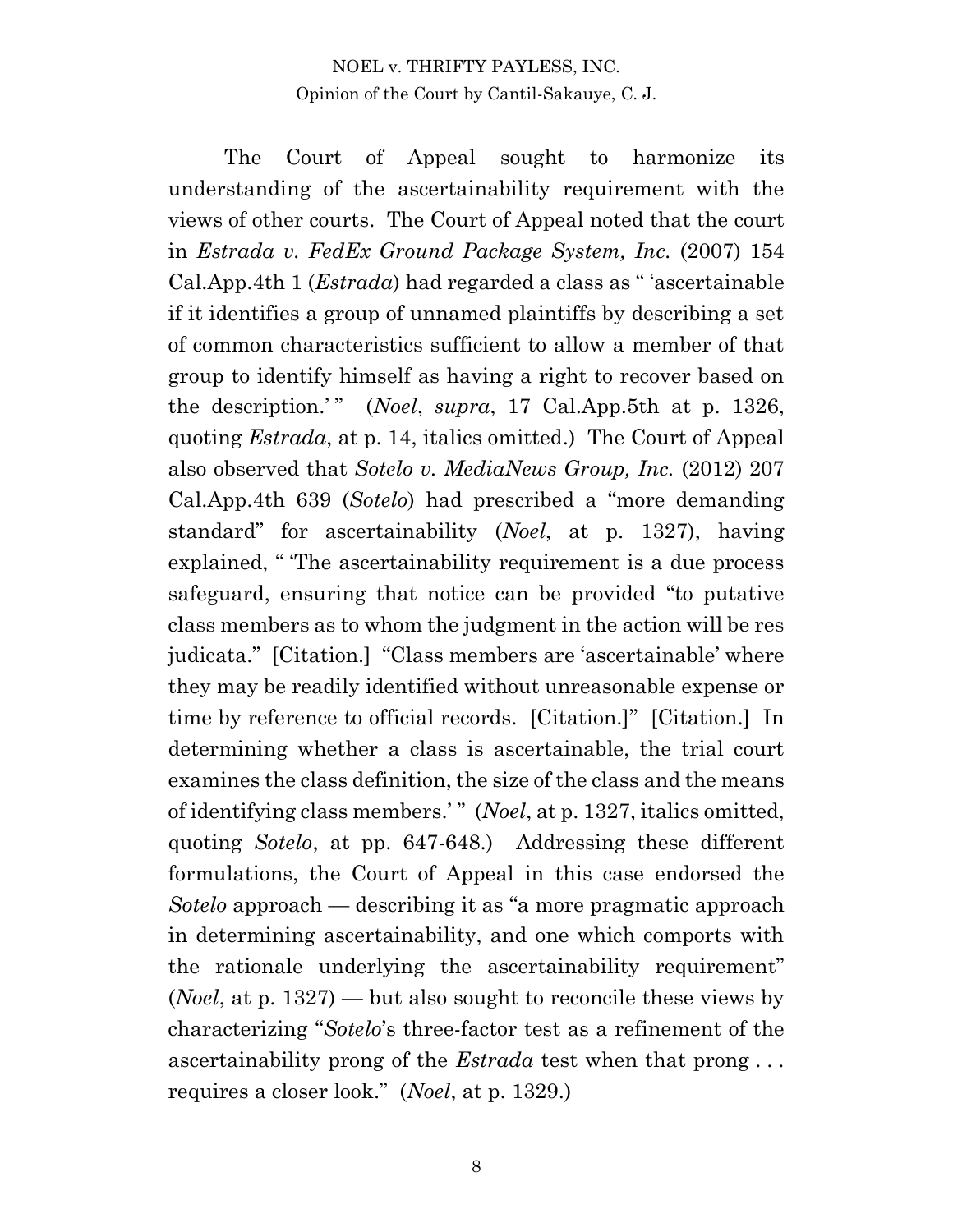Although the appellate court below sought to reconcile the views of the Courts of Appeal, it recognized that some tension might exist between its analysis and that in *Aguirre v. Amscan Holdings, Inc.* (2015) 234 Cal.App.4th 1290 (*Aguirre*). The Court of Appeal in *Aguirre* held that a superior court had erred when it declined to certify a putative consumer class on ascertainability grounds. (*Id*., at p. 1299.) The *Aguirre* court explained that a "representative plaintiff need not identify, much less locate, individual class members to establish the existence of an ascertainable class. [Citations.] *Nor must the representative plaintiff establish a means for providing personal notice of the action to individual class members*." (*Id*., at p. 1301, italics added.) The Court of Appeal in this case sought to bridge the distance between its views and those expressed by the *Aguirre* court by noting that the class in *Aguirre* could have included up to a million members, whereas there were only approximately 20,000 purchasers of the Ready Set Pool. With the larger class, the Court of Appeal surmised, "perhaps assuming personal notice cannot be given was realistic, but with a class size of 20,000 we are not so quick to make that assumption." (*Noel*, *supra*, 17 Cal.App.5th at p. 1331.) The Court of Appeal nevertheless conceded that its view of the ascertainability requirement "may be contrary to that of *Aguirre*." (*Id*., at p. 1333.)

The Court of Appeal also found no abuse of discretion in the superior court's refusal to certify a CLRA class on the basis that common issues did not predominate. (*Noel*, *supra*, 17 Cal.App.5th at pp. 1334-1336.) This aspect of the trial court's order is not presently before us. Turning to the lower court's determination that a class action was not a superior vehicle for pressing the claims at issue, the Court of Appeal noted the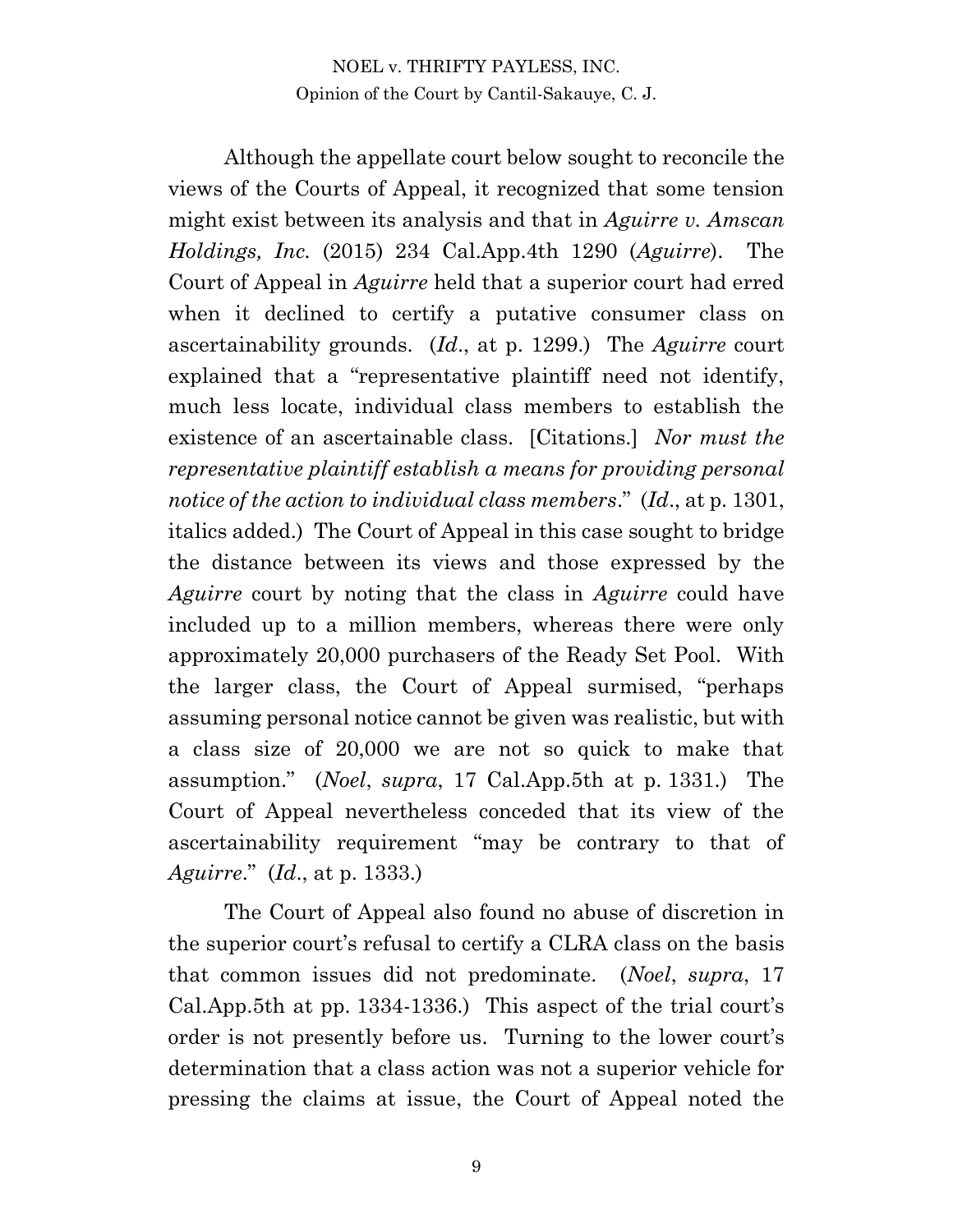ambiguous scope of this ruling. (*Id*., at p. 1336.) The court also recognized Court of Appeal precedent holding that superiority is not required for a class action brought under the CLRA. (*Noel*, at p. 1336, citing *Thompson v. Automobile Club of Southern California* (2013) 217 Cal.App.4th 719, 727-728; see also *Hogya v. Superior Court* (1977) 75 Cal.App.3d 122, 132-136.) Nevertheless, the court found any error harmless: "If the court intended to include lack of superiority as a reason for rejecting class certification on the CLRA cause of action, that was error, but harmless due to the other valid reasons for denying class certification. If the court intended its negative superiority finding to apply only to the FAL and UCL causes of action, then it was supported by the evidence and did not amount to an abuse of discretion." (*Noel*, at p. 1336.)

We granted review to clarify what the ascertainability requirement for class certification involves.

#### **II. DISCUSSION**

In determining whether the trial court abused its discretion, we begin by surveying the relevant general principles applicable to class certification. We then turn to case law that has considered what it means for a class to be ascertainable. Drawing from this review, we conclude that the functions properly assigned to the ascertainability requirement are best served by regarding a class as ascertainable when it is defined "in terms of objective characteristics and common transactional facts" that make "the ultimate identification of class members possible when that identification becomes necessary." (*Hicks*, *supra*, 89 Cal.App.4th at p. 915.) This standard was satisfied here because the class definition provided a basis for class members to self-identify. The courts below erred in importing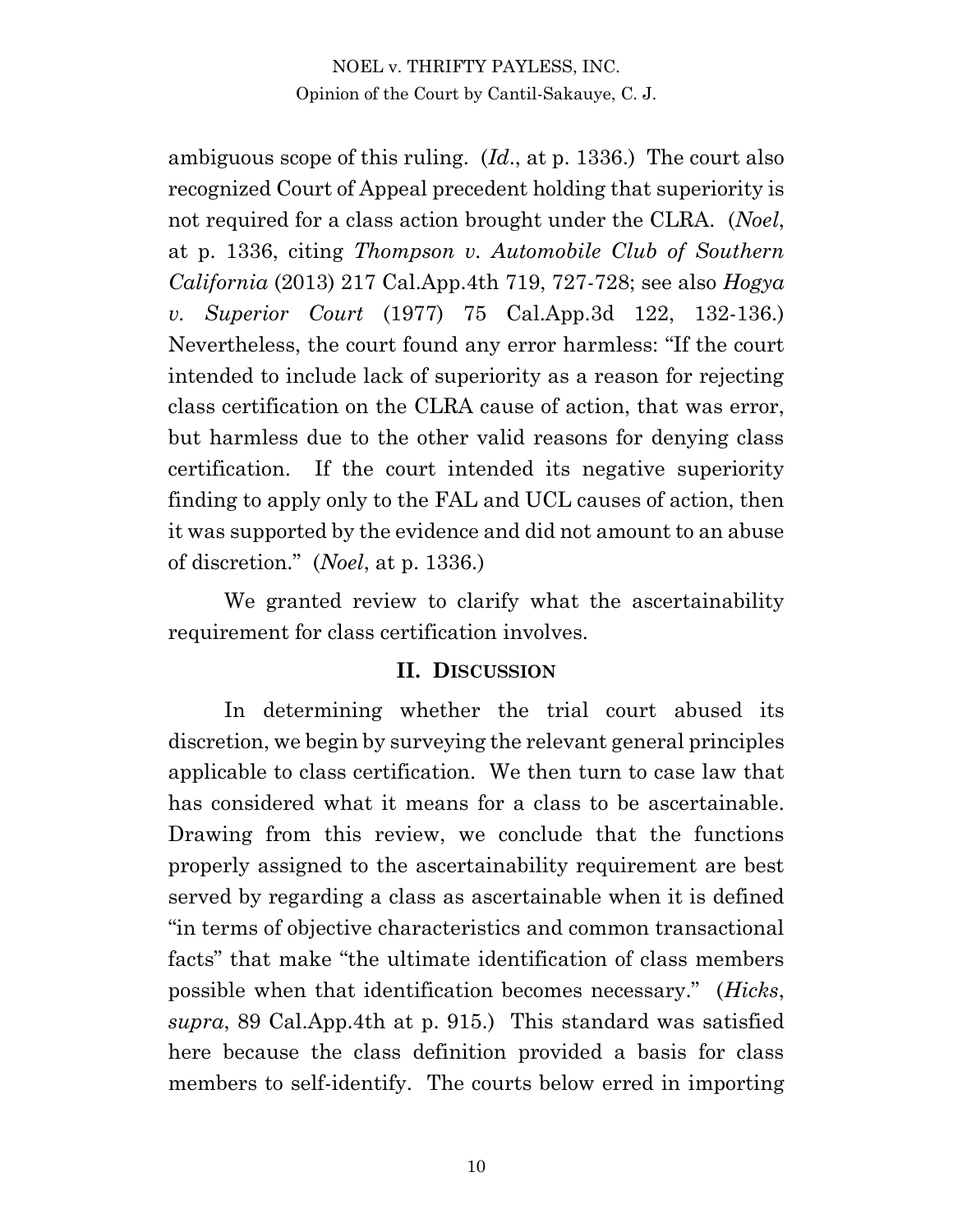an additional evidentiary burden into the ascertainability requirement.

#### **A. General Principles**

In reviewing a class certification order, our inquiry is "narrowly circumscribed." (*Brinker*, *supra*, 53 Cal.4th at p. 1022.) " 'The decision to certify a class rests squarely within the discretion of the trial court, and we afford that decision great deference on appeal, reversing only for a manifest abuse of discretion: "Because trial courts are ideally situated to evaluate the efficiencies and practicalities of permitting group action, they are afforded great discretion in granting or denying certification." [Citation.] A certification order generally will not be disturbed unless (1) it is unsupported by substantial evidence, (2) it rests on improper criteria, or (3) it rests on erroneous legal assumptions.'" (*Ibid.*) "Under this standard, an order based upon improper criteria or incorrect assumptions calls for reversal ' "even though there may be substantial evidence to support the court's order."<sup>"</sup> (*Linder*, *supra*, 23 Cal.4th at p. 436; see also *Ayala v. Antelope Valley Newspapers, Inc.* (2014) 59 Cal.4th 522, 537 ["[a] certification decision is reviewed for abuse of discretion, but when the supporting reasoning reveals the court based its decision on erroneous legal assumptions about the relevant questions, that decision cannot stand"].)

Here, plaintiff sought certification of a class pursuant to section 382 of the Code of Civil Procedure, which provides a general authorization for class actions, and section 1781 of the Civil Code, the provisions of which govern class suits brought under the CLRA and inform class action practice more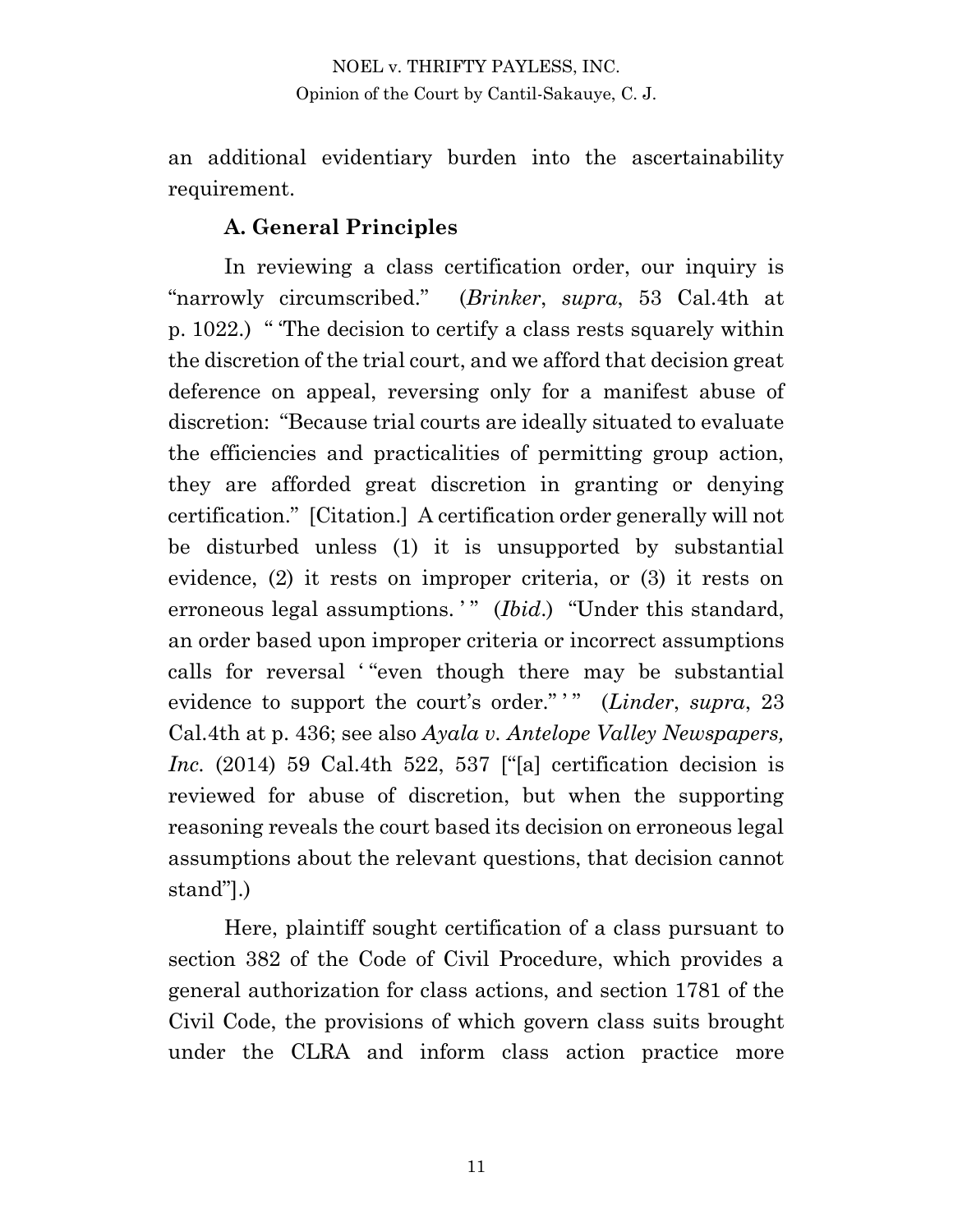generally. (See *Linder*, *supra*, 23 Cal.4th at p. 437; *Vasquez*, *supra*, 4 Cal.3d at p. 820.)

Section 382 of the Code of Civil Procedure authorizes a class action when "the question is one of a common or general interest, of many persons, or when the parties are numerous, and it is impracticable to bring them all before the court." "[W]e have articulated clear requirements for the certification of a class" under this statute. (*Brinker*, *supra*, 53 Cal.4th at p. 1021.) "The party advocating class treatment must demonstrate the existence of an ascertainable and sufficiently numerous class, a well-defined community of interest, and substantial benefits from certification that render proceeding as a class superior to the alternatives." (*Ibid*.) "The community of interest requirement involves three factors: '(1) predominant common questions of law or fact; (2) class representatives with claims or defenses typical of the class; and (3) class representatives who can adequately represent the class.' " (*Linder*, *supra*, 23 Cal.4th at p. 435.) Regarding the first of these factors, we have recognized " '[a]s a general rule' " that " 'if the defendant's liability can be determined by facts common to all members of the class, a class will be certified even if the members must individually prove their damages.'" (*Brinker*, at p. 1022; see also *Daar*, *supra*, 67 Cal.2d at p. 706.) Relatedly, "In certifying a class action, the court must also conclude that litigation of individual issues, including those arising from affirmative defenses, can be managed fairly and efficiently." (*Duran v. U.S. Bank National Assn.* (2014) 59 Cal.4th 1, 28-29.) Finally, other considerations relevant to certification "include the probability that each class member will come forward ultimately to prove his or her separate claim to a portion of the total recovery and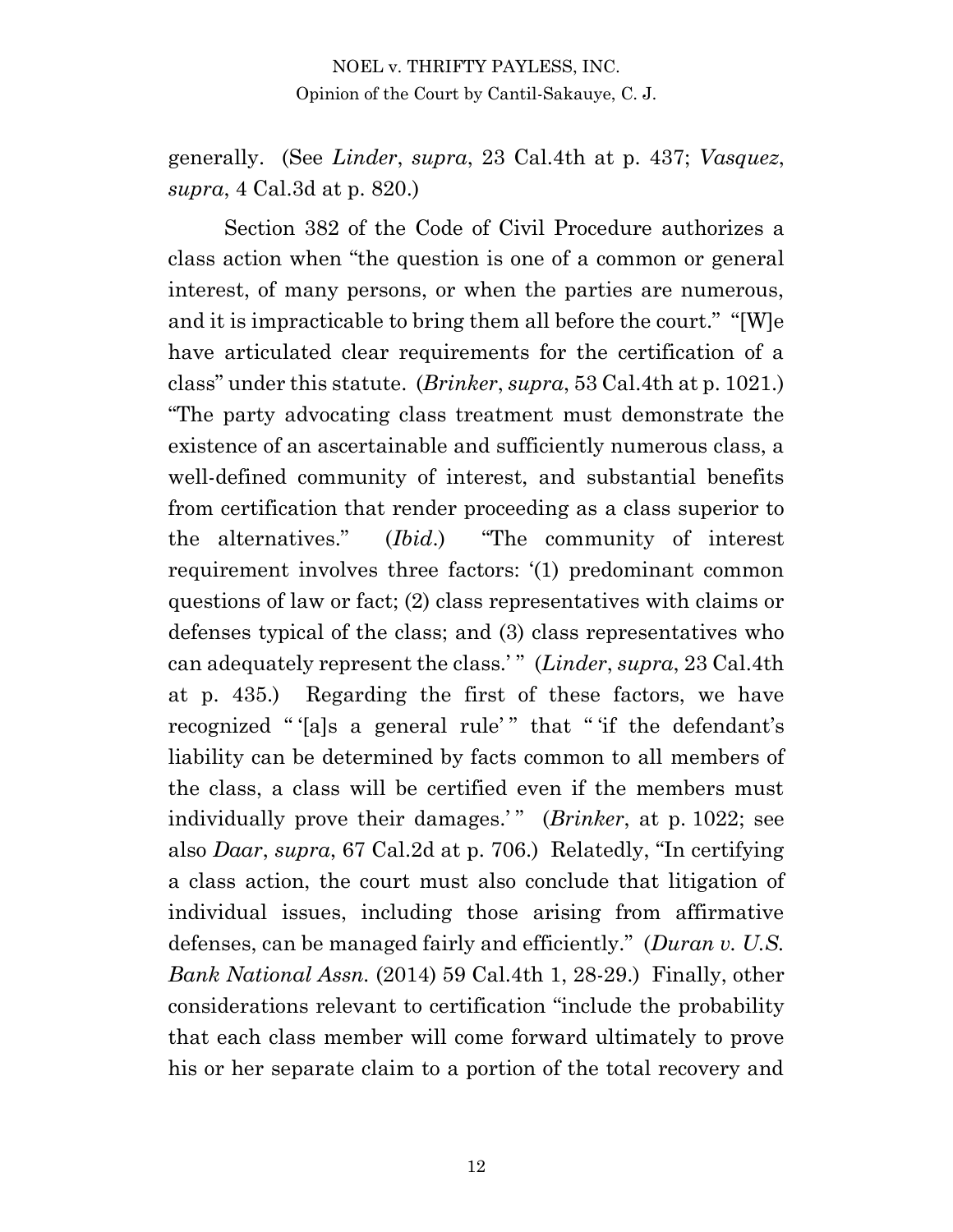whether the class approach would actually serve to deter and redress alleged wrongdoing." (*Linder*, at p. 435.)

The CLRA includes its own set of requirements for class certification. Under this statute, "The court shall permit [a class] suit to be maintained on behalf of all members of the represented class if all of the following conditions exist: (1) It is impracticable to bring all members of the class before the court. [¶] (2) The questions of law or fact common to the class are substantially similar and predominate over the questions affecting the individual members. [¶] (3) The claims or defenses of the representative plaintiffs are typical of the claims or defenses of the class. [¶] (4) The representative plaintiffs will fairly and adequately protect the interests of the class." (Civ. Code, § 1781, subd. (b).) We have not specifically identified ascertainability as an essential element for class certification under the CLRA, as we have for class actions authorized by section 382 of the Code of Civil Procedure. Yet the Courts of Appeal have routinely demanded that CLRA plaintiffs demonstrate the existence of an ascertainable class (see, e.g., *Apple Inc. v. Superior Court* (2018) 19 Cal.App.5th 1101, 1116, fn. 2; *In re Vioxx Class Cases* (2009) 180 Cal.App.4th 116, 128, fn. 12), and this requirement is fairly subsumed in the need to have a coherent "represented class" to pursue a class action under the statute (Civ. Code, §1781, subd. (b)).

#### **B. Past Discussions of Ascertainability**

Although our case law has been clear that a plaintiff must show an ascertainable class as a prerequisite to class certification, neither our decisions nor those of the Courts of Appeal have been as pellucid in explaining what this requirement entails.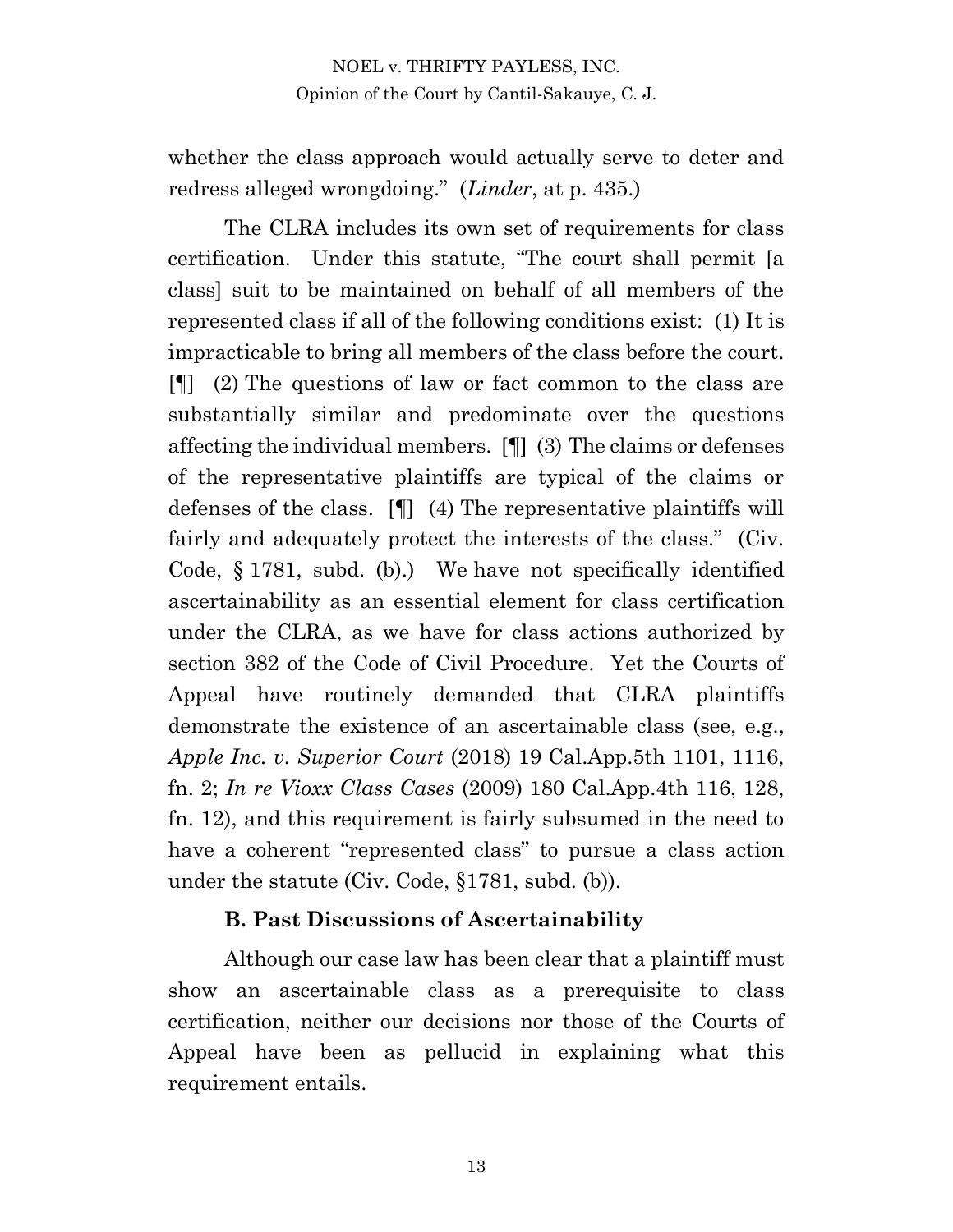#### *1.* Weaver

Our first discussion of class ascertainability appeared more than 70 years  $a\alpha - a$  time when class action litigation remained in a formative stage. (See Miller, *The Preservation and Rejuvenation of Aggregate Litigation: A Systemic Imperative* (2014) 64 Emory L.J. 293, 294.) In this milieu, the four plaintiffs in *Weaver v. Pasadena Tournament of Roses*  (1948) 32 Cal.2d 833 (*Weaver*) brought a lawsuit to recover statutory penalties for an allegedly wrongful refusal to admit them to the 1947 Rose Bowl football game. (*Id*., at p. 835.) The plaintiffs sought to pursue the matter as a representative suit on behalf of themselves and hundreds of other would-be patrons who also had waited in line for tickets that ended up being allocated through assertedly improper private sales. (*Id*., at p. 836.)

We agreed with the superior court's determination that the suit was not an appropriate representative action. (*Weaver*, *supra*, 32 Cal.2d at p. 835.) We stressed, "In the present case there is no ascertainable class, such as the stockholders, bondholders, or creditors of an organization. Rather, there is only a large number of individuals, each of whom may or may not have, or care to assert, a claim against the operators of the 1947 Rose Bowl Game for the alleged wrongful refusal of admission thereto. Each of such claimants must establish separately that he was refused admission, and that such refusal was wrongful .... While each would be 'similarly situated' in that his cause of action arises under the same statute, his recovery would rest on a distinct premise correlative with varying proof as to the facts of his particular case. In such circumstances there is not the necessary 'common or general interest' in the subject-matter of the litigation appropriate to the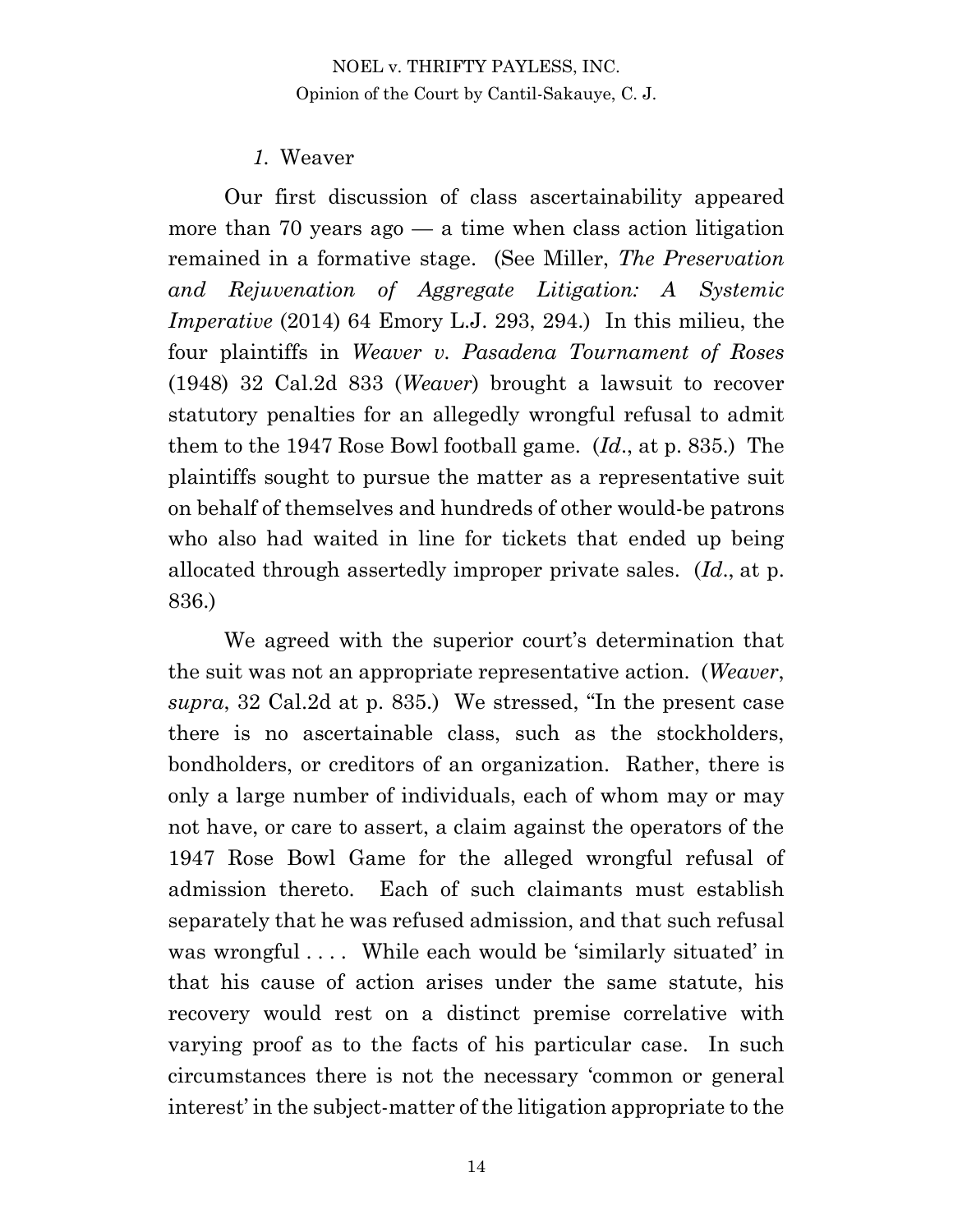maintenance of a representative action as that type of proceeding has been analyzed in the adjudicated cases." (*Id*., at pp. 839-840.)

Our opinion in *Weaver*, *supra*, 32 Cal.2d 833, also noted "one further point" that provided additional support for the trial court's ruling. (*Id*., at p. 842.) We observed, "In cases properly falling within the category of representative litigation, the judgment or decree would be res judicata for or against the class sought to be represented. [Citations.] But that result could not be extended to entirely separate causes of action, such as the four plaintiffs have pleaded here, so as to bind 'several hundred individuals' who are not named, and who are, so far as the complaint shows, unknown and unascertainable. Rather, these unknown parties are ascertainable only insofar as each may come forward and individually present proof of all the facts necessary to authorize a recovery in accordance with the merits of his particular case, and judgment in one would by no means be a judgment in any other. Plaintiffs here do not claim to represent an association or protective committee nor do they present any reasonable basis for ascertaining the members of the alleged class for whom they seek to act in this litigation. [Citation.] In short, plaintiffs' complaint can be regarded as no more than an invitation to such persons as may be interested to join with them in this action in seeking relief 'arising out of the same transaction or series of transactions' [citation], but such situation furnishes no ground for the maintenance of a representative proceeding. . . ." (*Id*., at pp. 842-843.)

#### *2.* Chance

We next discussed ascertainability in the context of a representative proceeding in *Chance v. Superior Court* (1962)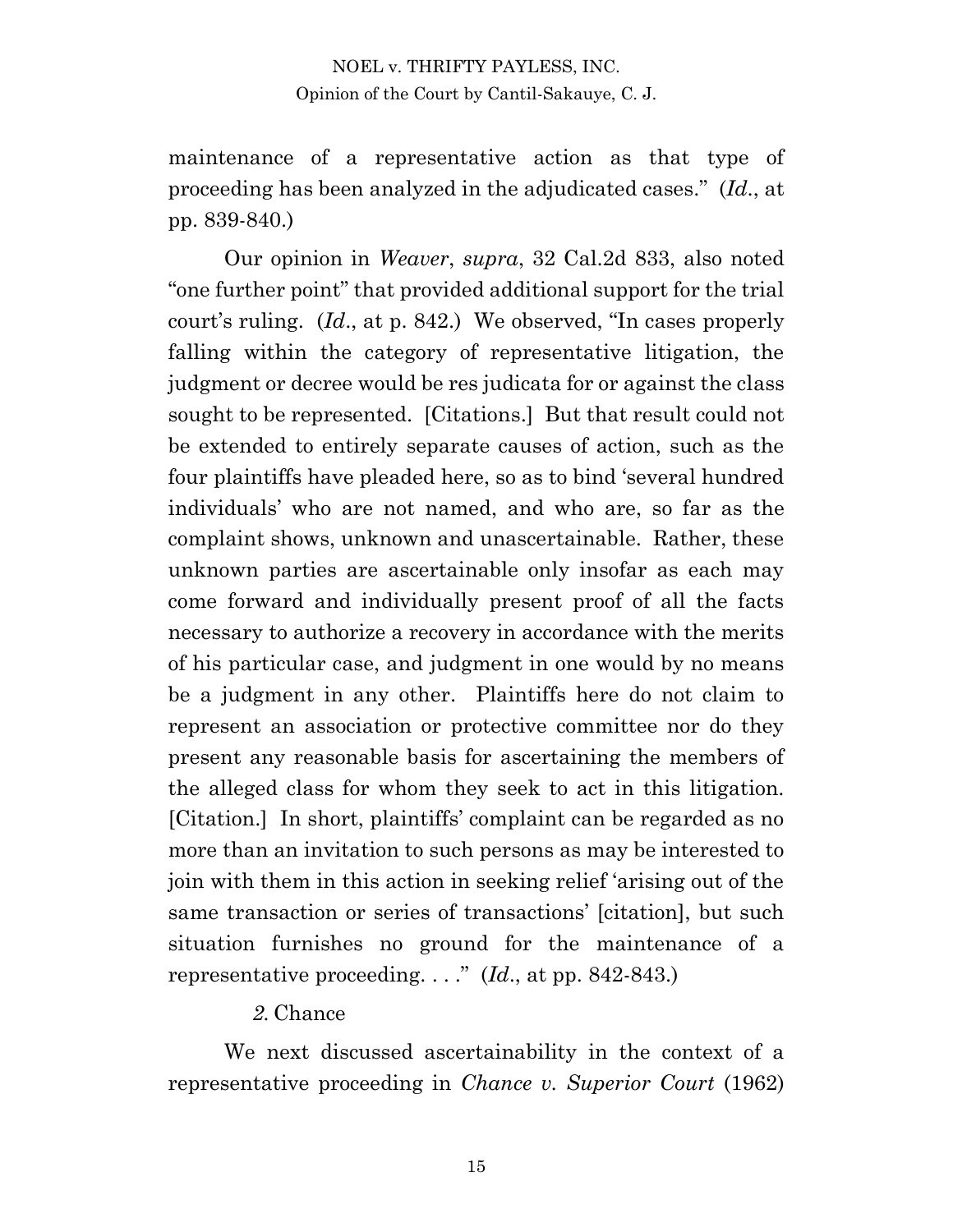58 Cal.2d 275 (*Chance*). The plaintiffs in *Chance* sued on behalf of themselves and all other owners of promissory notes secured by 2,139 trust deeds on specific parcels within a tract of land. (*Id*., at pp. 278-279.) The plaintiffs alleged that they and other members of the putative class had been ensnared in a scheme in which each deed of trust was associated with only a miniscule parcel. (*Id*., at p. 280.) The plaintiffs sought a collective foreclosure, the proceeds of which would help mitigate their investment losses. (*Id*., at p. 283.)

In concluding that this suit could be brought as a representative action, we first addressed whether the requisite community of interest existed among class members. We concluded that it did. (*Chance*, *supra*, 58 Cal.2d at pp. 284-286.) Only later did we discuss ascertainability. Our analysis provided, "[A]ll of the members of the instant class are ascertainable (compare with *Weaver v. Pasadena Tournament of Roses Assn*, *supra*, 32 Cal.2d 833, 839-840, 843), and it is assumed that they will be given notice of the pending class foreclosure action by registered mail or other like reliable method [citation], thereby being afforded an opportunity to decide whether to appear and argue for any and all appropriate or available forms of redress desirable from their individual points of view, against the named defendants." (*Id*., at p. 290.)

#### *3.* Daar

Our most extensive discussion of class ascertainability appeared five years after *Chance*, in *Daar*, *supra*, 67 Cal.2d 695. The plaintiff in *Daar* sued the Yellow Cab Company for allegedly overcharging him and other taxi customers. (*Id*., at pp. 699- 700.) He sought certification of both a subclass of customers who had paid for taxi services with script book coupons, and another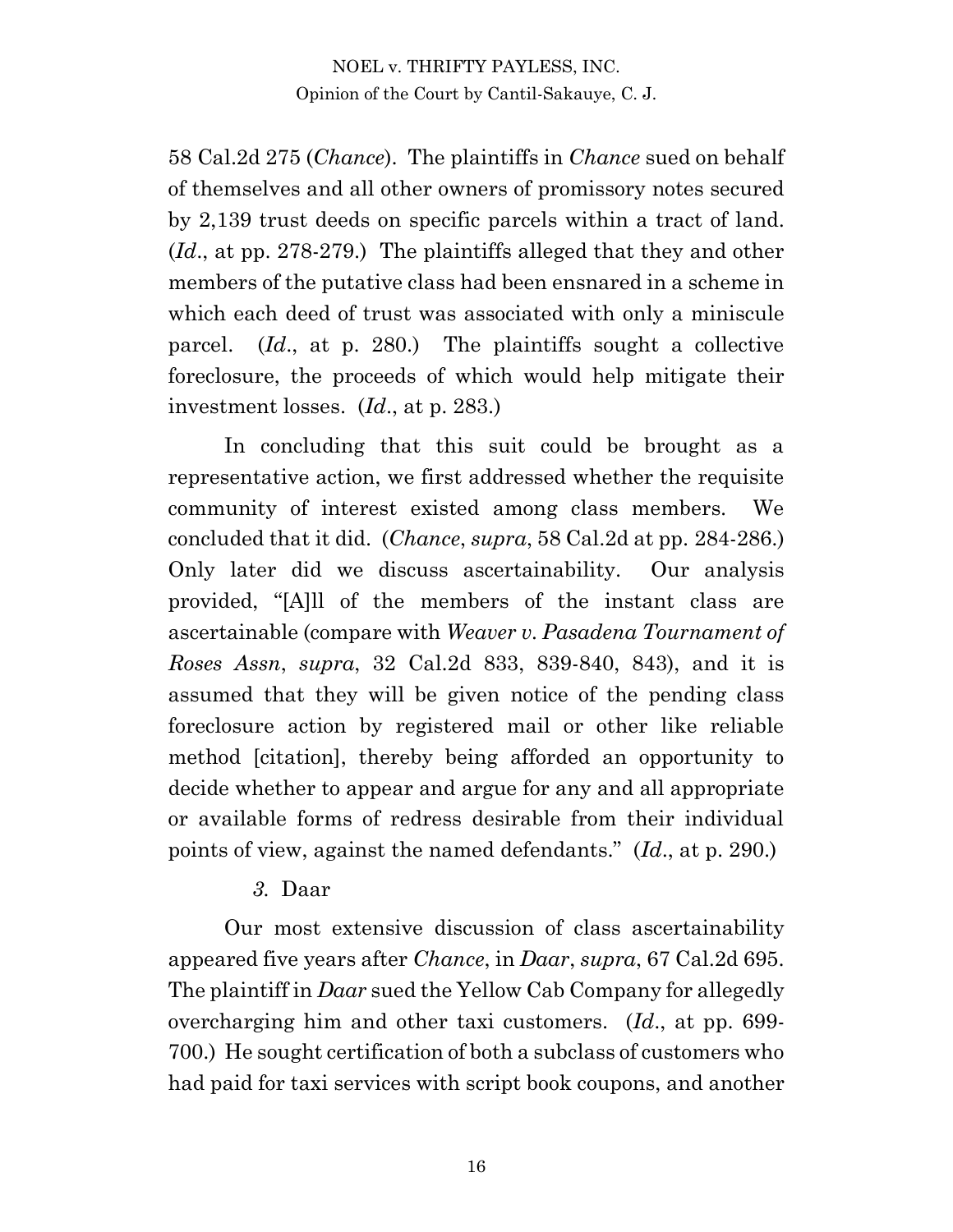subclass of customers who had paid with cash. Regarding the first of these subclasses, plaintiff alleged "that the names and addresses of all purchasers and users of script books can be definitely ascertained from defendant's books and records." (*Id*., at p. 700.) No similar assertions relevant to identification appeared in the class allegations pertaining to cash customers, as related in a separate count. (*Id*., at p. 702.)

The defendant in *Daar* had successfully demurred to the complaint. (*Daar*, *supra*, 67 Cal.2d at p. 698.) We reversed, holding that the allegations in *each* count stated facts sufficient for class treatment under section 382 of the Code of Civil Procedure. (*Daar*, at pp. 714, 717.) In relating the background legal principles that guided our analysis, we explained that "it uniformly has been held that two requirements must be met in order to sustain any class action: (1) there must be an ascertainable class [citations]; and (2) there must be a well defined community of interest in the questions of law and fact involved affecting the parties to be represented." (*Id*., at p. 704.) In describing the first of these requirements, we cited to our decisions in *Weaver*, *supra*, 32 Cal.2d 833, and *Chance*, *supra*, 58 Cal.2d 275, and further explained that "[a]pplicable precedents indicate that in observing the ascertainable class requirement they are at the same time giving recognition to the principle that a group of individuals' rights to recover, each of which is based on a separate set of facts, cannot be determined by a judgment in a class action. To put it in another way, although a judgment in a class action is res judicata as to claims of members of the class represented therein [citations], res judicata will not preclude subsequent actions by those whose rights to recover are based upon different facts. Therefore, such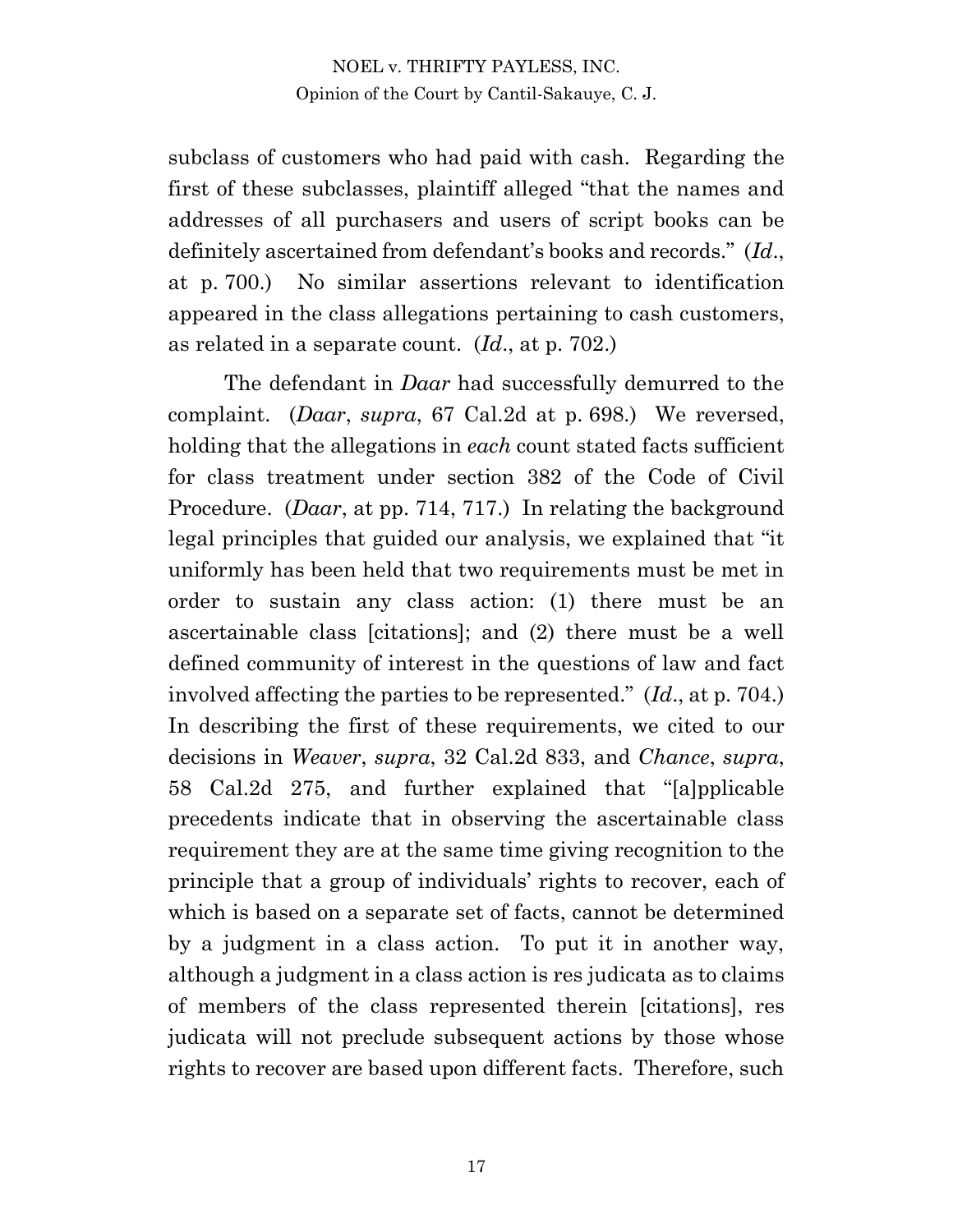individuals cannot properly be brought under the umbrella of a class action." (*Daar*, at pp. 704-705.)

As in *Weaver*, the description of ascertainability in *Daar*, *supra*, 67 Cal.2d 695 did not consistently distinguish this prerequisite for class certification from the need to establish a community of interest among the class. Portions of our opinion in *Daar* instead cast these elements as intertwined, such as our explanation at one juncture that "whether there is an ascertainable class depends in turn upon the community of interest among the class members in the questions of law and fact involved." (*Id*., at p. 706.)

*Daar*, *supra*, 67 Cal.2d 695 did clarify certain aspects of the ascertainability inquiry, however. We explained in *Daar* that the requirement that a plaintiff show an ascertainable class does not subsume a "necessity of identifying the individual members of such class as a prerequisite to a class suit. If the existence of an ascertainable class has been shown, there is no need to identify its individual members in order to bind all members by the judgment. The fact that the class members are unidentifiable at this point will not preclude a complete determination of the issues affecting the class." (*Id*., at p. 706.) In the *Daar* matter itself, "Presumably an accounting in the suit at bench will determine the total amount of the alleged overcharges; any judgment will be binding on all the users of taxicabs within the prior four years. However, no one may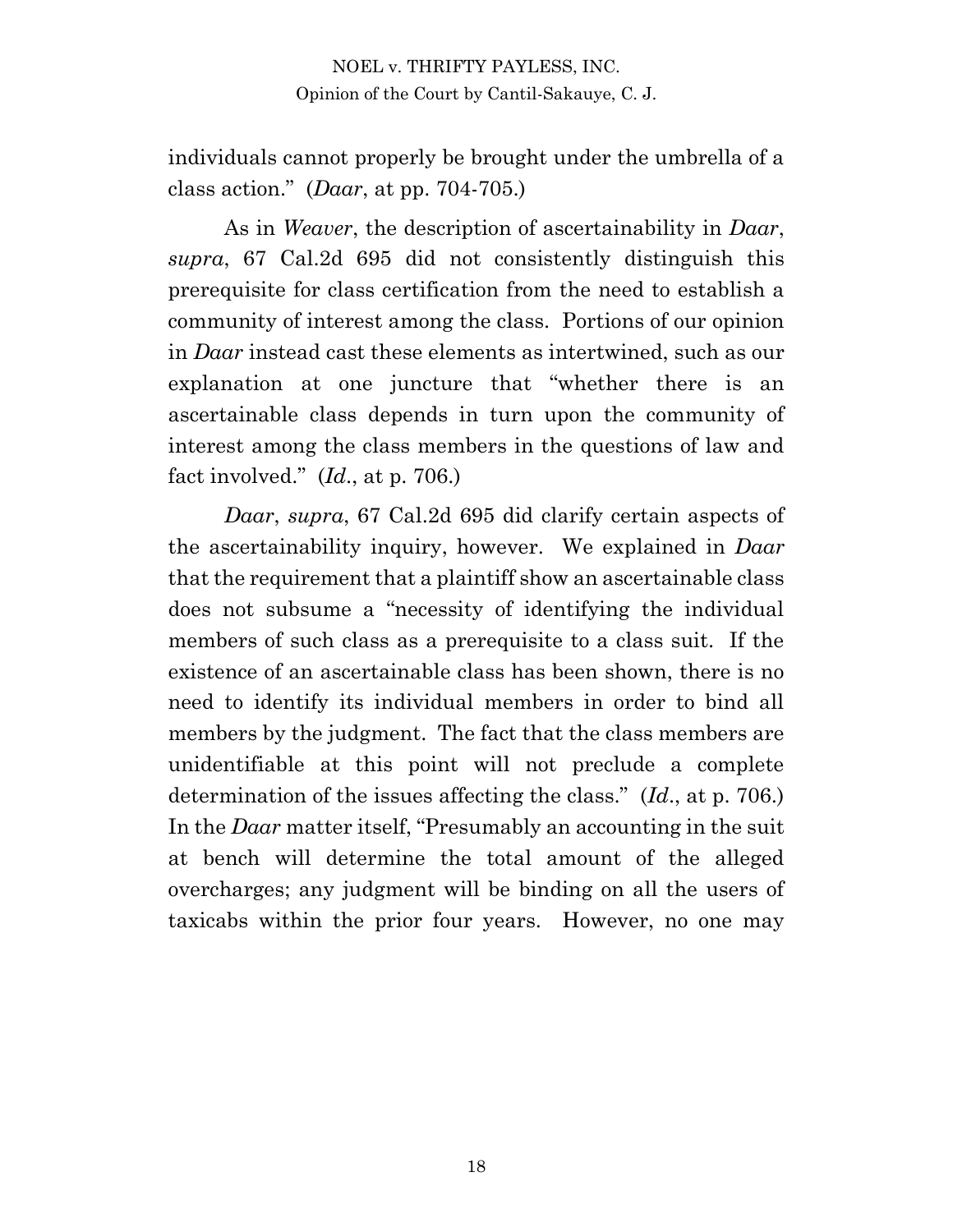recover his separate damages until he comes forward, identifies himself and proves the amount thereof." (*Ibid*.)**<sup>7</sup>**

#### *4. Subsequent decisions of this court*

*Daar*, *supra*, 67 Cal.2d 695 remains our most detailed explication of the ascertainability requirement. In the halfcentury since *Daar*, we have frequently mentioned the need to show an ascertainable class as a prerequisite to certification. (E.g., *Brinker*, *supra*, 53 Cal.4th at p. 1021; *In re Tobacco II*, *supra*, 46 Cal.4th at p. 318; *Sav-On*, *supra*, 34 Cal.4th at p. 326; *Linder*, *supra*, 23 Cal.4th at p. 435; *Richmond*, *supra*, 29 Cal.3d at p. 470; *Vasquez*, *supra*, 4 Cal.3d at p. 809.) In some instances, we have explained how the class before us satisfied this requirement. (E.g., *Richmond*, at p. 478 [observing that the members of the class "are easily identified and located"]; *Vasquez*, at p. 811 [noting that the names and addresses of the approximately 200 persons in the proposed class "may be ascertained from defendants' books"]; *Occidental Land, Inc. v. Superior Court* (1976) 18 Cal.3d 355, 360 ["class members can be readily identified by a search of public records"].) On two other occasions, we have referenced ascertainability in finding no abuse of discretion in trial courts' *refusals* to certify proposed

**<sup>7</sup>** Our opinion in *Daar*, *supra*, 67 Cal.2d 695 also quoted a leading treatise's observation that " '[a] distinction is sometimes drawn between the maintenance of the suit and its binding effect on the absent parties. A sufficient pleading of the conditions may withstand a demurrer and satisfy the court that the action should proceed. But if the judgment is thereafter collaterally attacked by an absent party, a more careful scrutiny of its representative character may be made in determining whether it is res judicata.'" (*Id.*, at p. 706, quoting 2 Witkin, Cal. Procedure (1954) Representative or Class Suits, § 99, p. 1080.)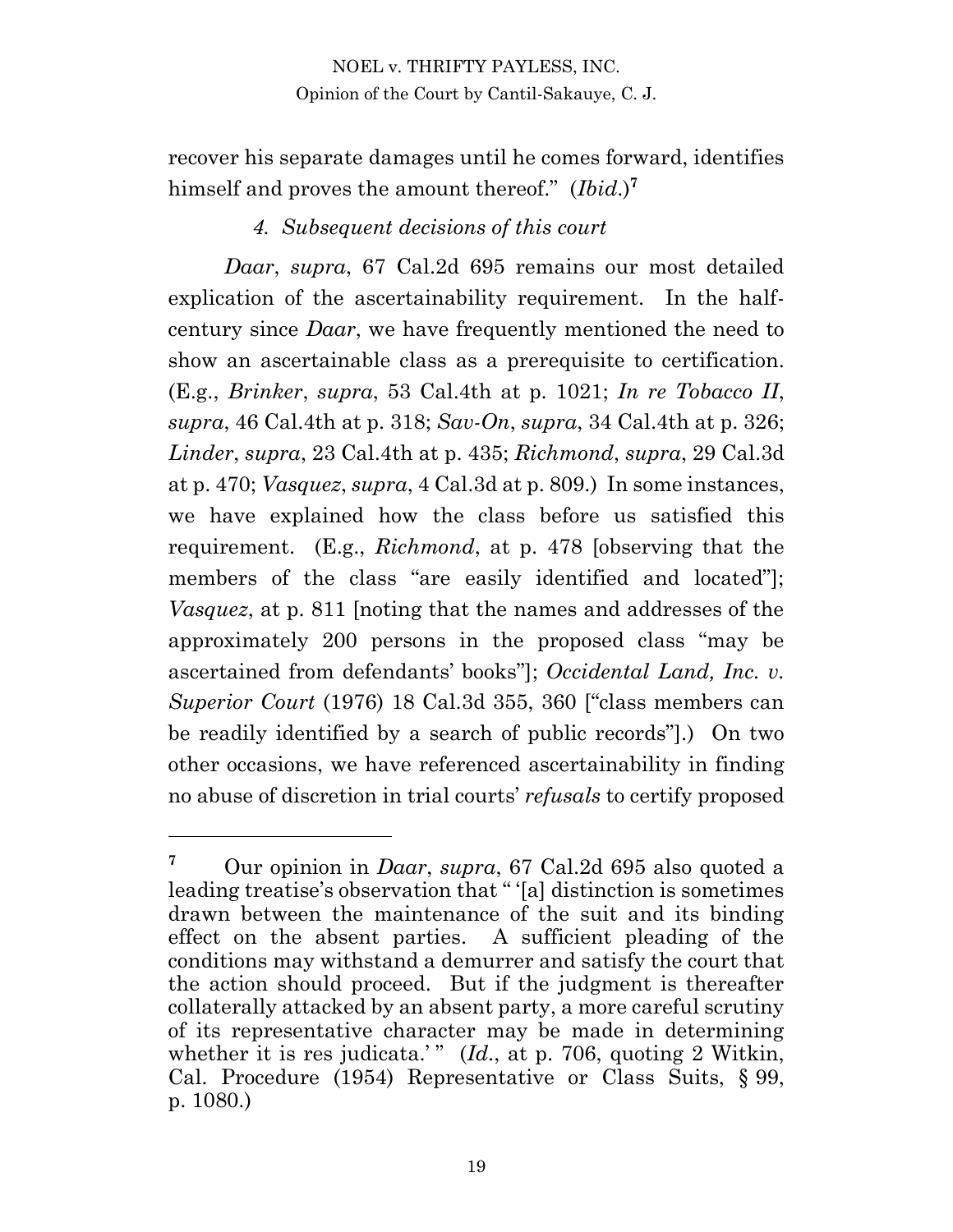classes. In both of these cases, however, there were multiple grounds for denying class certification, which meant that our analysis did not squarely address whether the failed class was or was not ascertainable. (*Fletcher v. Security Pacific National Bank* (1979) 23 Cal.3d 442, 448-449; *Gerhard v. Stephens* (1968) 68 Cal.2d 864, 912-913.)

We have only twice offered additional explanations of what it means for a class to be ascertainable. Both of these descriptions were of a summary nature. In *Vasquez*, *supra*, 4 Cal.3d 800, we stated that "[a]s to the necessity for an ascertainable class, the right of each individual to recover may not be based on a separate set of facts applicable only to him." (*Id*., at p. 809.) More recently, the majority opinion in *In re Tobacco II*, *supra*, 46 Cal.4th 298 characterized ascertainability as a "preliminary step" to class certification, which requires that a class " ' "be sufficiently definite so that it is administratively feasible for the Court to determine whether a particular individual is a member of the proposed class."" (*Id.*, at p. 323, quoting *Miller v. Janssen Pharmaceutica Products, L.P.* (S.D.Ill. 2007) 2007 WL 1295824, p. \*5.) Class ascertainability was not an issue before us in *In re Tobacco II*, however, and we had no occasion in that case to exhaustively consider how the concept should be understood.

To summarize, our case law has recognized an ascertainability requirement for class actions, but we have not clearly articulated what this requirement entails or how it is distinct from other prerequisites for certification — especially the need to show a community of interest among class members. Our decisions have also abstractly tethered class ascertainability to due process considerations that include, but are not necessarily limited to, the need to provide absent class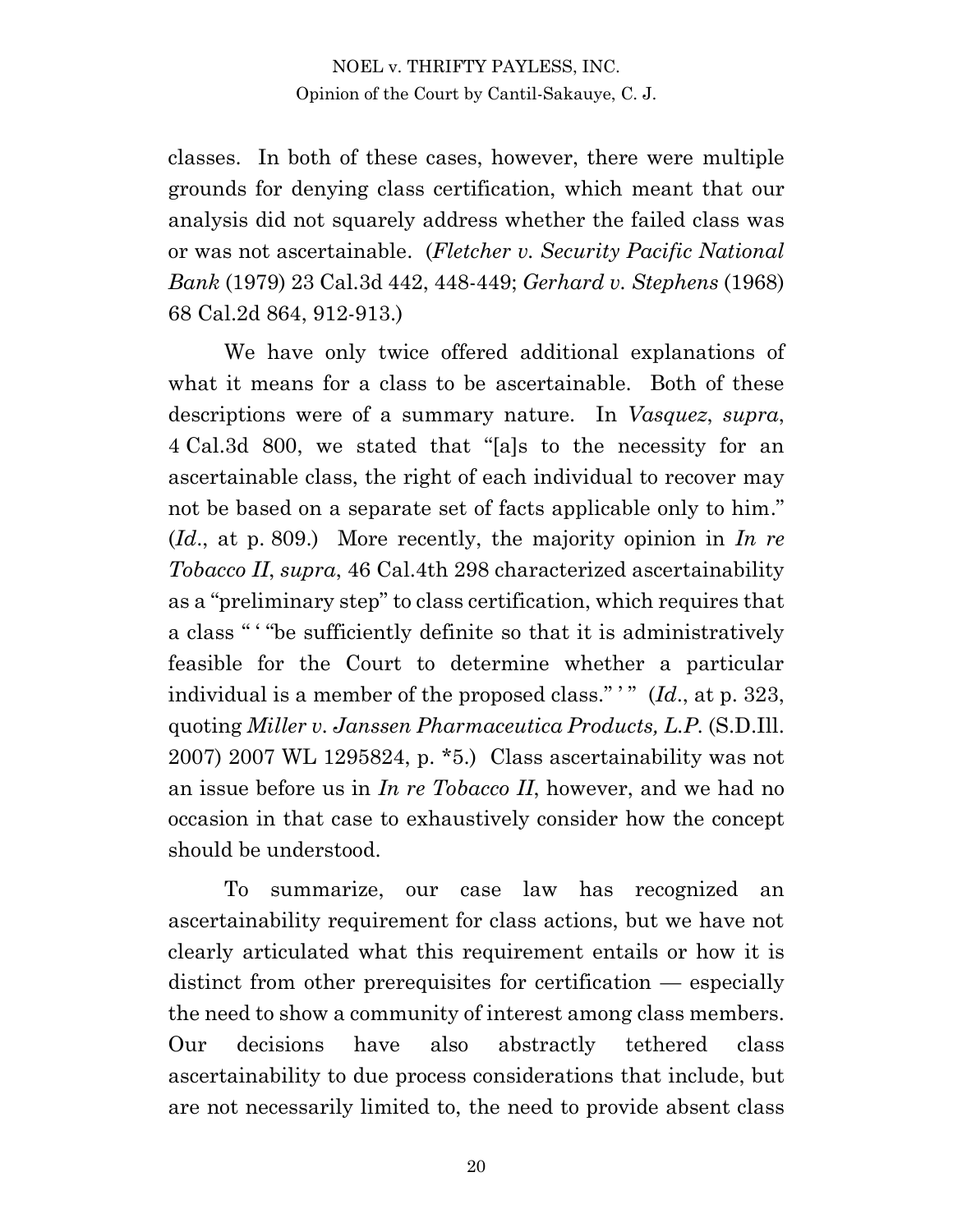members with adequate notice. But this connection has not led to a consensus among the Courts of Appeal regarding what the ascertainability requirement entails.

#### *5. The views of the Courts of Appeal regarding ascertainability*

Following our decision in *Daar*, *supra*, 67 Cal.2d 695, the Courts of Appeal have developed two basic views of the ascertainability requirement.

One view of ascertainability concentrates on the proposed class definition itself. This view was applied in *Bartold v. Glendale Federal Bank* (2000) 81 Cal.App.4th 816 (*Bartold*), superseded by statute on another point as stated in *Markowitz v. Fidelity Nat. Title Co.* (2006) 142 Cal.App.4th 508, 524. The *Bartold* court explained that "[a] class is ascertainable if it identifies a group of unnamed plaintiffs by describing a set of common characteristics sufficient to allow a member of that group to identify himself or herself as having a right to recover based on the description." (81 Cal.App.4th at p. 828.) This basic view of ascertainability has been reiterated by numerous other Courts of Appeal, including the courts in *Estrada*, *supra*, 154 Cal.App.4th at page 14 and *Aguirre*, *supra*, 234 Cal.App.4th at pages 1299 to 1300. (See also *Aguirre*, at p. 1300 [listing cases].) A similar formulation regards a class as ascertainable when it is defined "in terms of objective characteristics and common transactional facts" that make "the ultimate identification of class members possible when that identification becomes necessary." (*Hicks*, *supra*, 89 Cal.App.4th at p. 915.)

The second basic view of ascertainability entails a more exacting inquiry. One such articulation regards the ascertainability requirement as calling for an examination into "(1) the class definition, (2) the size of the class and (3) the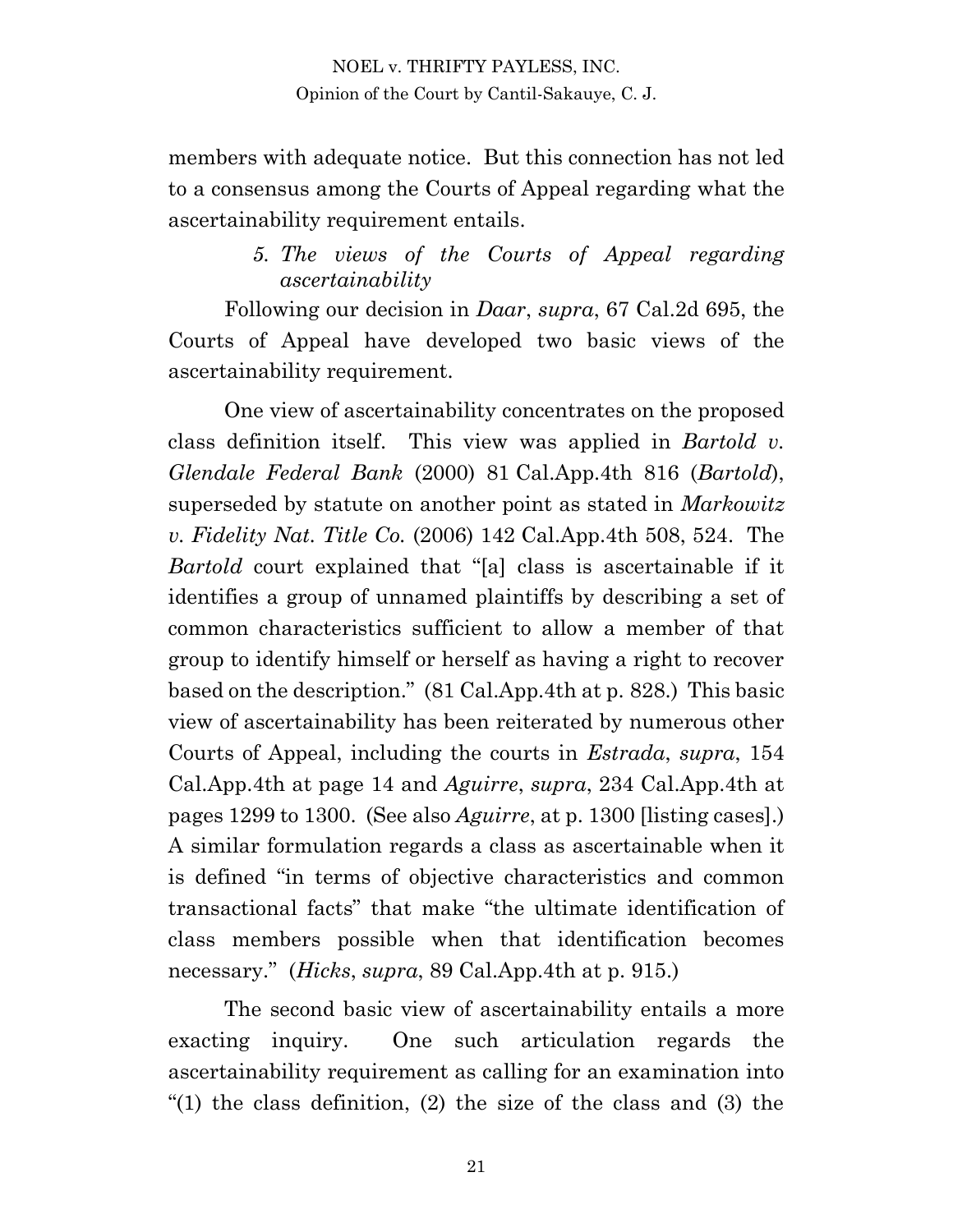means of identifying class members." (*Miller v. Woods* (1983) 148 Cal.App.3d 862, 873 (*Miller*); see also *Noel*, *supra*, 17 Cal.App.5th at p. 1324, *Sotelo*, *supra*, 207 Cal.App.4th at p. 648; *Reyes v. Board of Supervisors* (1987) 196 Cal.App.3d 1263, 1274.) Consistent with this view, it has been said that "[c]lass members are 'ascertainable' where they may be readily identified without unreasonable expense or time by reference to official records." (*Rose v. City of Hayward* (1981) 126 Cal.App.3d 926, 932 (*Rose*).) On its face, the quoted language from *Rose* could be understood as specifying a *sufficient*, as opposed to a *necessary*, basis for finding an ascertainable class within the *Miller* framework.**<sup>8</sup>** But some courts, drawing from *Rose*'s focus on the mechanics of identifying class members, have gone further and required a class plaintiff to make a specific factual or evidentiary showing in order to show an ascertainable class. The Court of Appeal below, for example, regarded plaintiff as obligated to provide proof substantiating a specific mechanism or mechanisms through which class members could be identified

**<sup>8</sup>** The court in *Rose*, *supra*, 126 Cal.App.3d 926, ultimately determined that "[t]he identity of the class ... is readily ascertainable from . . . departmental records" — a conclusion that did not necessarily rule out other avenues for showing an ascertainable class. (*Id*., at p. 932; see also *Faulkinbury v. Boyd & Associates, Inc.* (2013) 216 Cal.App.4th 220, 240 [applying the *Rose* standard and finding an ascertainable class]; *Mora v. Big Lots Stores, Inc.* (2011) 194 Cal.App.4th 496, 504 [same]; *Bomersheim v. Los Angeles Gay & Lesbian Center* (2010) 184 Cal.App.4th 1471, 1481 [same]; *Ghazaryan v. Diva Limousine, Ltd.* (2008) 169 Cal.App.4th 1524, 1532-1533 [same]; *Lee v. Dynamex, Inc.* (2008) 166 Cal.App.4th 1325, 1334 [same]; *Bufil v. Dollar Financial Group, Inc.* (2008) 162 Cal.App.4th 1193, 1206-1208 [same]; *Aguiar v. Cintas Corp. No. 2* (2006) 144 Cal.App.4th 121, 135-136 [same].)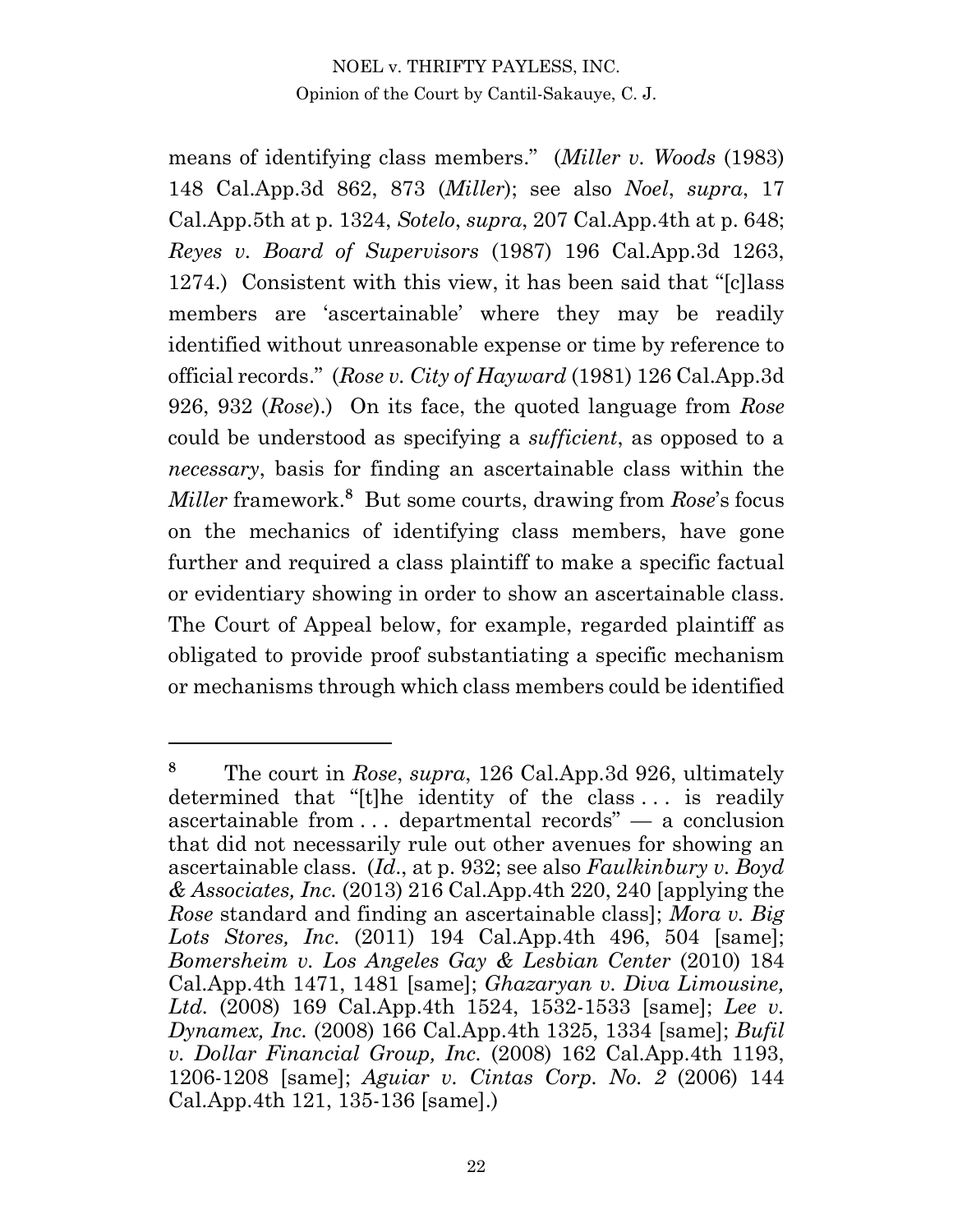so as to be personally notified of the class proceeding. (*Noel*, *supra*, 17 Cal.App.5th at pp. 1329, 1333.) The absence of "official" records identifying class members was central to the analysis in *Sotelo*, *supra*, 207 Cal.App.4th 639, in which the Court of Appeal affirmed a denial of class certification due to the representative plaintiffs' perceived failure to show an ascertainable class. (*Id*., at p. 650.) Other Courts of Appeal, in affirming denials of class certification on ascertainability grounds, have emphasized that the representative plaintiff or plaintiffs had not shown that individual class members could be readily identified without unreasonable expense or time. (E.g., *Cruz v. Sun World Internat., LLC* (2015) 243 Cal.App.4th 367, 382; *Hale v. Sharp Healthcare* (2014) 232 Cal.App.4th 50, 59- 61.)

The differences between these two basic approaches to ascertainability can be somewhat blurred in practice. And as previously noted, the Court of Appeal below attempted to synthesize these views. (*Noel*, *supra*, 17 Cal.App.5th at p. 1329.) But as this case illustrates, a court's choice between the two views can be critical. A construction of ascertainability that assigns the plaintiff in a putative class action an affirmative responsibility to show the existence of records (or some other mechanism or channel) through which individual class members can be identified for the purpose of providing them with personal notice of the proceeding may function to defeat class certification in a variety of situations. A plaintiff may not anticipate the need to adduce such proof at the time class certification is sought, meaning that no precertification discovery will have occurred on this point. This kind of evidentiary requirement also can prevent certification when a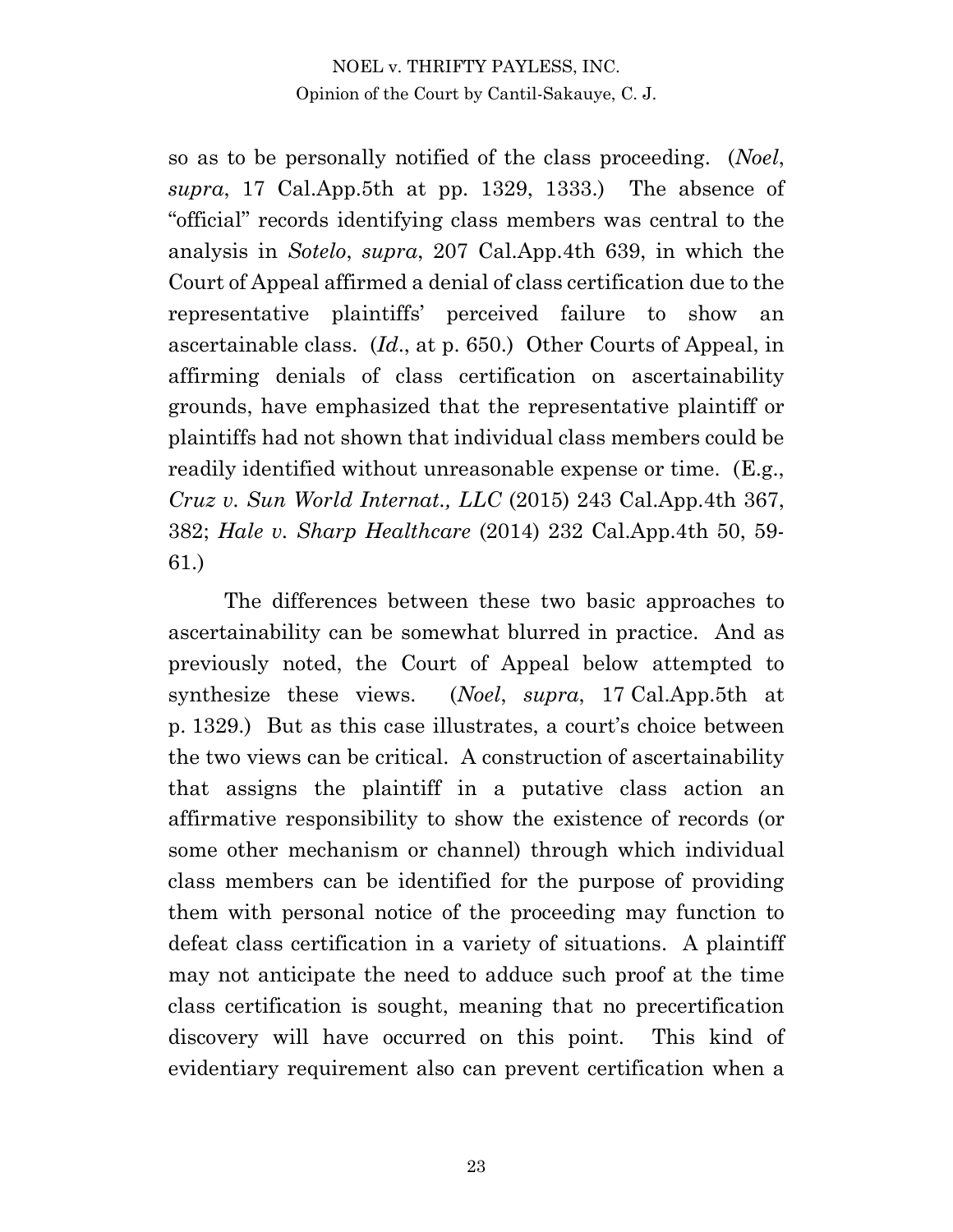plaintiff's discovery efforts, albeit substantial, produce inadequate evidence from the perspective of the court.

An additional burden emerges when the plaintiff must demonstrate that individual members of the proposed class can "be readily identified without unreasonable expense or time." (*Rose*, *supra*, 126 Cal.App.3d at p. 932.) With such a requirement, class certification may be denied on ascertainability grounds due to expected complexities in the provision of notice, or in distinguishing class members from nonmembers — without close consideration necessarily being given to whether these difficulties are actual, as opposed to merely hypothetical, or whether they are so intransigent and pervasive that they would make a class proceeding unmanageable, or undesirable in light of the plausible alternatives.

## *6. The views of the federal courts regarding ascertainability*

Federal courts have wrestled with ascertainability issues in cases where plaintiffs have sought certification of a class under rule 23 of the Federal Rules of Civil Procedure (28 U.S.C.). **9** Although this rule does not expressly demand an ascertainable class, most courts tasked with applying it have regarded ascertainability as an implicit "threshold" requirement for certification of a class under Rule 23(b)(3). (*Sandusky Wellness Center v. MedTox Scientific* (8th Cir. 2016) 821 F.3d 992, 995; but see *Briseno v. ConAgra Foods, Inc.* (9th Cir. 2017) 844 F.3d 1121, 1124-1125, fn. 4 ["we have addressed the types of alleged definitional deficiencies other courts have referred to as

**<sup>9</sup>** All further references to "Rule 23" and its subparts are to the Federal Rules of Civil Procedure (28 U.S.C.).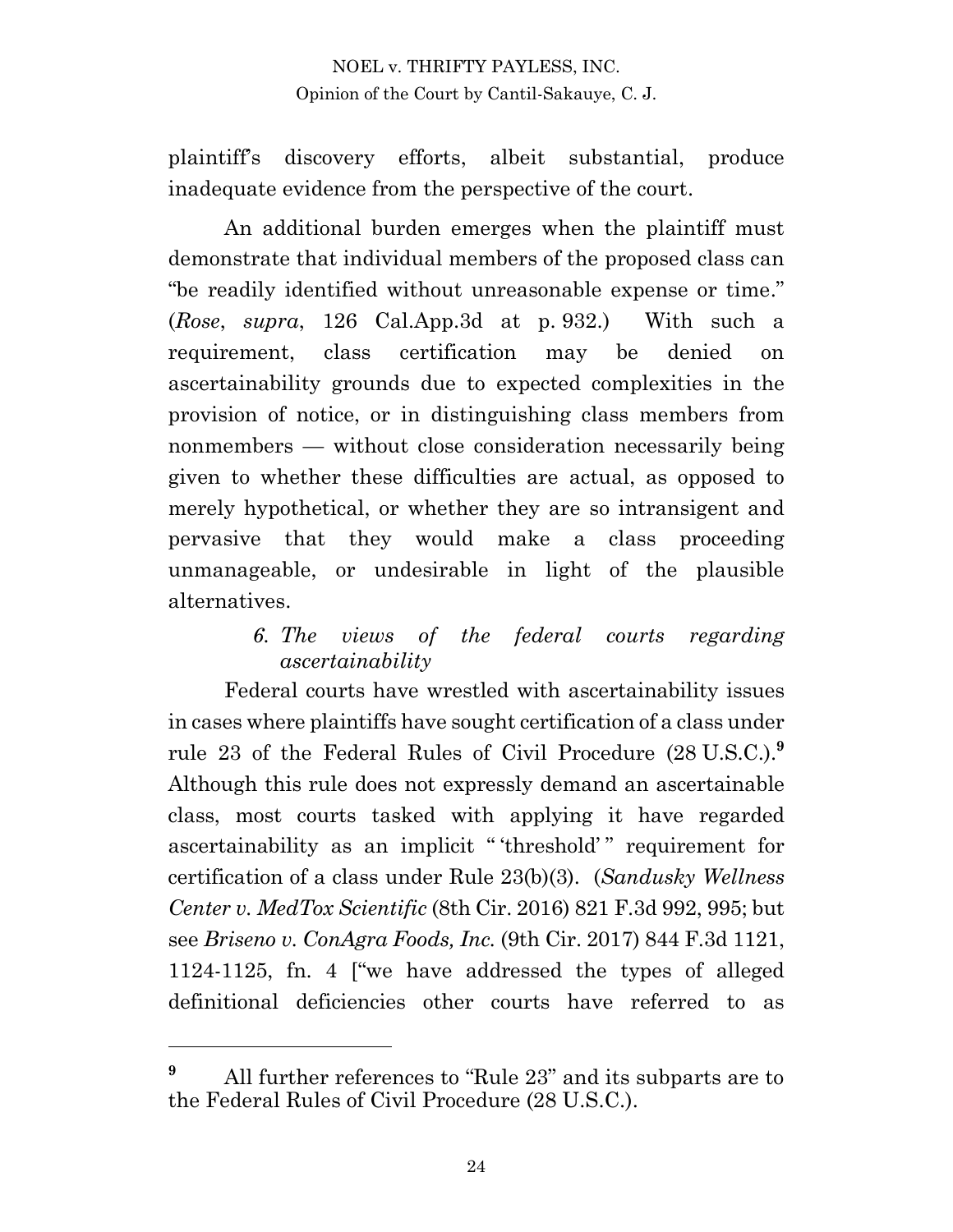'ascertainability' issues . . . through analysis of Rule 23's enumerated requirements"].) In this context, competing views regarding ascertainability have emerged within the federal system, just as they have within the courts of this state.

A stringent view of ascertainability is most closely associated with decisions produced by the United States Court of Appeals for the Third Circuit. (See *Marcus v. BMW of North America, LLC* (3d Cir. 2012) 687 F.3d 583, 592-594 (*Marcus*); *Hayes v. Wal-Mart Stores, Inc.* (3d Cir. 2013) 725 F.3d 349, 354- 356; *Carrera v. Bayer Corp.* (3d Cir. 2013) 727 F.3d 300, 305- 312.) Under this approach, a plaintiff seeking class certification under Rule 23(b)(3) must show not only that the class has been "defined with reference to objective criteria," but also that there is "a reliable and administratively feasible mechanism for determining whether putative class members fall within the class definition." (*Hayes*, at p. 355.) Courts adopting this conception of ascertainability have refused to certify (or upheld refusals to certify) consumer classes in situations such as the one presently before this court  $-$  in which it is unlikely, or at least unproven, that individual purchasers of the commodity at the heart of the dispute would have retained their receipts or other proof of purchase, the defendant did not maintain a specific list of purchasers, and the putative class representative offered no proof when seeking certification "that a single purchaser of [the product] could be identified using records of customer membership cards or records of online sales." (*Carrera*, at p. 309; see *id*., at pp. 304, 312.)

Other courts have pushed back on this stringent approach to ascertainability. The United States Court of Appeals for the Seventh Circuit is among the federal courts that assign a narrower function to the ascertainability requirement. Its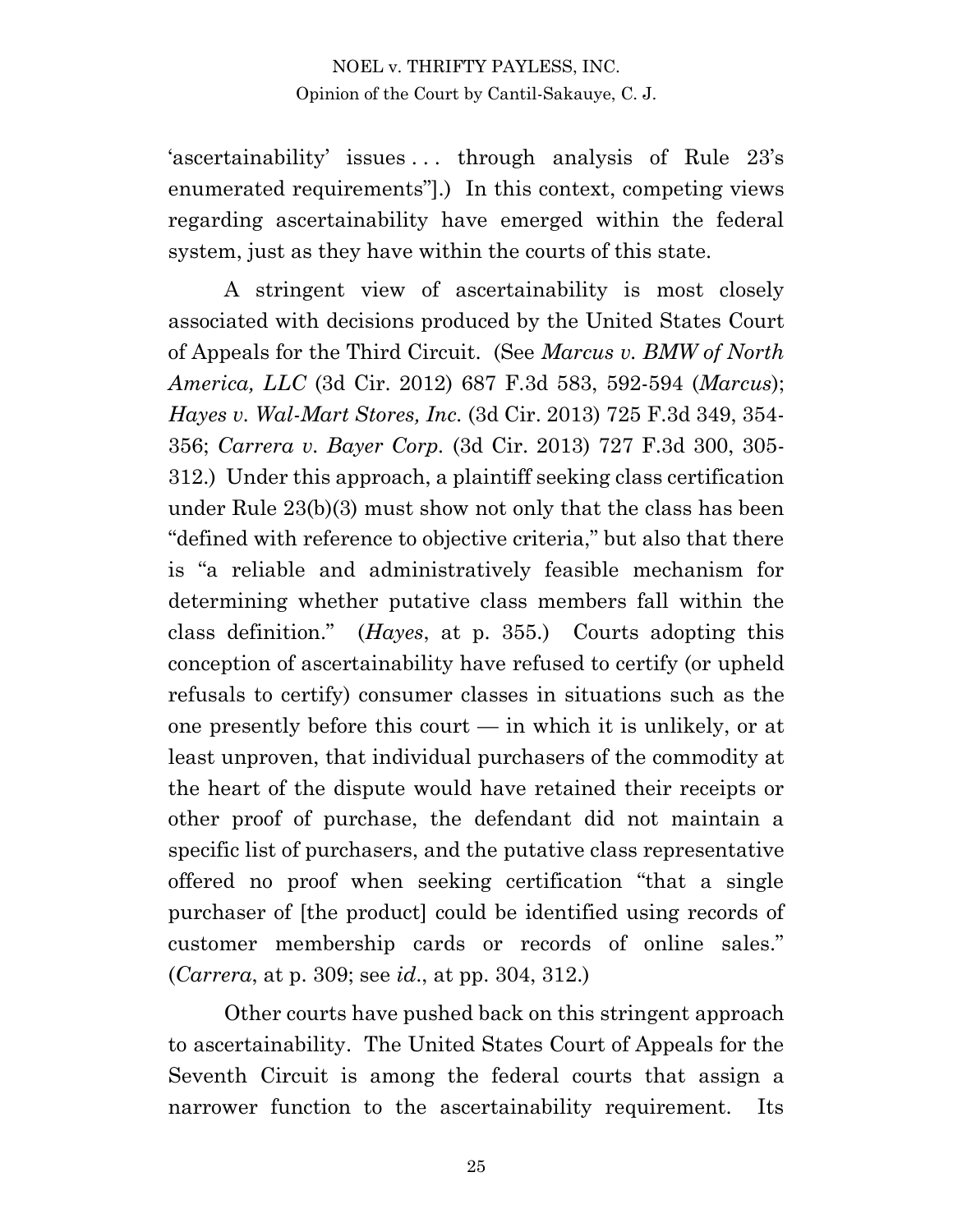decision in *Mullins v. Direct Digital, LLC* (7th Cir. 2015) 795 F.3d 654 (*Mullins*) offers a thorough, and in our view illuminating, assessment of how ascertainability should be understood in connection with class certification. Because the analysis in *Mullins* is particularly helpful in resolving the issue before us, we discuss its facts and reasoning at some length below. (See *Linder*, *supra*, 23 Cal.4th at pp. 437-439 [consulting federal court decisions construing Rule 23 for guidance in dealing with similar class certification issues arising under state law].)

The plaintiff in *Mullins*, *supra*, 795 F.3d 654, secured the certification of a consumer class under Rule 23(b)(3) in a matter alleging that the defendant made fraudulent representations in marketing a dietary joint supplement. (*Mullins*, at p. 658.) Drawing from the Third Circuit's jurisprudence, the defendant in *Mullins* argued on appeal of the certification order that the class was not ascertainable because the plaintiff had "fail[ed] to show a reliable and administratively feasible way to determine whether a particular person is a member of the class." (*Id*., at p. 661.)

The appellate court in *Mullins*, *supra*, 795 F.3d 654, rejected this view of ascertainability and affirmed the class certification order entered by the district court. (*Id*., at p. 658.) In doing so, the federal court of appeals distinguished between a relatively uncontroversial " 'weak' version of ascertainability," and the more demanding ascertainability standard adopted by the Third Circuit. (*Id*., at p. 659.) The " 'weak' " construction of ascertainability, the court explained, derives from "experience [that] has led courts to require that classes be defined clearly and based on objective criteria." (*Ibid*.) Even in this weak form, *Mullins* elaborated, the requirement of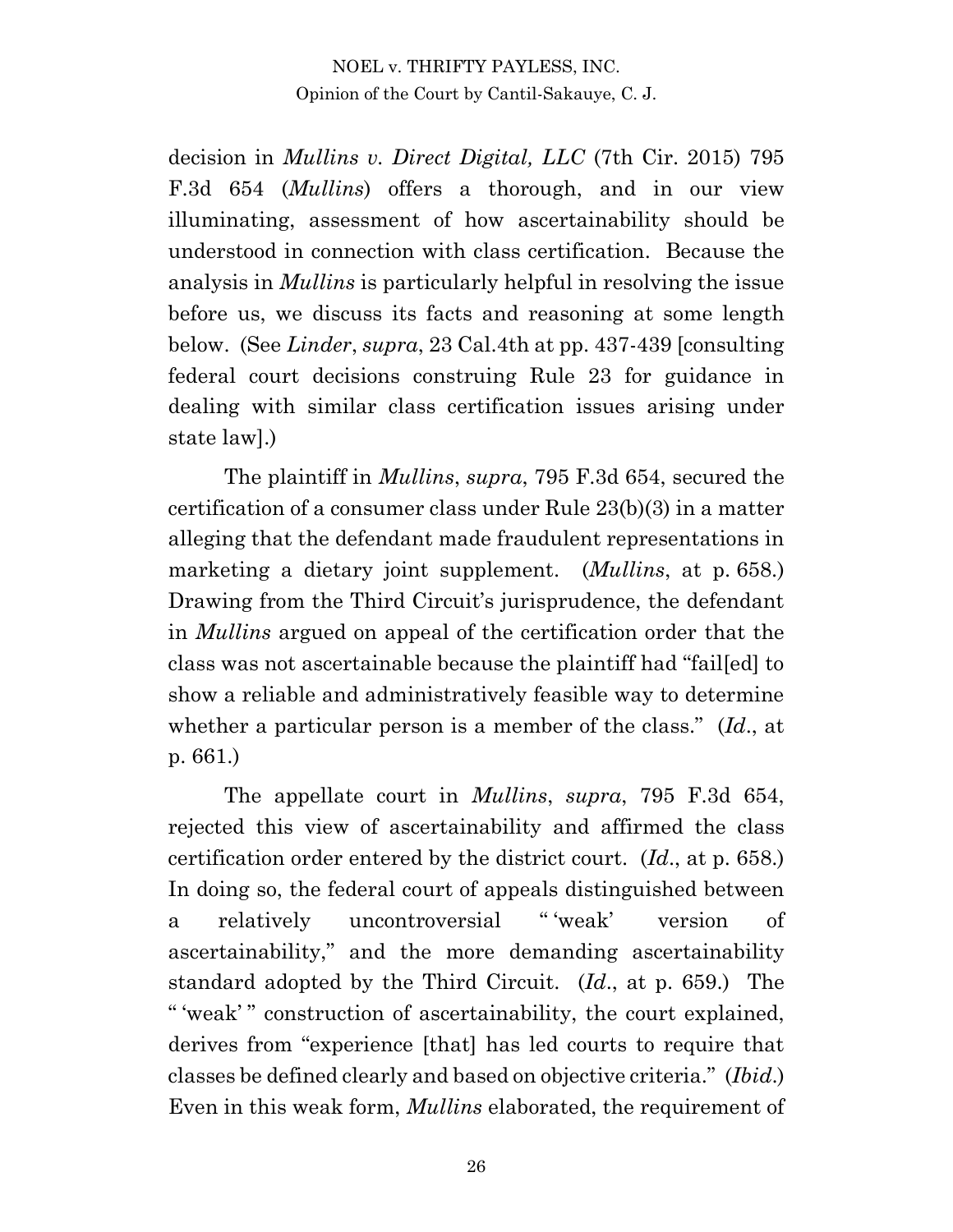a clearly defined class based on objective criteria is far from toothless, for it serves to weed out "classes that are defined too vaguely" (*ibid*.), "classes that are defined by subjective criteria, such as by a person's state of mind" (*id*., at p. 660), and "classes that are defined in terms of success on the merits — so-called 'fail-safe classes' " (*ibid*.), all of which raise due process or other fairness concerns. The *Mullins* court regarded this approach to ascertainability as striking an appropriate balance, whereas the Third Circuit's more exacting conception of this requirement did not. In the view of the *Mullins* court, the more demanding specification "does not further any interest of Rule 23 that is not already adequately protected by the Rule's explicit requirements. On the other side of the balance, the costs of imposing the requirement are substantial. The stringent version of ascertainability effectively bars low-value consumer class actions, at least where plaintiffs do not have documentary proof of purchases, and sometimes even when they do." (*Id*., at p. 662.)

*Mullins*, *supra*, 795 F.3d 654 then proceeded to dissect the specific policy arguments advanced for the Third Circuit's construction of the ascertainability requirement. (*Id*., at pp. 663-672.) One such contention was that the "stringent version of ascertainability 'eliminates serious administrative burdens that are incongruous with the efficiencies expected in a class action by insisting on the easy identification of class members.' " (*Id*., at p. 663, quoting *Marcus*, *supra*, 687 F.3d at p. 593.) The *Mullins* court saw this concern as "better addressed by the explicit requirements of Rule 23(b)(3), which requires that the class device be 'superior to other available methods for fairly and efficiently adjudicating the controversy," with one consideration relevant to the superiority inquiry being " 'the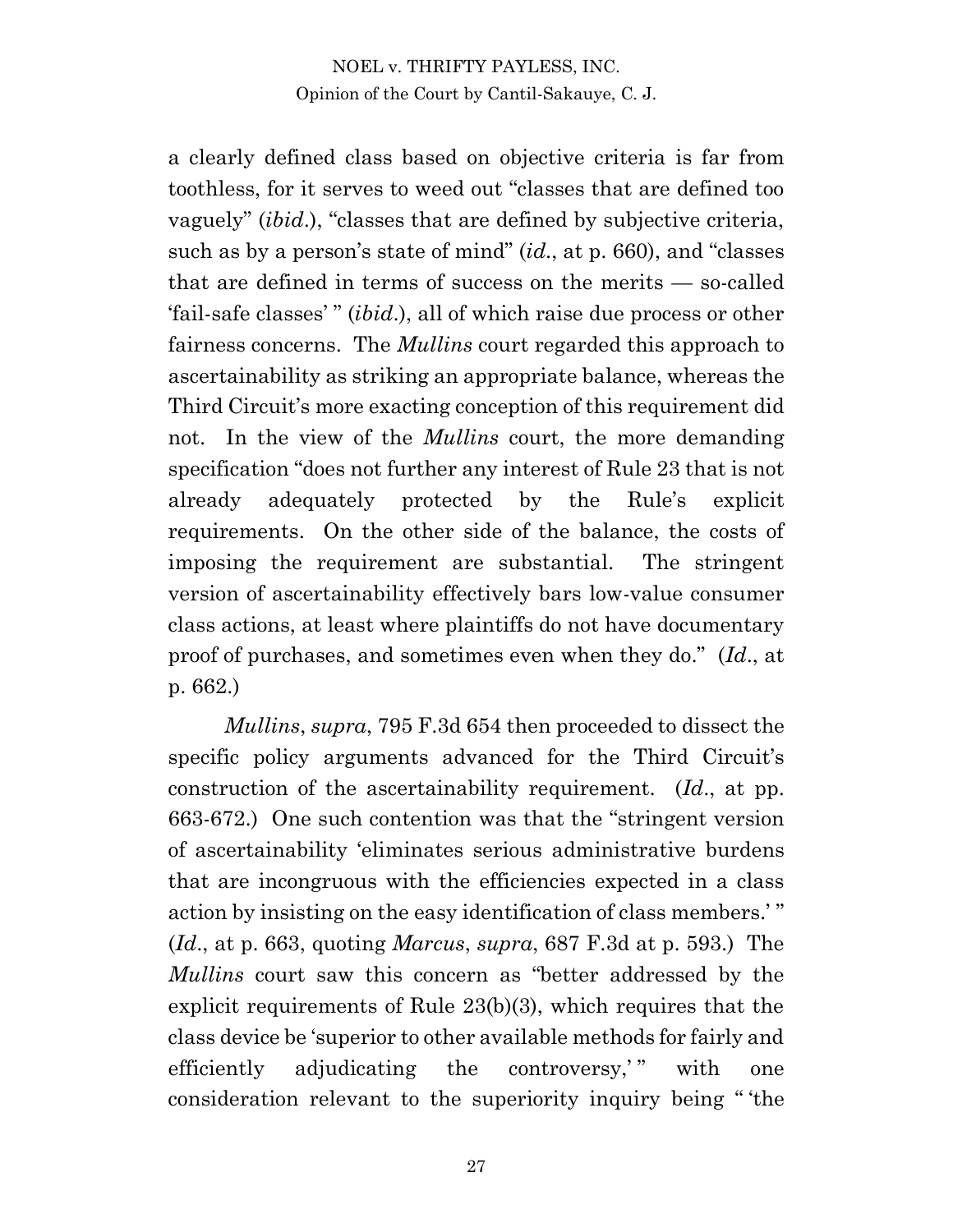likely difficulties in managing a class action.<sup>'</sup>" (*Mullins*, quoting Rule  $23(b)(3)$ ,  $(b)(3)(D)$ .

*Mullins*, *supra*, 795 F.3d 654 explained why it made more sense to address within the context of manageability any concerns about the burdens that could be associated with the identification of class members: "When administrative inconvenience is addressed as a matter of ascertainability, courts tend to look at the problem in a vacuum, considering only the administrative costs and headaches of proceeding as a class action. [Citation.] But when courts approach the issue as part of a careful application of Rule 23(b)(3)'s superiority standard, they must recognize both the costs *and benefits* of the class device. [Citation.] [¶] . . . In many cases where the heightened ascertainability requirement will be hardest to satisfy, there realistically is no other alternative to class treatment." (*Id*., at pp. 663-664.) The court in *Mullins* cautioned that "[t]his does not mean . . . that district courts should automatically certify classes in these difficult cases," and granted that "[i]f faced with what appear to be unusually difficult manageability problems at the certification stage, district courts have discretion to insist on details of the plaintiff's plan for notifying the class and managing the action." (*Id*., at p. 664.) Yet, the court continued, judges who encounter such challenges should attempt to leverage their "experience with and flexibility in engineering solutions to difficult problems of case management," and "refusing to certify on manageability grounds alone should be the last resort." (*Ibid*.)

The court in *Mullins*, *supra*, 795 F.3d 654 also addressed an argument that resonated with the Court of Appeal in this case — "that the heightened ascertainability requirement is needed to protect absent class members. If the identities of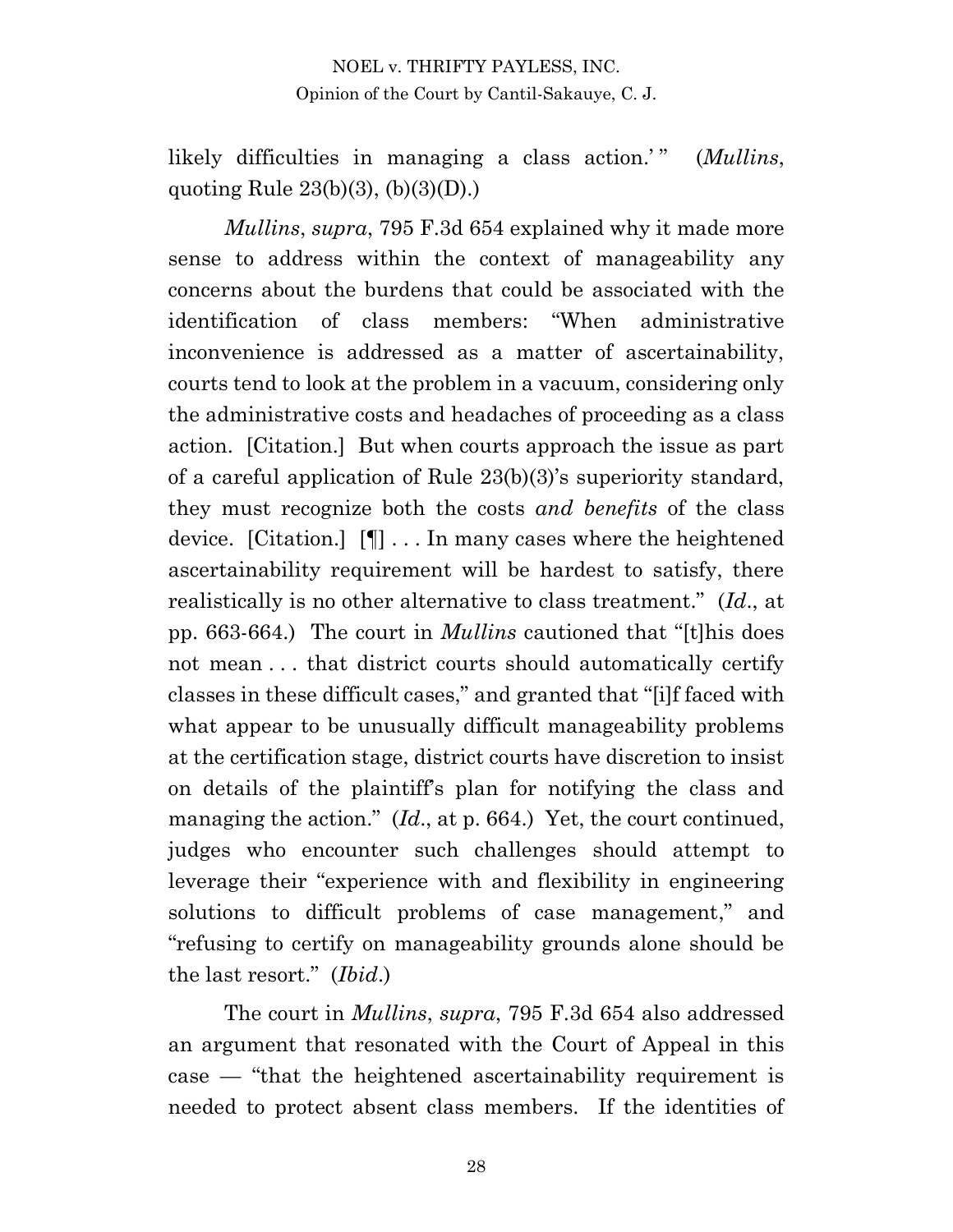absent class members cannot be ascertained, the argument goes, it is unfair to bind them by the judicial proceeding." (*Id*., at p. 665.) It perceived that "[a] central premise of this argument is that class members must receive actual notice of the class action so that they do not lose their opt-out rights." (*Ibid*.)

The court in *Mullins*, *supra*, 795 F.3d 654 regarded this premise as mistaken. It emphasized that, when a class has been certified under Rule  $23(b)(3)$ , Rule  $23(c)(2)(B)$  requires the provision of the " 'best notice that is practicable under the circumstances, including individual notice to all members who can be identified through reasonable effort' " — language connoting that individual notice need *not* be given to members who cannot be so identified. (*Mullins*, at p. 665.)<sup>10</sup> Nor, in the court's view, did principles of due process invariably require individual notice to absent class members. Instead, in cases such as the one before it, "When class members' names and addresses are known or knowable with reasonable effort, notice can be accomplished by first-class mail. [Citation.] When that is not possible, courts may use alternative means such as notice through third parties, paid advertising, and/or posting in places

**<sup>10</sup>** With classes certified under Rule 23(b)(1) or (2), meanwhile, the federal rules provide more generally that "the court may direct appropriate notice to the class." (*Id*., Rule  $23(c)(2)(A)$ .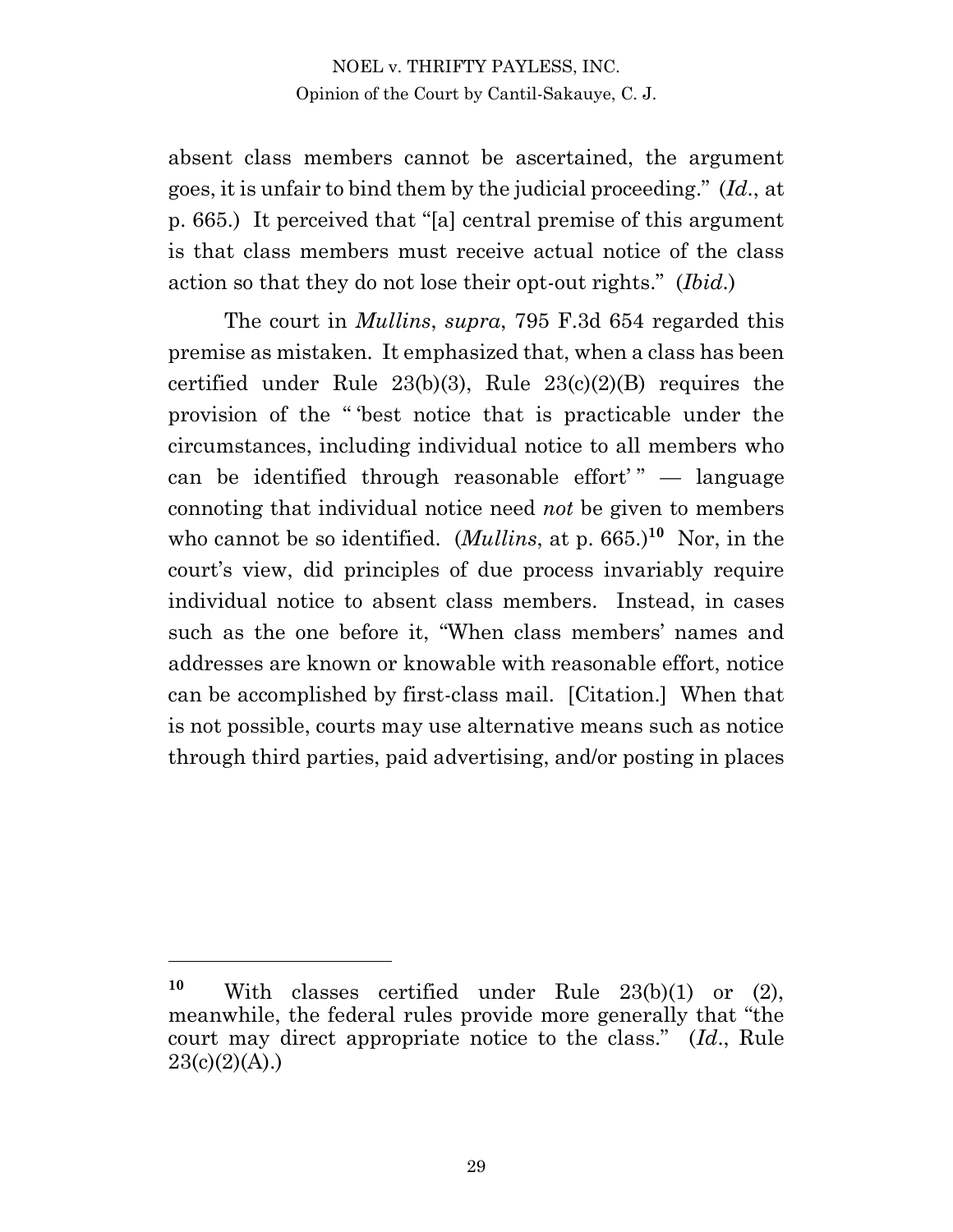frequented by class members, all without offending due process." (*Ibid*.)**<sup>11</sup>**

*Mullins*, *supra*, 795 F.3d 654 also explained why construing the ascertainability requirement as anticipating personal notice in all cases could provide absent class members with a pyrrhic victory. "More broadly," the court wrote, "the stringent version of ascertainability loses sight of a critical feature of class actions for low-value claims like this one. In these cases, 'only a lunatic or a fanatic' would litigate the claim individually, [citation], so opt-out rights are not likely to be exercised by anyone planning a separate individual lawsuit. When this is true, it is particularly important that the types of notice that courts require correspond to the value of the absent class members' interests. [Citation.] . . . . [¶] The heightened ascertainability approach upsets this balance. It comes close to insisting on actual notice to protect the interests of absent class members, yet overlooks the reality that without certification, putative class members with valid claims would not recover anything at all." (*Id*., at pp. 665-666.)

**<sup>11</sup>** *Mullins*, *supra*, 795 F.3d 654 also rejected the argument that a heightened ascertainability requirement was necessary to protect the due process interests of class action *defendants* by protecting them from bogus claims and disproportionate liability. (*Id*., at pp. 669-672.) These concerns do not resonate here, in any event. There is no suggestion that, if the plaintiff class ultimately prevails, Rite Aid will face any onslaught of spurious claims, much less a bevy that could not be weeded out through a competent claims administration process. Also, because it is known how many pools were sold and not returned, and how much in revenue Rite Aid earned from these sales, the overall body of claims has a functional ceiling that further marginalizes any prospect of exaggerated liability.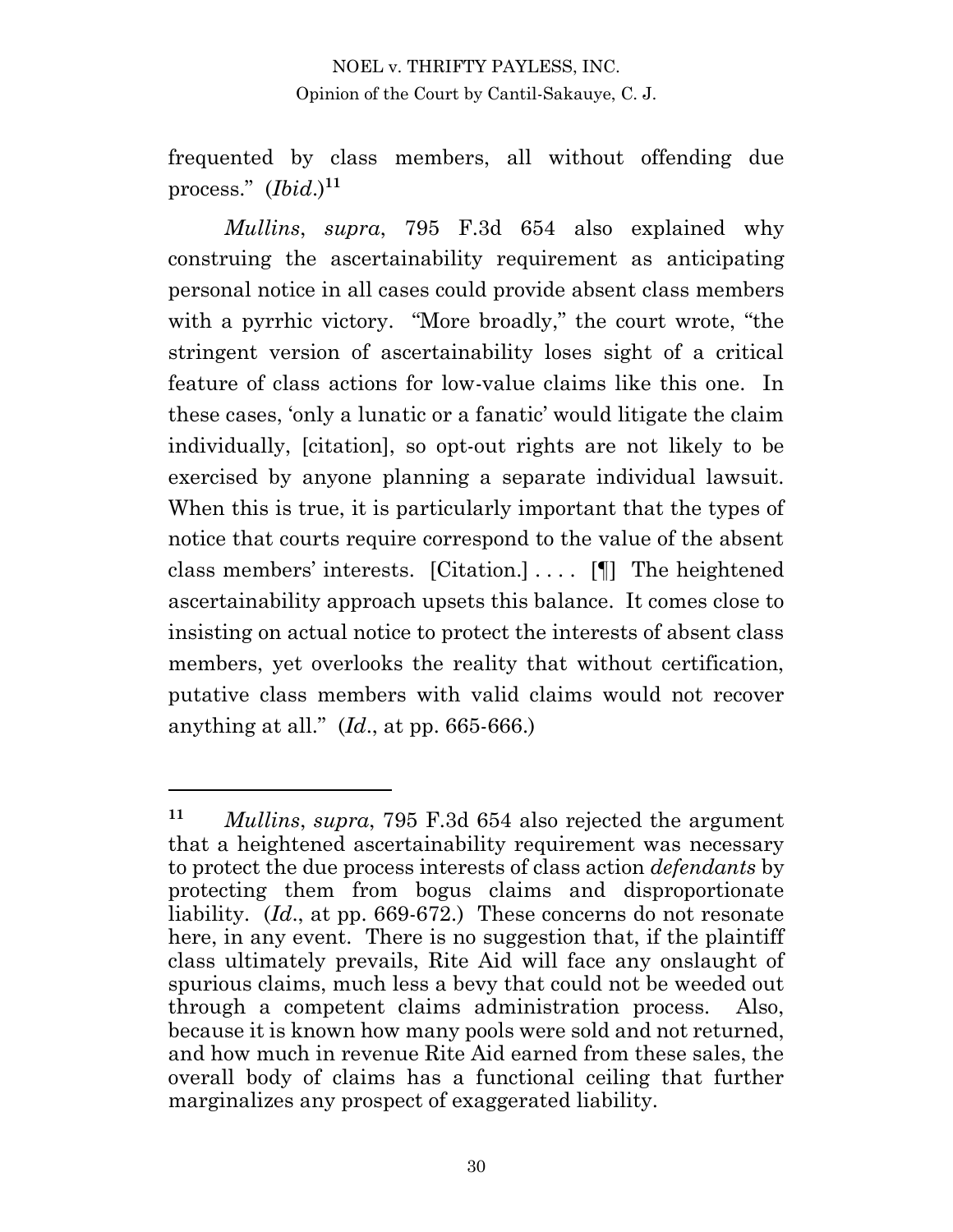## **C. Analysis**

#### *1. An ascertainable class is one defined in objective terms that make the eventual identification of class members possible*

Although *Mullins*, *supra*, 795 F.3d 654 applied only federal law, much of its analysis rings true here as well. We agree with *Mullins*' assignment of a limited but important function to the ascertainability requirement. We conclude that the objectives of this requirement are best achieved by regarding a class as ascertainable when it is defined "in terms of objective characteristics and common transactional facts" that make "the ultimate identification of class members possible when that identification becomes necessary." (*Hicks*, *supra*, 89 Cal.App.4th at p. 915.) We regard this standard as including class definitions that are "sufficient to allow a member of [the class] to identify himself or herself as having a right to recover based on the [class] description." (*Bartold*, *supra*, 81 Cal.App.4th at p. 828.)

This understanding of the threshold requirement of ascertainability for class certification protects the due process interests of all parties and absent class members without unduly impairing the efficacy of the class action mechanism. We have explained some of the benefits that class proceedings such as the one at bar can yield: "Not only do class actions offer consumers a means of recovery for modest individual damages, but such actions often produce 'several salutary by-products, including a therapeutic effect upon those sellers who indulge in fraudulent practices, aid to legitimate business enterprises by curtailing illegitimate competition, and avoidance to the judicial process of the burden of multiple litigation involving identical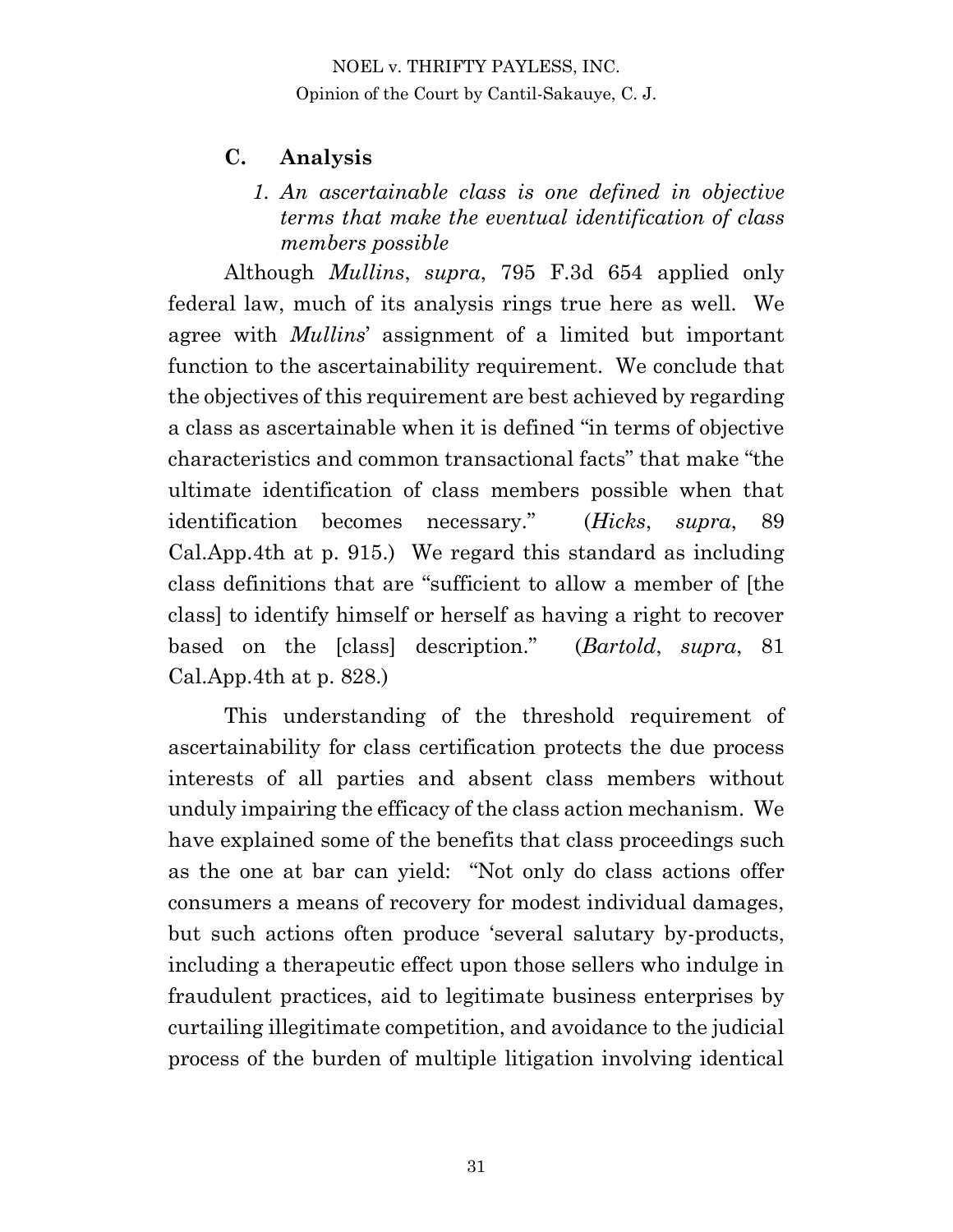claims.' " (*Linder*, *supra*, 23 Cal.4th at p. 445, quoting *Vasquez*, *supra*, 4 Cal.3d at p. 808; see also *Vasquez*, at p. 807.)

But a class proceeding must be maintained in a manner consistent with due process. A class definition framed in objective terms that make the identification of class members possible promotes due process in at least two ways. Such phrasing puts members of the class on notice that their rights may be adjudicated in the proceeding, so they must decide whether to intervene, opt out, or do nothing and live with the consequences. (See *Hicks*, *supra*, 89 Cal.App.4th at p. 914 ["[a]scertainability is required in order to give notice to putative class members as to whom the judgment in the action will be res judicata"].) This kind of class definition also advances due process by supplying a concrete basis for determining who will and will not be bound by (or benefit from) any judgment. Allowing a class to be defined in vague terms, by contrast, could blunt any invocation of res judicata by the defendant in subsequent lawsuits brought by persons attempting to relitigate issues decided in the earlier class proceeding. The outcome might resemble that which obtains when the "one-way intervention" condemned by our decision in *Fireside Bank v. Superior Court* (2007) 40 Cal.4th 1069, 1078 (*Fireside Bank*) occurs — the defendant could be unfairly exposed to a succession of essentially duplicative class lawsuits (see *id*., at pp. 1078- 1083).**<sup>12</sup>**

**<sup>12</sup>** The ascertainability standard we endorse also addresses similar fairness concerns that may be associated with other problematic class definitions, such as a class defined by its putative members' subjective states of mind, as opposed to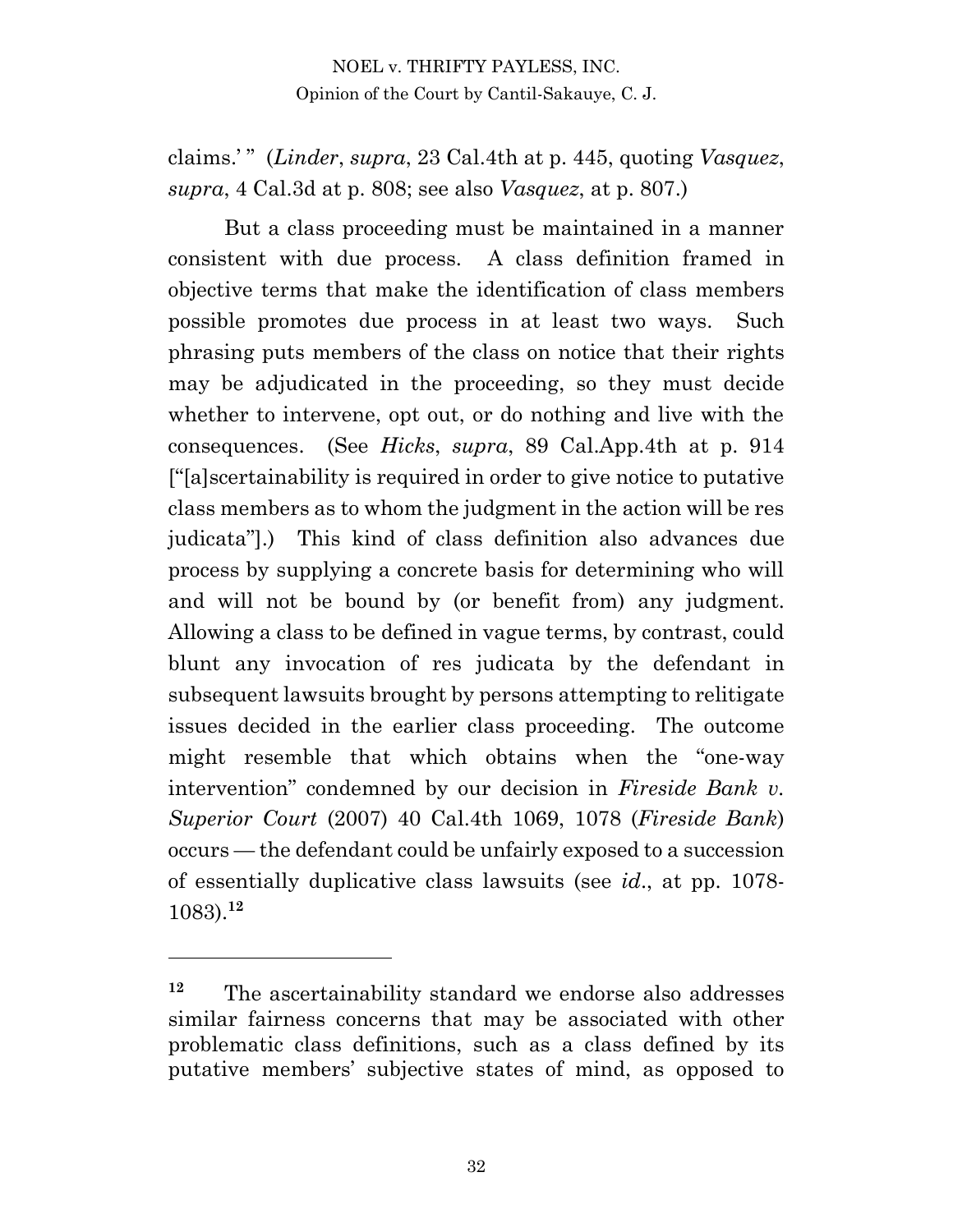The Court of Appeal saw a slightly different set of due process considerations as favoring a more stringent approach to ascertainability. It expressed concern that, without an evidentiary showing by plaintiff, absent class members would never receive notice of the action and would therefore lack the opportunity to opt out. To this effect, the Court of Appeal quoted *Sotelo*, *supra*, 207 Cal.App.4th at page 649: " 'The theoretical ability to self-identify as a member of the class is useless if one never receives notice of the action.'" (*Noel*, *supra*, 17 Cal.App.5th at p. 1327.) We appreciate the court's interest in protecting the due process rights of absent class members. Yet, as we explain below, this concern does not justify the evidentiary burden that the Court of Appeal attached to the ascertainability requirement  $-$  or, for that matter, any blanket requirement that class members must be identifiable "by reference to official records" (*Rose*, *supra*, 126 Cal.App.3d at p. 932) to form an ascertainable class.

We agree, of course, that the provision of notice to absent class members carries due process connotations. (See *Phillips Petroleum Co. v. Shutts* (1985) 472 U.S 797, 811 (*Shutts*); *Fireside Bank*, *supra*, 40 Cal.4th at p. 1083.) But due process does not dictate that certification of a putative plaintiff class invariably must depend on all absent class members being sent (much less receiving) individual notice of the action. Instead,

objective facts. (See 1 Newberg on Class Actions (5th ed. 2011) § 3:5, p. 168 ["[c]ourts generally deny certification when the putative class is defined by class members' state of mind"]; see also *Mullins*, *supra*, 795 F.3d at p. 660; *Simer v. Rios* (7th Cir.1981) 661 F.2d 655, 669-670.)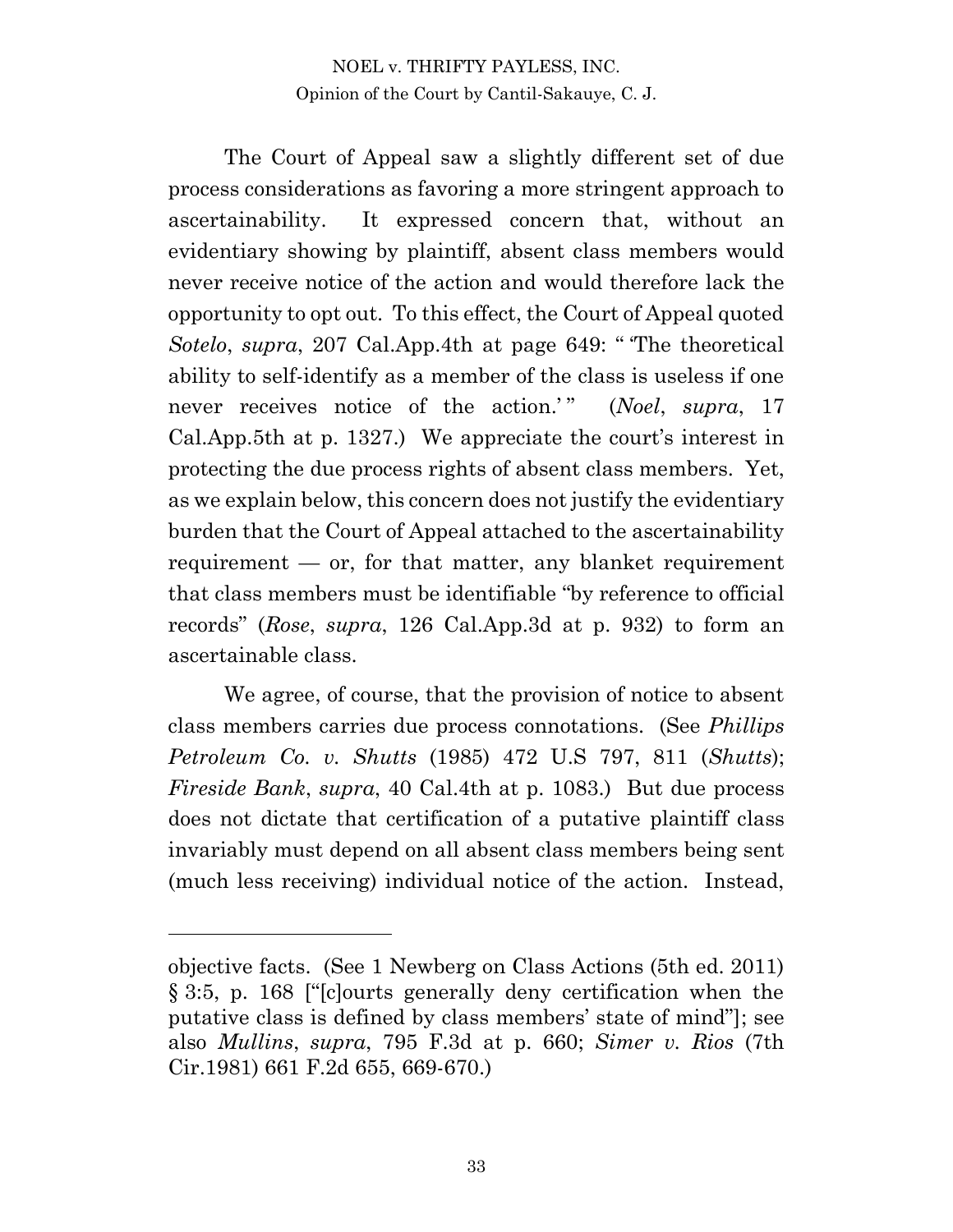the law adopts a more nuanced and pragmatic approach, consistent with the general principle that when an important judicial mechanism for advancing the social good is involved, "A construction of the Due Process Clause which would place impossible or impractical obstacles in the way could not be justified." (*Mullane v. Central Hanover Tr. Co.* (1950) 339 U.S. 306, 313-314 (*Mullane*).)

*Mullane*, *supra*, 339 U.S. 306 provides the touchstone for assessing how due process informs the provision of notice in the context of a class action. The court in *Mullane* recognized that "[a]n elementary and fundamental requirement of due process in any proceeding which is to be accorded finality is notice reasonably calculated, under all the circumstances, to apprise interested parties of the pendency of the action and afford them an opportunity to present their objections. [Citations.] The notice must be of such nature as reasonably to convey the required information, [citation], and it must afford a reasonable time for those interested to make their appearance [citations]." (*Id*., at p. 314.) Significantly, the court drew the following line: "But if with due regard for the practicalities and peculiarities of the case these conditions are reasonably met, the constitutional requirements are satisfied. 'The criterion is not the possibility of conceivable injury but the just and reasonable character of the requirements, having reference to the subject with which the statute deals.' " (*Id*., at pp. 314-315.)

Applying these principles, the court in *Mullane*, *supra*, 339 U.S. 306 reasoned that in connection with a particular judicial settlement of accounts, notice by personal mail was required for beneficiaries whose identities and mailing addresses were actually known. (*Id*., at p. 318.) Yet, "in view of the character of the proceedings and the nature of the interests"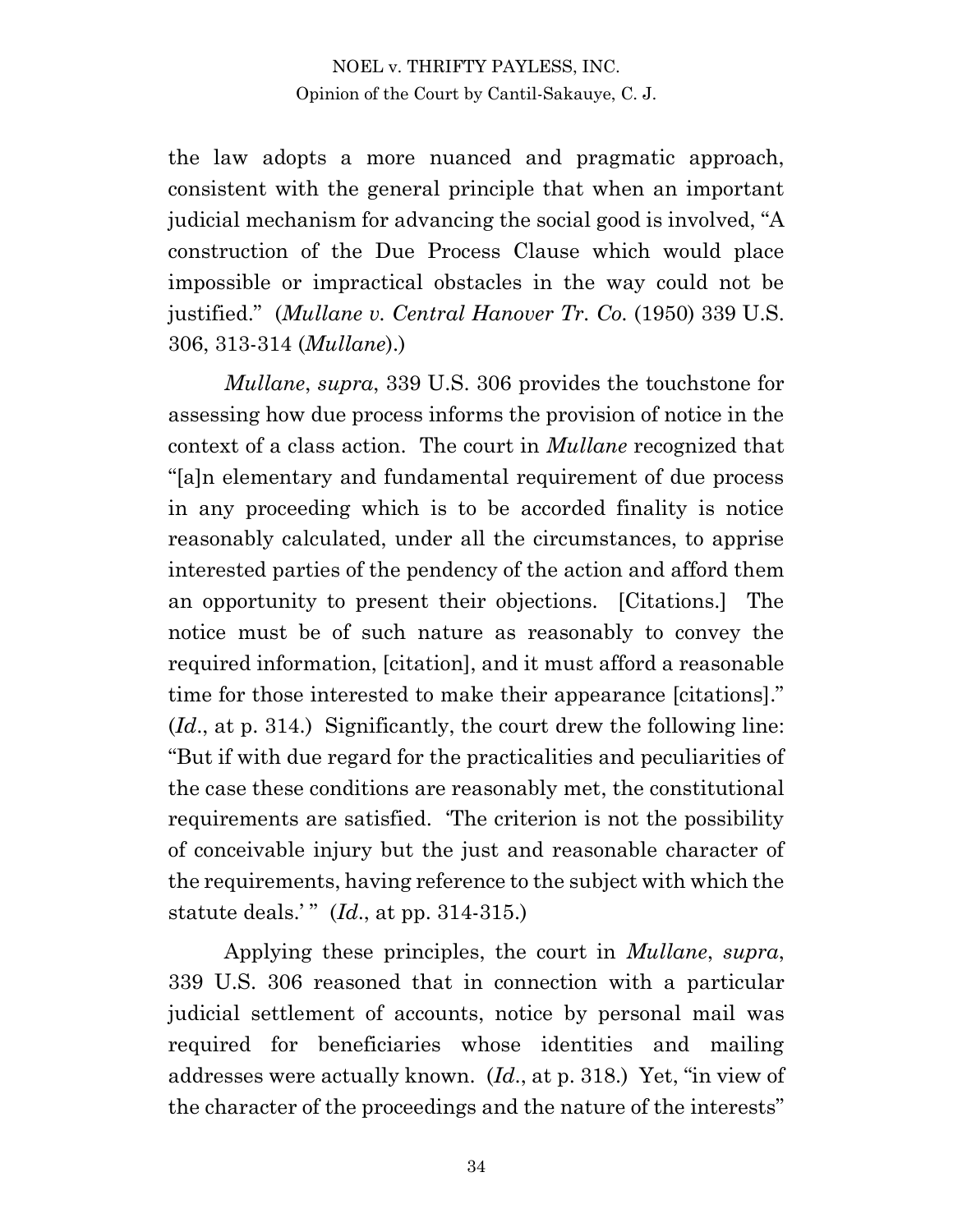involved, notice by publication would suffice for those beneficiaries "whose interests or whereabouts could not with due diligence be ascertained." (*Id*., at p. 317.) Likewise, "more certain notice" could be dispensed with for those beneficiaries "whose interests are either conjectural or future or, although they could be discovered upon investigation, do not in due course of business come to knowledge of the common trustee." (*Ibid*.) This notice scheme was "*the best practicable*, 'reasonably calculated, under all the circumstances, to apprise interested parties of the pendency of the action and afford them an opportunity to present their objections.' " (*Shutts*, *supra*, 472 U.S. at p. 812, quoting *Mullane*, at pp. 314-315, italics added.)

Our case law has adopted a similarly practical approach, in which the circumstances of each case determine what forms of notice will adequately address due process concerns. (See *Linder*, *supra*, 23 Cal.4th at p. 444 [describing the notice inquiry as entailing due consideration of "the necessity, feasibility and costs of any particular form of notice"].) Recall that in *Daar*, *supra*, 67 Cal.2d 695, examined *ante*, we found the allegations in the complaint sufficient to state a viable class even as to taxicab customers who paid in cash, for whom the prospect of individualized notice was far-fetched at best. (*Id*., at p. 714.) In doing so, we disavowed any "necessity of identifying the individual members of such class as a prerequisite to a class suit. If the existence of an ascertainable class has been shown, there is no need to identify its individual members in order to bind all members by the judgment." (*Id*., at p. 706.) We then added, "The fact that the class members are *unidentifiable* at this point will not preclude a complete determination of the issues affecting the class." (*Ibid*., italics added.) "Unidentifiable" means more than just unidentified. Our use of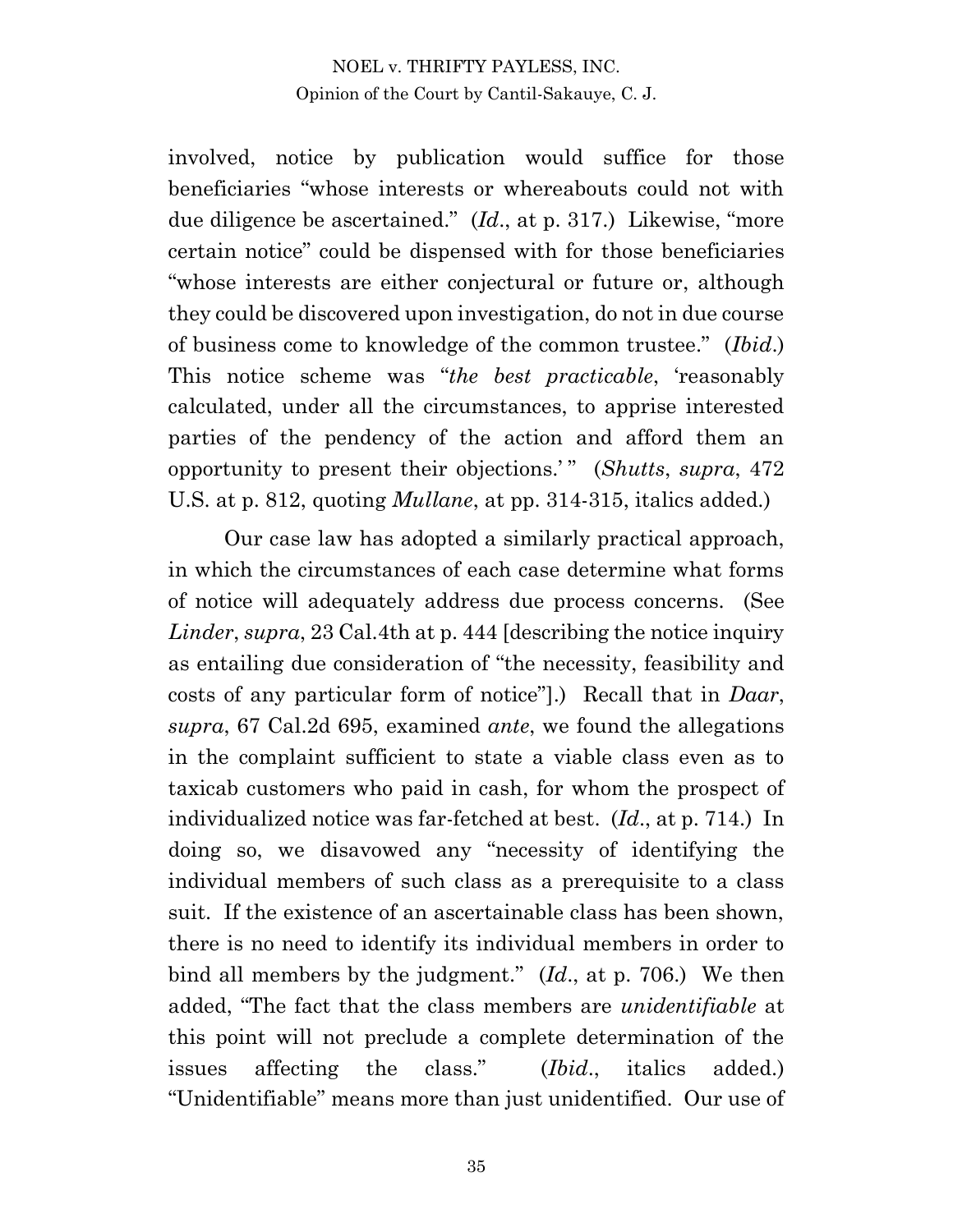the former term conveyed that in a case such as *Daar*, due process does not demand that the proponent of class treatment demonstrate, as a prerequisite for certification, that (much less *how*) class members eventually will receive individual notice of the action.

Since then, we have observed that individual notice may not always be required even for absent class members whose whereabouts are *known*, explaining "the representative plaintiff in a California class action is not required to notify individually every readily ascertainable member of his class without regard to the feasibility of such notice; he need only provide meaningful notice in a form that 'should have a reasonable chance of reaching a substantial percentage of the class members.'" (*Archibald v. Cinerama Hotels* (1976) 15 Cal.3d 853, 861, quoting *Cartt v. Superior Court* (1975) 50 Cal.App.3d 960, 974; compare Rule 23(c)(2)(B) [upon certifying a class under Rule 23(b)(3), "the court must direct to class members the best notice practicable under the circumstances including individual notice to all members who can be identified through reasonable effort"].) One Court of Appeal has elaborated that "when the membership of the class is huge, the damages are minimal, and res judicata and . . . other problems . . . are insignificant, notice by publication is adequate." (*Cooper v. American Sav. & Loan Assn.* (1976) 55 Cal.App.3d 274, 285.)

The pertinent statutes and California Rules of Court are in accord. With claims brought as putative class actions under the CLRA, "If the action is permitted as a class action, the court may direct either party to notify each member of the class of the action. The party required to serve notice may, with the consent of the court, if personal notification is unreasonably expensive or it appears that all members of the class cannot be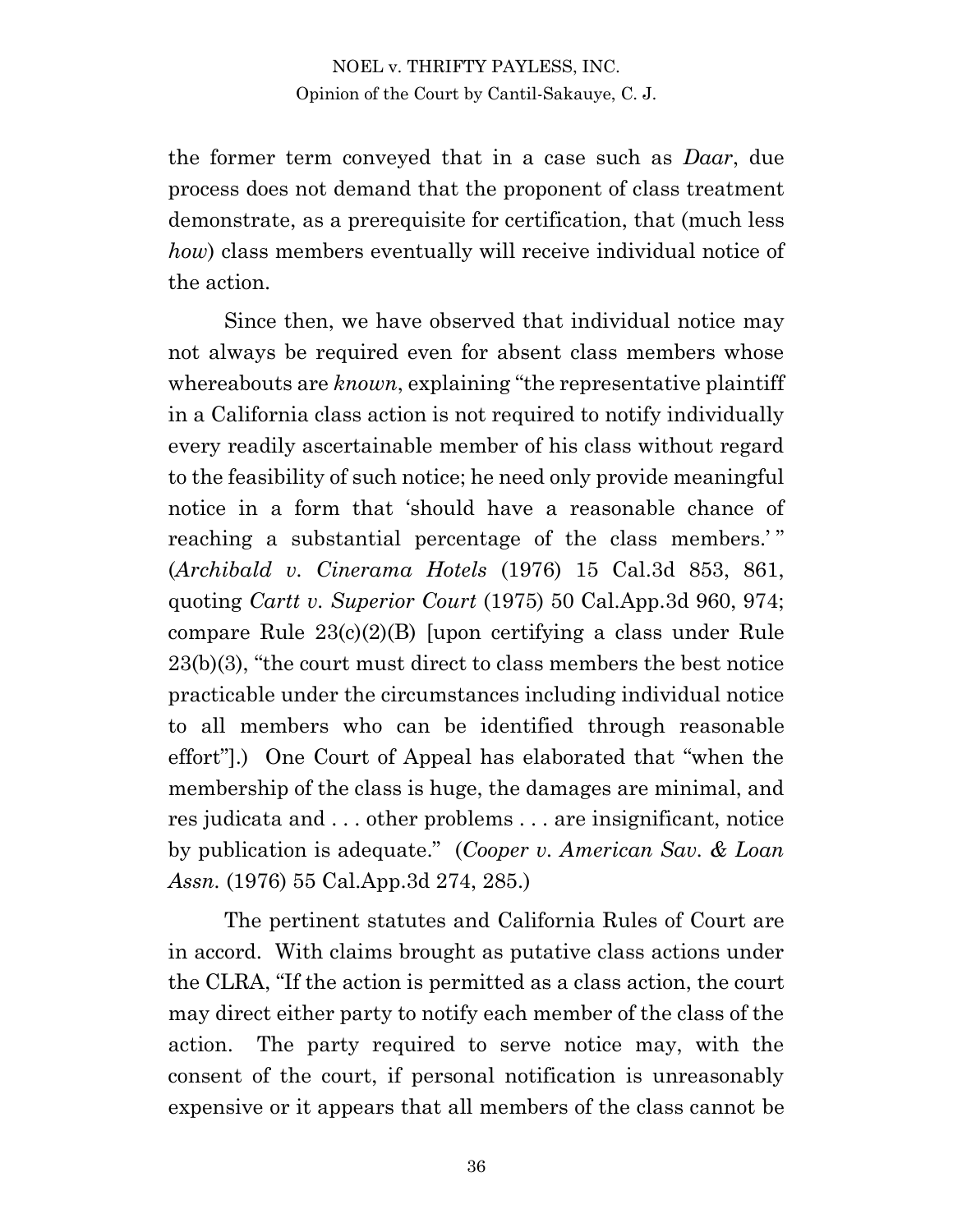notified personally, give notice as prescribed herein by publication in accordance with Section 6064 of the Government Code in a newspaper of general circulation in the county in which the transaction occurred." (Civ. Code, § 1781, subd. (d).) In the same spirit, the Rules of Court prescribe an array of considerations for determining the form or forms of notice that should be provided to a certified class. Pursuant to rule 3.766(e) of the California Rules of Court, "In determining the manner of the notice [to class members], the court must consider: [¶] (1) The interests of the class; [¶] (2) The type of relief requested; [¶] (3) The stake of the individual class members; [¶] (4) The cost of notifying class members; [¶] (5) The resources of the parties; [¶] (6) The possible prejudice to class members who do not receive notice; and [¶] (7) The res judicata effect on class members." The rules of court also provide that "[i]f personal notification is unreasonably expensive or the stake of individual class members is insubstantial, *or* if it appears that all members of the class cannot be notified personally, the court may order a means of notice reasonably calculated to apprise the class members of the pendency of the action — for example, publication in a newspaper or magazine; broadcasting on television, radio, or the Internet; or posting or distribution through a trade or professional association, union, or public interest group." (*Id*., rule 3.766(f), italics added.)

To summarize, due process does not invariably require that personal notice be directed to all members of a class in order for a class action to proceed, or for that matter that an individual member of a certified class must receive notice to be bound by a judgment. (See *Juris v. Inamed Corp.* (11th Cir. 2012) 685 F.3d 1294, 1321 [citing cases]; 7AA Wright et al., Federal Practice & Procedure (3d ed. 2005) § 1789.1, p. 571.) It follows that a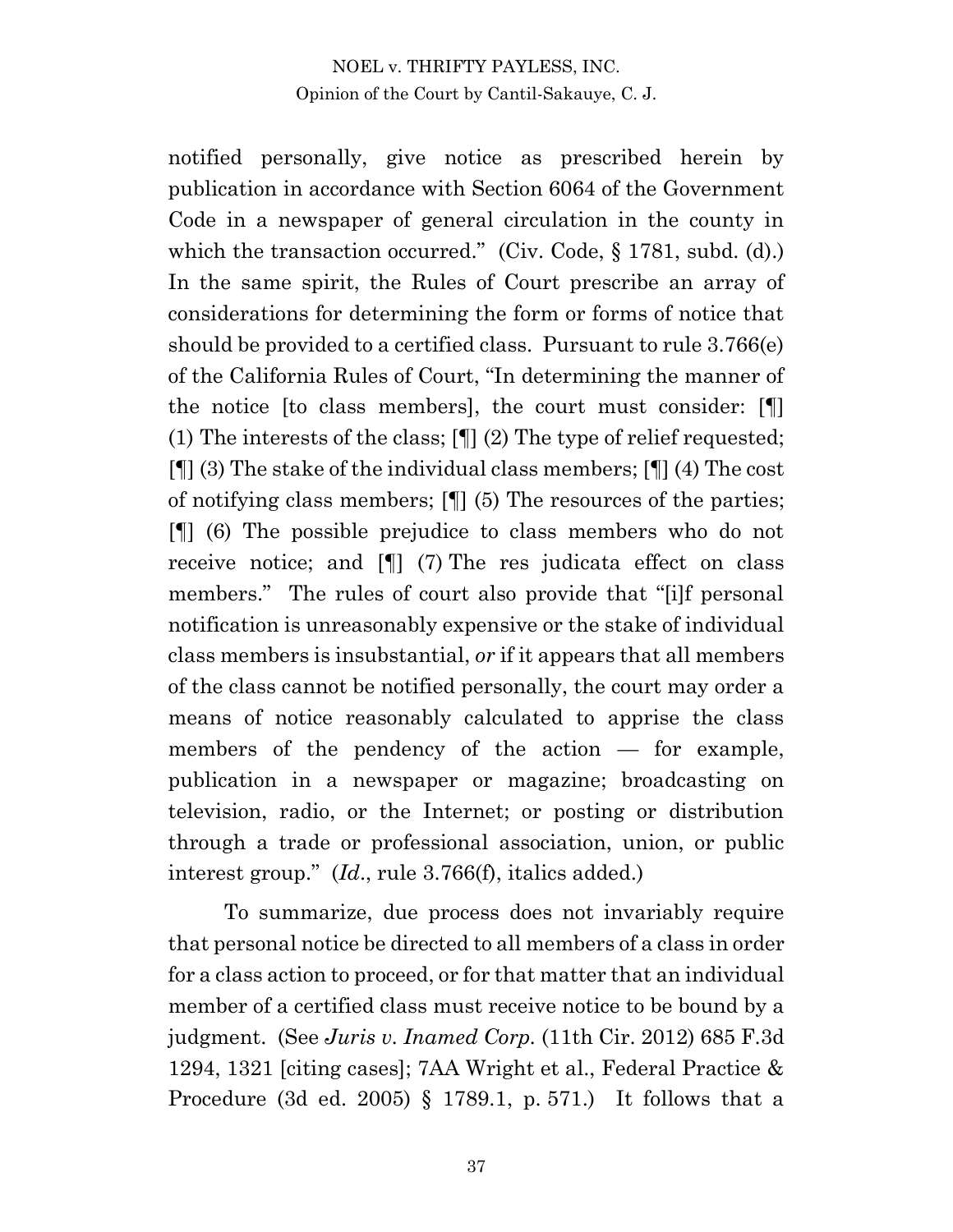construction of the ascertainability requirement that presumes such notice *is* necessary to satisfy due process, and demands that the plaintiff show how it can be accomplished, threatens to demand too much, too soon. It is likewise mistaken to take a categorical view that the relevant due process interests can be satisfied only when "official records" (*Rose*, *supra*, 126 Cal.App.3d at p. 932) supply the means of identifying class members, and for a similar reason: due process is not that inflexible.**<sup>13</sup>**

The Court of Appeal below recognized the possibility that due process might not require individual notice to absent class members in all circumstances. As recounted *ante*, the Court of Appeal noted that the court in *Aguirre*, *supra*, 234 Cal.App.4th 1290 had declined to require such notice to consumers within the plaintiff class. (*Noel*, *supra*, 17 Cal.App.5th at p. 1331.) It distinguished *Aguirre* on the ground that the class in that case was much larger than the proposed class is here. (*Noel*, at p. 1331.) We believe the point is more fundamental: As a rule, a representative plaintiff in a class action need not introduce evidence establishing how notice of the action will be communicated to individual class members in order to show an ascertainable class.

This bright-line rule maintains the straightforward nature of what is properly understood as a threshold requirement for class certification, and allows for the relevant

**<sup>13</sup>** As a somewhat distinct point, we also observe that premising ascertainability on the existence of official records capable of being used to identify class members might, in some situations, incentivize potential class action defendants to destroy or refuse to maintain useful records that could provide a basis for class treatment.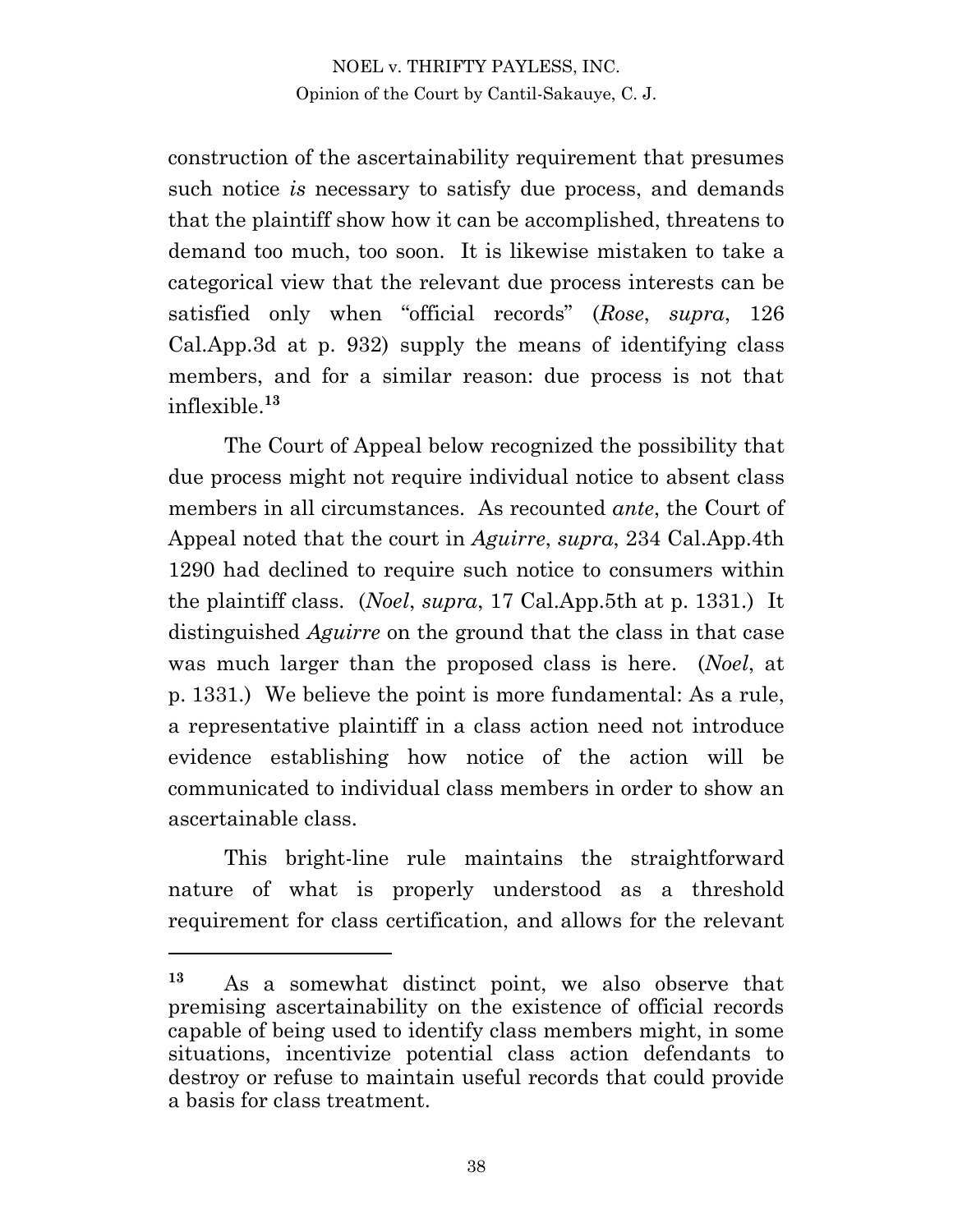due process interests to be more sensitively calibrated and addressed through other mechanisms. As shown, the development of a notice plan that comports with due process implicates a diverse array of considerations. (See Cal. Rules of Court, rule 3.766(f); *Linder*, *supra*, 23 Cal.4th at pp. 444, 446.) Some of the facts relevant to the development of a constitutionally adequate notice plan normally will not be immediately obvious from the class definition itself. Regardless of the size of the class or other relevant circumstances, a demand that the representative plaintiff show how individualized notice could be provided to class members in order to establish an ascertainable class could preempt a more careful, nuanced, and potentially collaborative assessment, and in doing so impose upon the plaintiff an absolute requirement that closer review of all of the relevant facts could demonstrate to be excessive in light of the interests involved.

This case illustrates the problem. The record before us does not establish all of the facts and circumstances relevant to a determination regarding the appropriate form or forms of notice to the class. Yet the record casts substantial doubt on the proposition that due process can be satisfied only through the provision of individual notice to the approximately 20,000 members of the putative class. For one thing, these purchasers may not be reasonably identifiable. Meanwhile, given the modest amount at stake (the pool having retailed for \$59.99), the odds that any class member will bring a duplicative individual action in the future are effectively zero. Thus the true choice in this case is not between a single class action challenging the packaging of the Ready Set Pool and multiple individual actions pressing similar claims; it is between a class action and no lawsuits being brought at all. Under the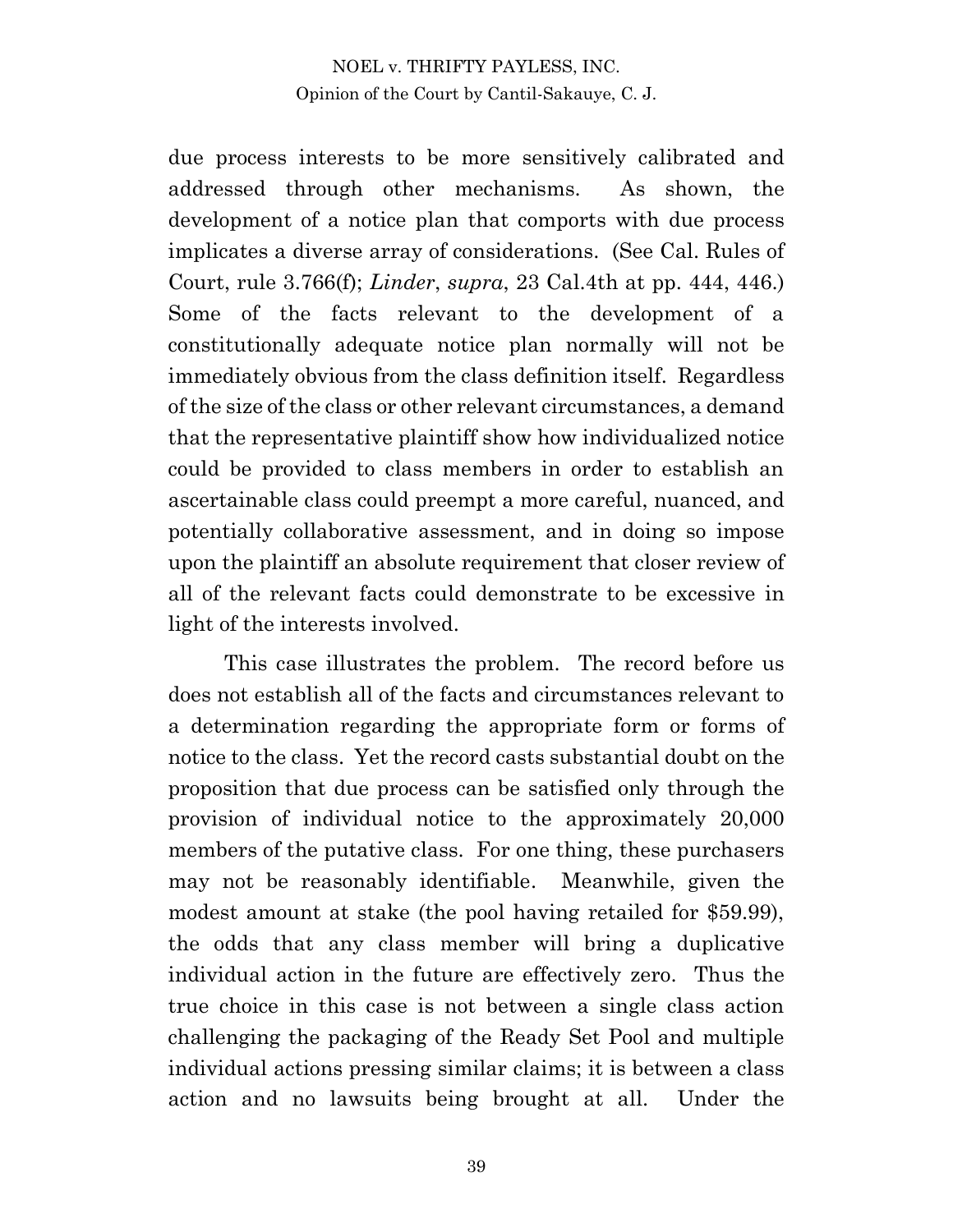circumstances, due process may not demand personal notice to individual class members, and to build a contrary assumption into the ascertainability requirement would be a mistake.**<sup>14</sup>**

Reading into the ascertainability element an additional requirement that the identification of class members must occur " 'without unreasonable expense or time' " (*Sotelo*, *supra*, 207 Cal.App.4th at p. 648) runs a similar risk of preempting a more careful analysis later. Our jurisprudence addressing class certification has stressed the importance of a careful weighing of both the benefits and the burdens that may be associated with a proposed class action. (See, e.g., *Linder*, *supra*, 23 Cal.4th at pp. 445-446.) A conception of ascertainability as concerned with whether class members can be identified without an unreasonable commitment of expense or time is at cross purposes with this direction. As the court in *Mullins supra*, 795 F.3d at pages 663 to 664 explained in rejecting a similar expansion of the ascertainability requirement, such an approach trains the court's attention, at a threshold juncture, exclusively toward the side of the ledger where costs and challenges are compiled. This focus means that full attention will not necessarily be given to countervailing considerations — such as whether these difficulties, although present, might nevertheless be effectively managed through application of the various tools and resources courts have at their disposal for effective

**<sup>14</sup>** To be clear, we have no occasion at this time to decide precisely what would constitute adequate notice to absent members of the proposed class in this case. Presumably, after remand any and all appropriate inquiries will be made into matters relevant to the provision of adequate notice.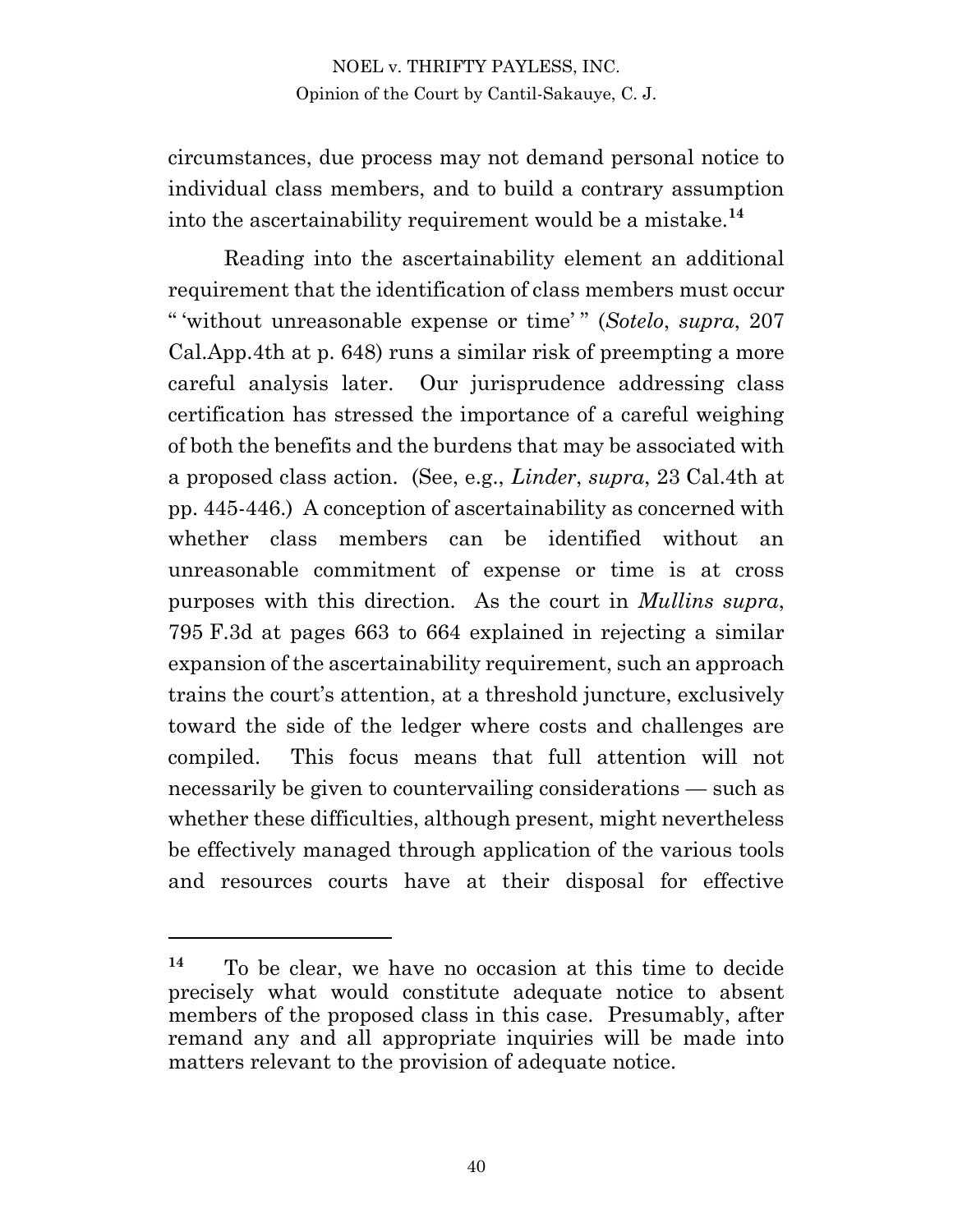supervision of a class proceeding, and whether, notwithstanding possible notice issues, an appropriately supervised class action nevertheless can be expected to deliver benefits that, from a comparative perspective, would make it preferable to alternative courses of action. **15**

**<sup>15</sup>** Numerous decisions by the Courts of Appeal, in addition to the opinion below, have invoked and applied the standard for ascertainability originally set forth in *Rose v. City of Hayward*, *supra*, 126 Cal.App.3d at page 932, providing that "[c]lass members are 'ascertainable' where they may be readily identified without unreasonable expense or time by reference to official records." (See *Hefczyc v. Rady Children's Hospital-San Diego* (2017) 17 Cal.App.5th 518, 536-540; *Kendall v. Scripps Health* (2017) 16 Cal.App.5th 553, 574-575; *Cruz v. Sun World Internat., LLC*, *supra*, 243 Cal.App.4th at pp. 375-382; *Hale v. Sharp Healthcare*, *supra*, 232 Cal.App.4th at pp. 58-61; *Thompson v. Automobile Club of Southern California*, *supra*, 217 Cal.App.4th at pp. 728-731; *Faulkinbury v. Boyd & Associates, Inc.*, *supra*, 216 Cal.App.4th at p. 240; *Sotelo v. MediaNews Group, Inc.*, *supra*, 207 Cal.App.4th at pp. 648-650; *Mora v. Big Lots Stores, Inc.*, *supra*, 194 Cal.App.4th at p. 504; *Bomersheim v. Los Angeles Gay & Lesbian Center*, *supra*, 184 Cal.App.4th at p. 1481; *Ghazaryan v. Diva Limousine, Ltd.*, *supra*, 169 Cal.App.4th at pp. 1532-1533; *Lee v. Dynamex, Inc.*, *supra*, 166 Cal.App.4th at p. 1334; *Bufil v. Dollar Financial Group, Inc.*, *supra*, 162 Cal.App.4th at pp. 1206-1208; *Aguiar v. Cintas Corp. No. 2*, *supra*, 144 Cal.App.4th at pp. 135-136.) As our analysis should make clear, this is one way but not the only way to show an ascertainable class. We therefore disapprove of this standard insofar as it could be perceived as exclusive. Likewise, insofar as the three-factor approach to ascertainability set forth in *Miller*, *supra*, 148 Cal.App.3d at page 873 could be read to demand a more exacting inquiry than the approach we endorse today, we disapprove of it, as well.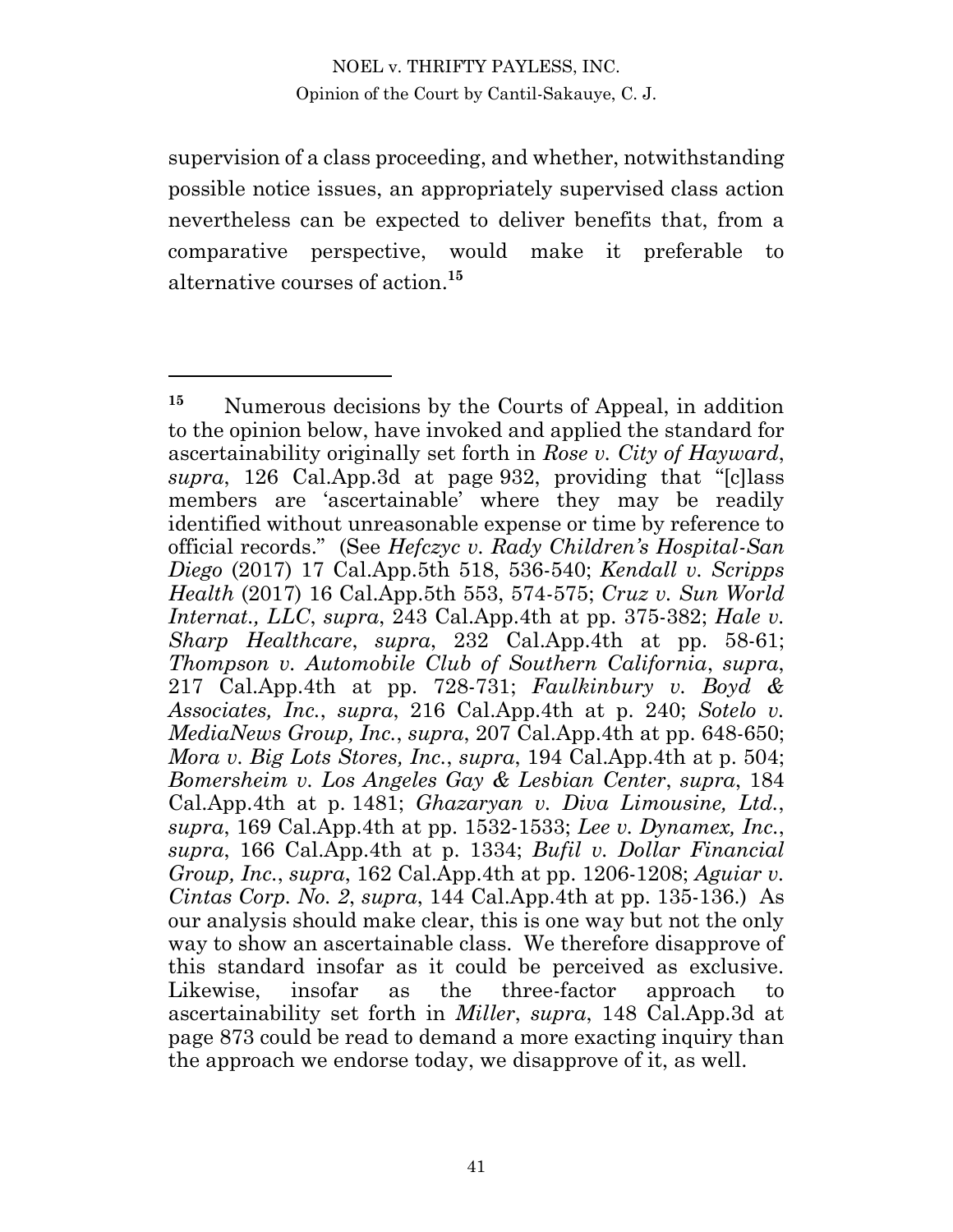Our view of the ascertainability requirement does not prohibit a court asked to certify a class from considering the separate question of notice to absent class members. Arguments and evidence relating to the provision of notice to the class conceivably could counsel against class certification insofar as they may show that *another* requirement for a proper class proceeding, aside from ascertainability, has not been met  $-e.g.,$ that a class action would be unmanageable, even after due consideration is given to how manageability concerns could be resolved; or that a class proceeding would not be superior to the alternatives. (Accord, *Mullins*, 795 F.3d at p. 664 ["If faced with what appear to be unusually difficult manageability problems at the certification stage, district courts have discretion to insist on details of the plaintiff's plan for notifying the class and managing the action." $]$ .)<sup>16</sup> But, at the risk of repetition, we conclude that these issues, where they exist, are appropriately addressed outside of and separately from the ascertainability requirement.

## *2. The trial court abused its discretion when it found no ascertainable class existed*

It follows from the analysis above that the trial court erred when it determined that the class proposed by plaintiff is not ascertainable. It is. The phrasing, "All persons who purchased

**<sup>16</sup>** Even though class definition is logically antecedent to the question of how notice is to be provided to the class (see *Fireside Bank*, *supra*, 40 Cal.4th at p. 1074; *Home Savings & Loan Assn. v. Superior Court* (1974) 42 Cal.App.3d 1006, 1010) and notice is commonly addressed after class certification (see, e.g., *Linder*, *supra*, 23 Cal.4th at p. 444), contemporaneous inquiries into both class definition and notice are permissible under the CLRA (see Civ. Code,  $\S 1781$ , subd. (c)(1), (2)) and the rules of court (Cal. Rules of Court, rule 3.766(c)).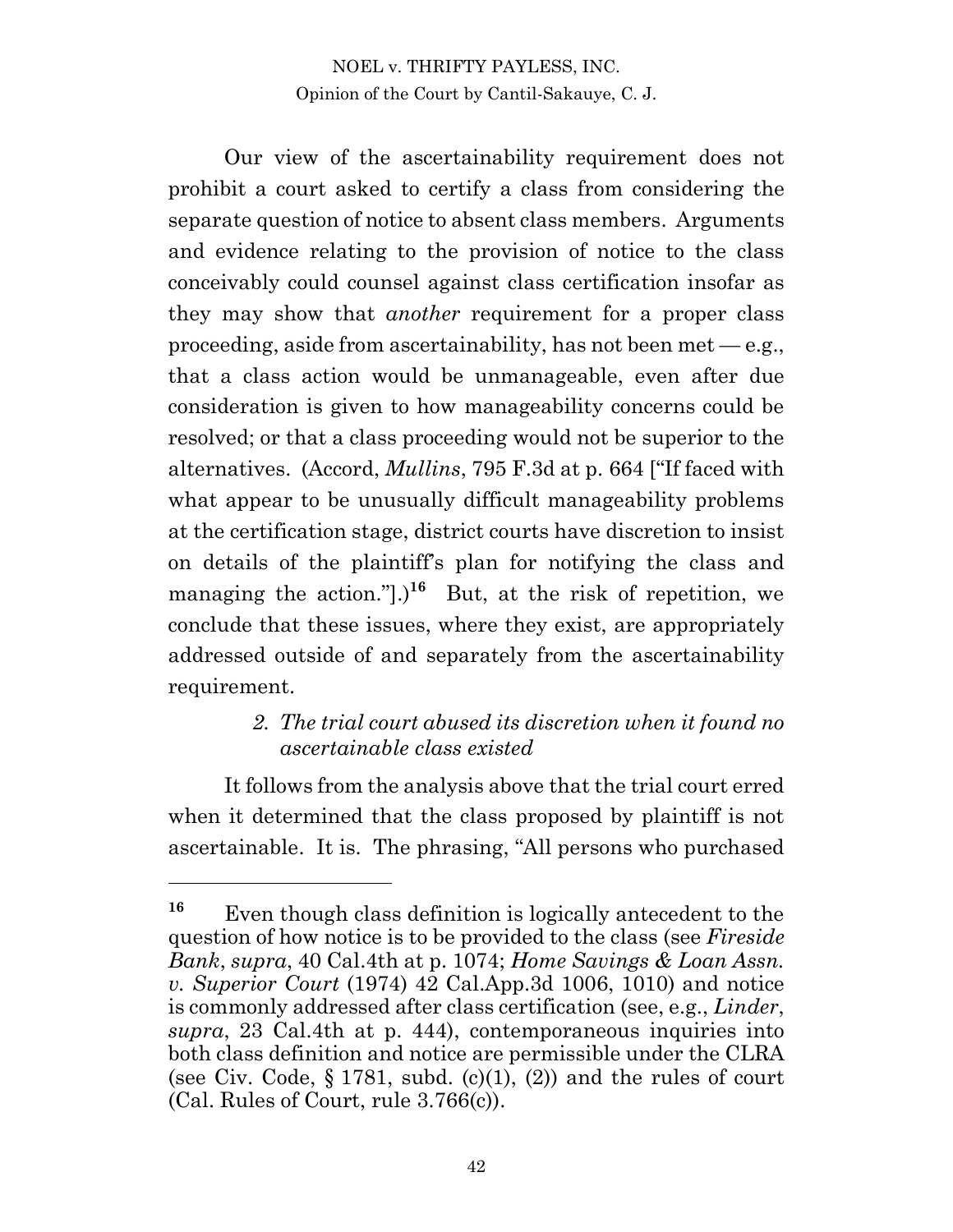the Ready Set Pool at a Rite Aid store located in California within the four years preceding the date of the filing of this action" is neither vague nor subjective. A member of the class could appreciate from this definition whether he or she is included within it, and thus be in a position to take appropriate steps to protect his or her interests. And the definition makes the res judicata consequences of a judgment clear, creating no ambiguity as to who will and will not be bound by the outcome. (See *Daar*, *supra*, 67 Cal.2d at p. 706.)**<sup>17</sup>**

To the extent that the trial court had concerns regarding the state of the record as it pertained to matters such as the provision of notice to class members, or how burdensome it would be to identify class members, those issues should not have been resolved in the context of ascertainability. And regardless of whether plaintiff's failure to supply evidence associated with the identification of class members might have supported a refusal to certify a class on some other ground (but cf. *Daar*, *supra*, 67 Cal.2d at p. 706), it manifestly did not justify a failure to find an ascertainable class. Our review ends there. (See *Linder*, *supra*, 23 Cal.4th at p. 436.)

#### **III. DISPOSITION**

As noted *ante*, the trial court denied the motion for class certification in its entirety on ascertainability grounds. That

**<sup>17</sup>** The record developed below does not establish whether Rite Aid sold Ready Set Pools in other sizes during the class period. If so, the class definition's reference to purchasers of "*the* Ready Set Pool" (italics added) may require clarification, to establish that only purchasers of the model measuring eight feet by 25 inches are included within the class. This flaw within the definition would not, however, mean that the class is not *ascertainable*.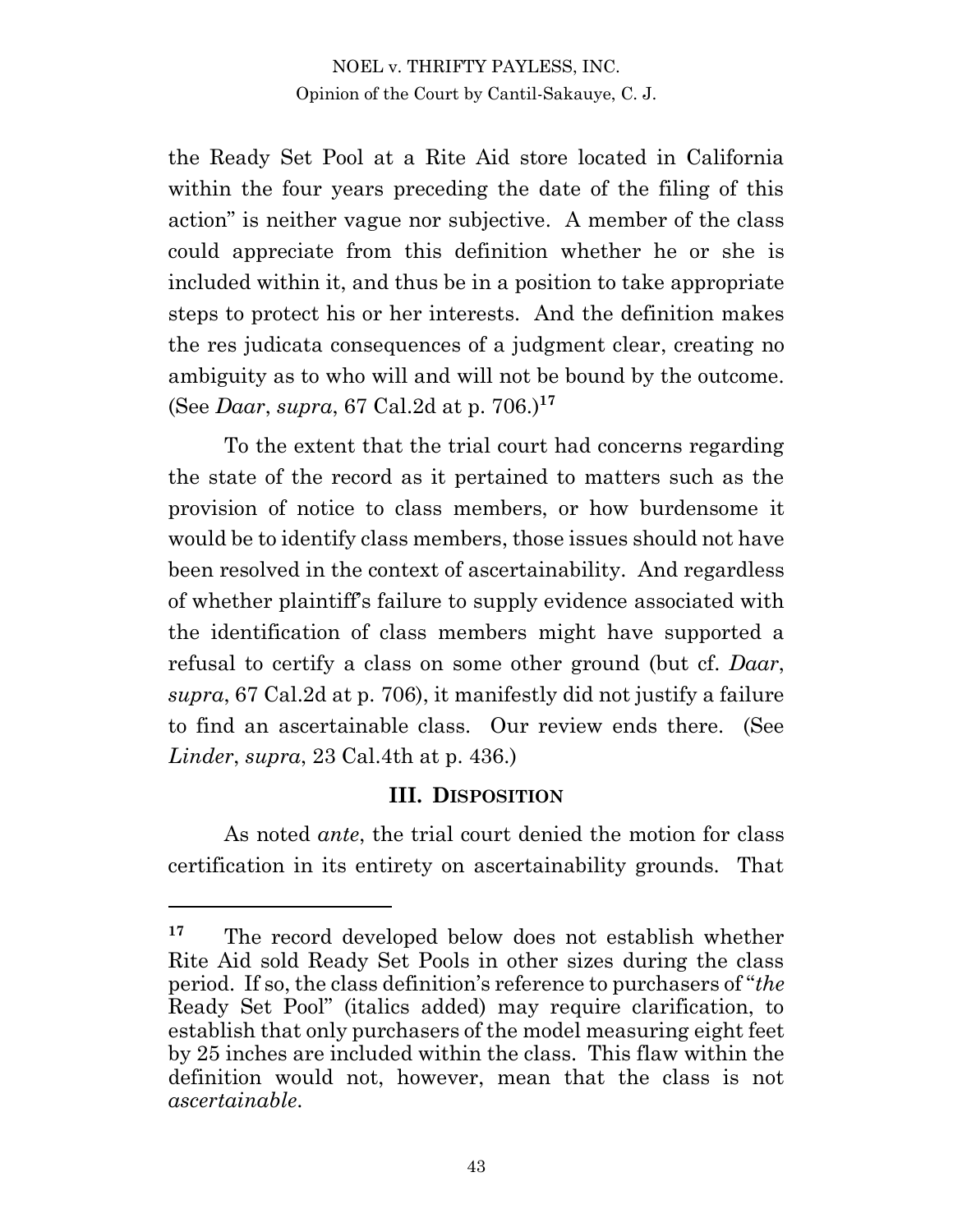court also denied certification of the proposed CLRA class on the basis that common issues did not predominate. Because we do not address the latter aspect of the trial court's ruling here, overturning its ascertainability determination would not, by itself, make a CLRA class viable. The trial court also offered a third justification for denying class certification that was ambiguous in its scope. It is unclear whether the trial court had only the proposed CLRA class in mind when it determined that a class action would not be superior to the alternatives, or whether this conclusion applied to the entirety of the action. It also cannot be discerned from this vantage point whether the court's erroneous view of ascertainability informed its analysis on this issue. Because of these uncertainties, we reverse the judgment below and remand the case to the Court of Appeal with directions to remand the matter to the superior court for further proceedings consistent with our decision.

#### **CANTIL-SAKAUYE, C. J.**

**We Concur: CHIN, J. CORRIGAN, J. LIU, J. CUÉLLAR, J. KRUGER, J. GROBAN, J.**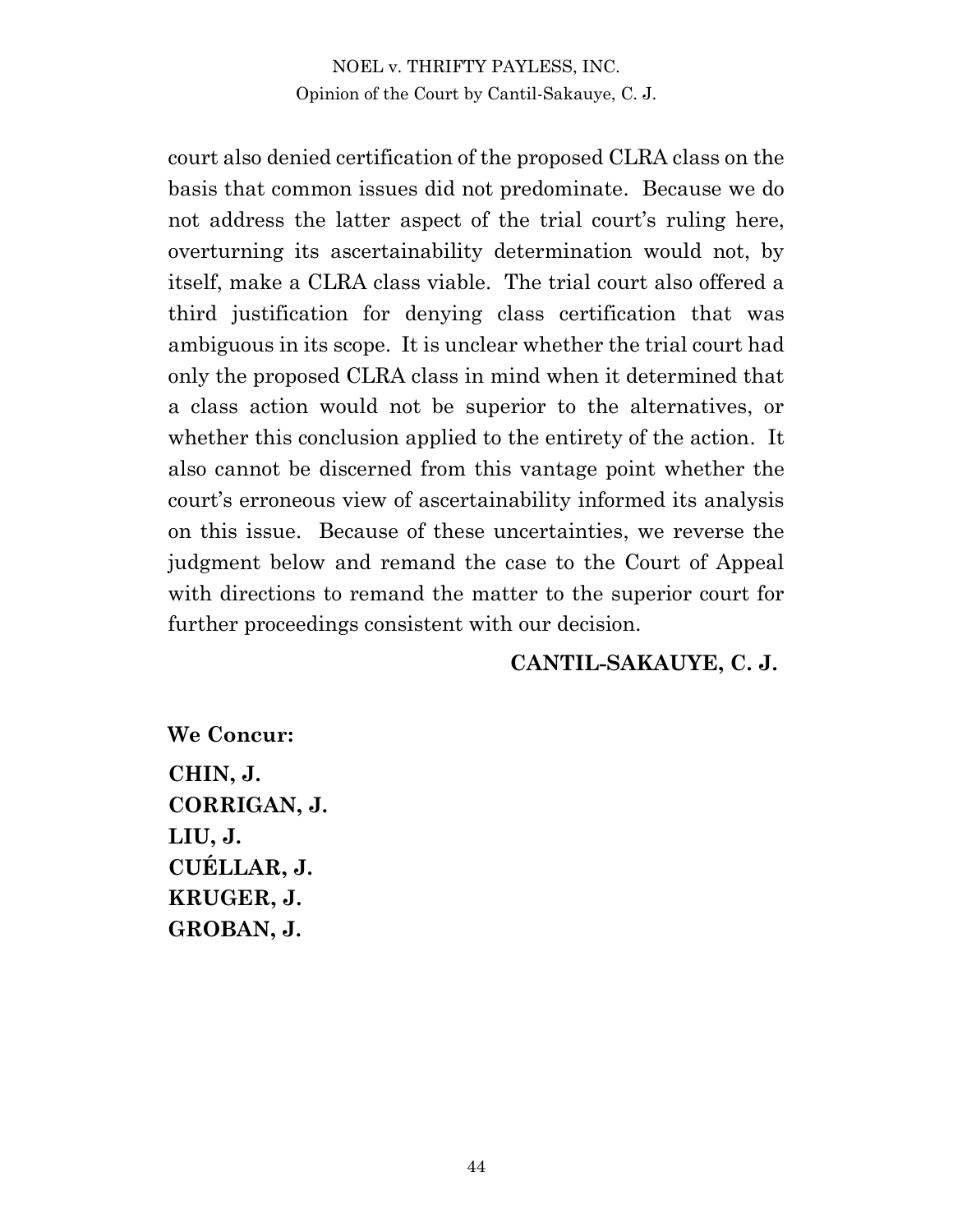*See next page for addresses and telephone numbers for counsel who argued in Supreme Court.*

**\_\_\_\_\_\_\_\_\_\_\_\_\_\_\_\_\_\_\_\_\_\_\_\_\_\_\_\_\_\_\_\_\_\_\_\_\_\_\_\_\_\_\_\_\_\_\_\_\_\_\_\_\_\_\_\_\_\_\_\_\_\_\_\_\_\_\_\_\_\_\_\_\_\_\_\_\_\_\_\_\_\_**

**\_\_\_\_\_\_\_\_\_\_\_\_\_\_\_\_\_\_\_\_\_\_\_\_\_\_\_\_\_\_\_\_\_\_\_\_\_\_\_\_\_\_\_\_\_\_\_\_\_\_\_\_\_\_\_\_\_\_\_\_\_\_\_\_\_\_\_\_\_\_\_\_\_\_\_\_\_\_\_\_\_\_**

**\_\_\_\_\_\_\_\_\_\_\_\_\_\_\_\_\_\_\_\_\_\_\_\_\_\_\_\_\_\_\_\_\_\_\_\_\_\_\_\_\_\_\_\_\_\_\_\_\_\_\_\_\_\_\_\_\_\_\_\_\_\_\_\_\_\_\_\_\_\_\_\_\_\_\_\_\_\_\_\_\_\_**

**\_\_\_\_\_\_\_\_\_\_\_\_\_\_\_\_\_\_\_\_\_\_\_\_\_\_\_\_\_\_\_\_\_\_\_\_\_\_\_\_\_\_\_\_\_\_\_\_\_\_\_\_\_\_\_\_\_\_\_\_\_\_\_\_\_\_\_\_\_\_\_\_\_\_\_\_\_\_\_\_\_\_**

**Name of Opinion** Noel v. Thrifty Payless, Inc.

**Unpublished Opinion Original Appeal Original Proceeding Review Granted** XXX 17 Cal.App.5th 1315 **Rehearing Granted**

**Opinion No.** S246490 **Date Filed:** July 29, 2019

**Court:** Superior **County:** Marin **Judge:** Paul M. Haakenson

#### **Counsel:**

Emergent Legal, Emergent, Christopher Wimmer, Peter Roldan; Public Justice, Leslie Brueckner and Karla Gilbride for Plaintiff and Appellant.

Chavez & Gertler, Mark A. Chavez; Public Citizen Ligation Group and Allison M. Zieve for Public Citizen as Amicus Curiae on behalf of Plaintiff and Appellant.

Rock Law, Matt J. Malone; Nelson & Fraenkel, Gretchen M. Nelson; Arbogast Law and David M. Arbogast for Consumer Attorneys of California as Amicus Curiae on behalf of Plaintiff and Appellant.

Lieff Cabraser Heimann & Bernstein, Robert J. Nelson, Roger N. Heller and Melisa Gardner for National Consumer Law Center and National Association of Consumer Advocates as Amici Curiae on behalf of Plaintiff and Appellant.

Jocelyn D. Larkin and Daniel Nesbit for Impact Fund, California Employment Lawyers Association, Centro Legal de la Raza, Legal Aid at Work and Worksafe as Amici Curiae on behalf of Plaintiff and Appellant.

Kelly, Hockel & Klein, Klein, Hockel, Iezza & Patel, Michael D. Early and Mark P. Iezza for Defendant and Respondent.

Utrecht & Lenvin and Paul F. Utrecht for Washington Legal Foundation and California Retailers Association as Amici Curiae on behalf of Defendant and Respondent.